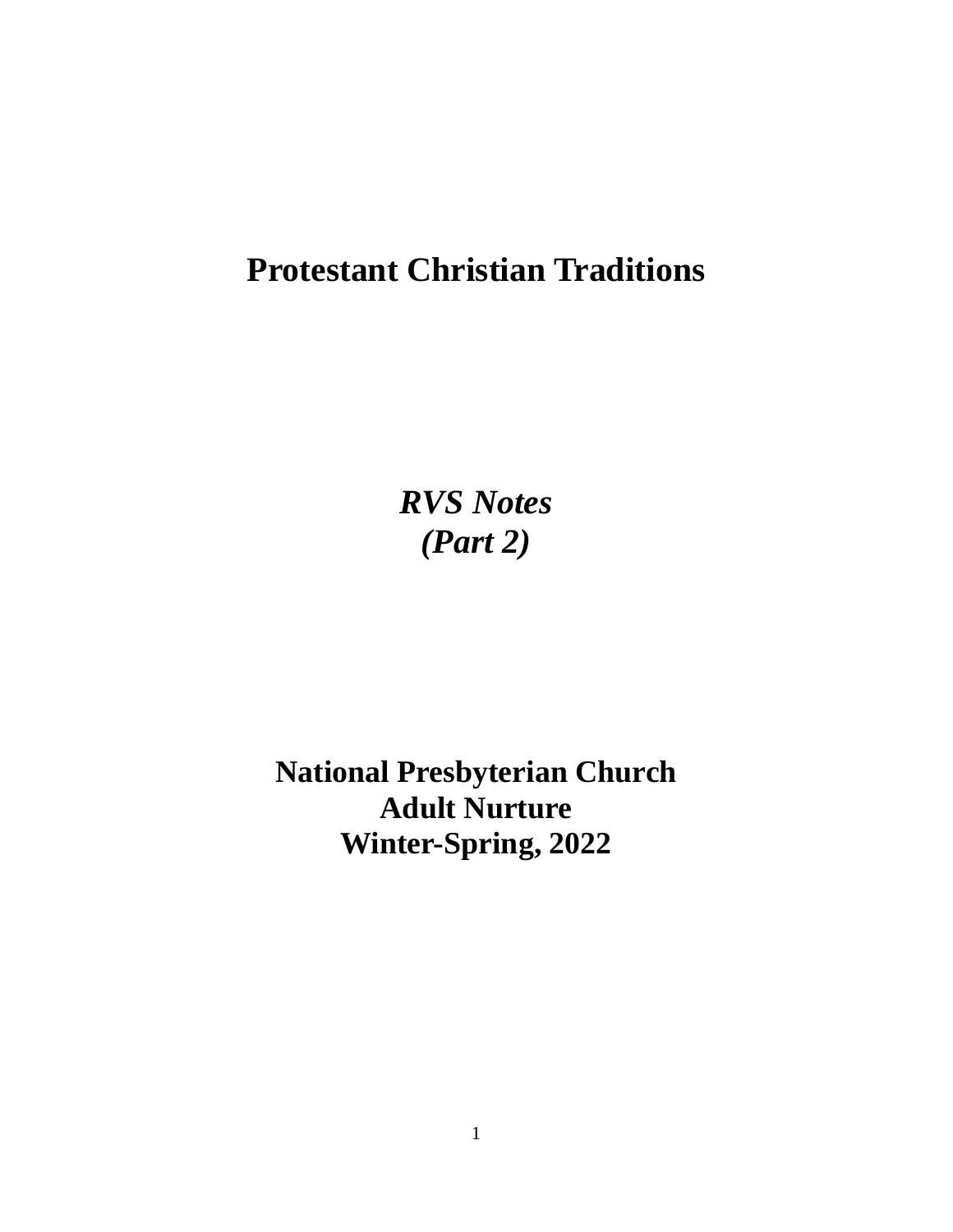## **Table of Contents**

| Welcome                  | 3 |
|--------------------------|---|
| <b>Taking This Class</b> | 3 |
| <b>Syllabus</b>          | 4 |
| <b>Summary Outline</b>   | 5 |
| <b>Detailed Outline</b>  | 6 |
| <b>Lesson Notes</b>      |   |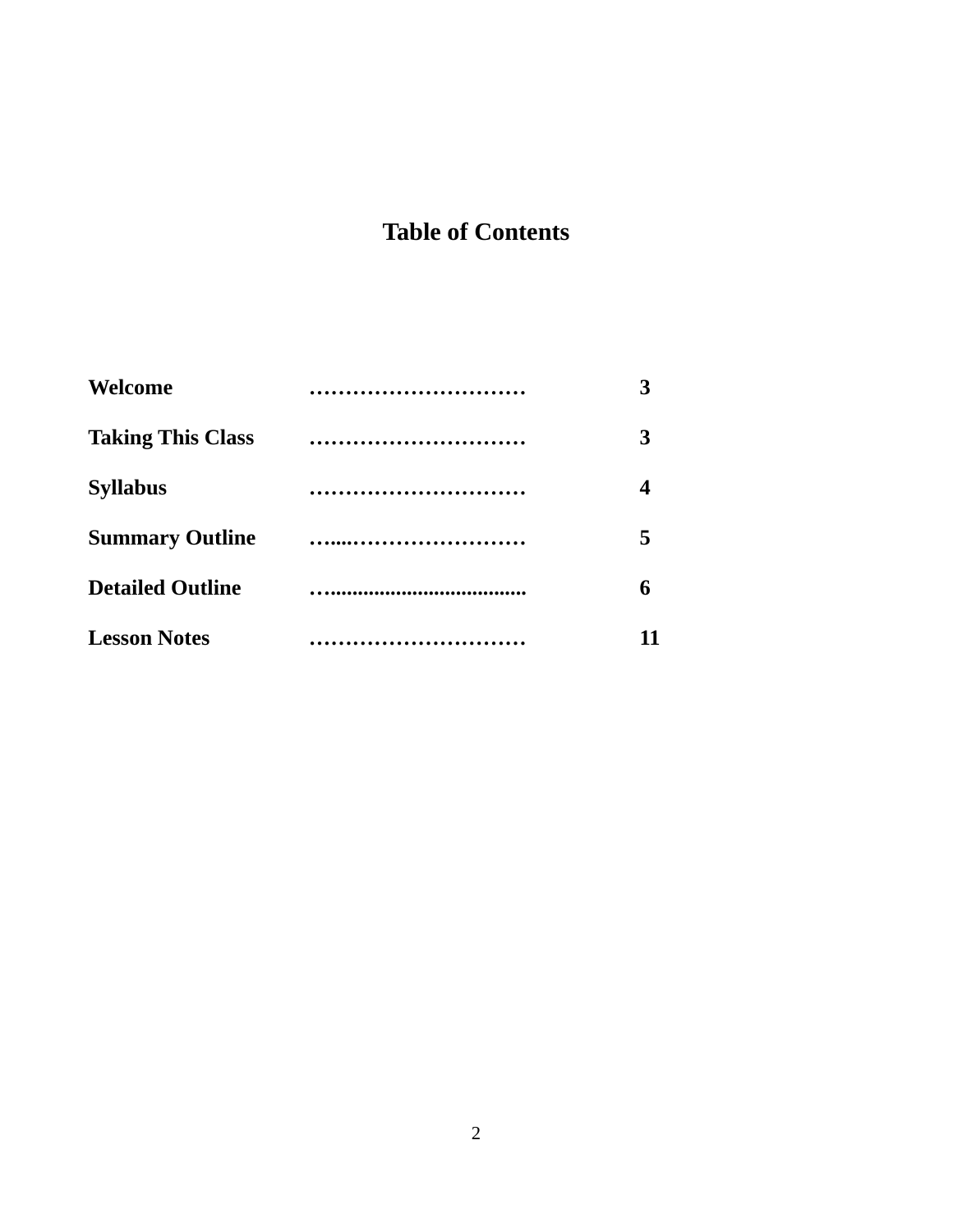## **Welcome**

Welcome to this survey course on Protestant Christian Traditions. This course is part of the Adult Nurture ministry of National Presbyterian Church (NPC) designed to help you grow in your knowledge of the Christian faith and in your personal relationship with Jesus Christ.

This survey course is one of two courses that attempt to give our fellow pilgrims at NPC a helpful overview of Protestant traditions. These courses seek to clarify the significant similarities and differences between these traditions and to examine both what unifies and differentiates us. We hope to adopt a spirit of theological generosity in this journey through various Protestant traditions and to recognize and encourage the better angels of our Christian identity.

## **Taking This Class**

This class can be taken in at least three different ways:

- As a regular Sunday School class where advance preparation by class members is not expected. The course notebook provides the content for each lesson. While advance preparation would be helpful to understand the content of each lesson, it is not necessary.
- As a class with some advance preparation. The syllabus that follows enables you to prepare for each class by reading the class notes and referring to the supporting text as appropriate. This preparation is not burdensome. The normal weekly reading load will be 4-5 pages of class notes.
- As a class akin to our Guided Tour of the Bible classes. The syllabus details assignments in the notebook as well as a related text:
	- W. David Buschart, *Exploring Protestant Traditions.* Downers Grove: InterVarsity Press, 2006*.*

This book is available on Amazon.com, or through a book distributor like the Christian Book Distributors (1-800-247-4784).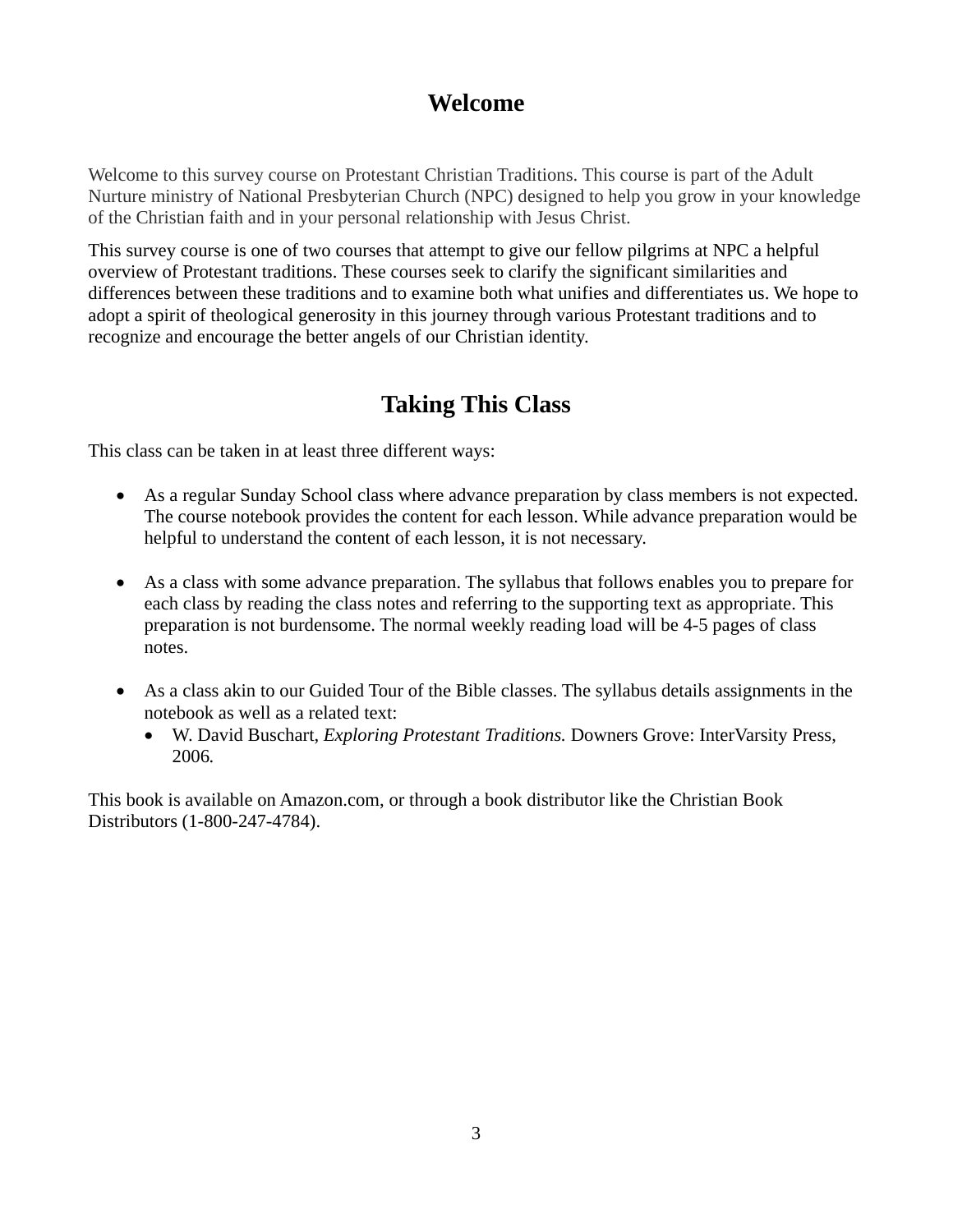# **Syllabus**

| Lesson 1<br>(2/6/22)   | Introduction<br>Part 1 Takeaways   | RVS Notes A1-9                                  |
|------------------------|------------------------------------|-------------------------------------------------|
| Lesson 2<br>(2/13/22)  | Dispensationalists                 | RVS Notes 11-19<br><b>Buschart 201-227</b>      |
| Lesson 3<br>(2/20/221) | Dispensationalists                 | RVS Notes 11-19<br><b>Buschart 201-227</b>      |
| Lesson 4<br>(2/27/22)  | Pentecostals & Charismatics        | RVS Notes 20-26<br><b>Buschart 228-254</b>      |
| Lesson 5<br>(3/6/22)   | Pentecostals & Charismatics        | RVS Notes 20-26<br><b>Buschart 228-254</b>      |
| Lesson 6<br>(3/13/22)  | <b>Classical Liberalism</b>        | RVS Notes 27-37                                 |
| Lesson 7<br>(3/20/22)  | <b>Classical Liberalism</b>        | RVS Notes 27-37                                 |
| Lesson 8<br>(3/27/22)  | Neo-Orthodoxy                      | RVS Notes 38-43                                 |
| Lesson 9<br>(4/3/22)   | Neo-Orthodoxy                      | RVS Notes 38-43                                 |
| Lesson 10<br>(4/10/22) | Liberation (Contextual) Theologies | RVS Notes 44-51                                 |
| Lesson 11<br>(4/24/22) | Liberation (Contextual) Theologies | RVS Notes 44-51                                 |
| Lesson 12<br>(5/1/22)  | <b>Concluding Observations</b>     | RVS Notes 52-56<br><b>Buschart 255-275</b>      |
| Lesson 13<br>(5/15/22) | Part 2 Takeaways                   | RVS Notes A-10 (TBD)<br><b>Buschart 255-275</b> |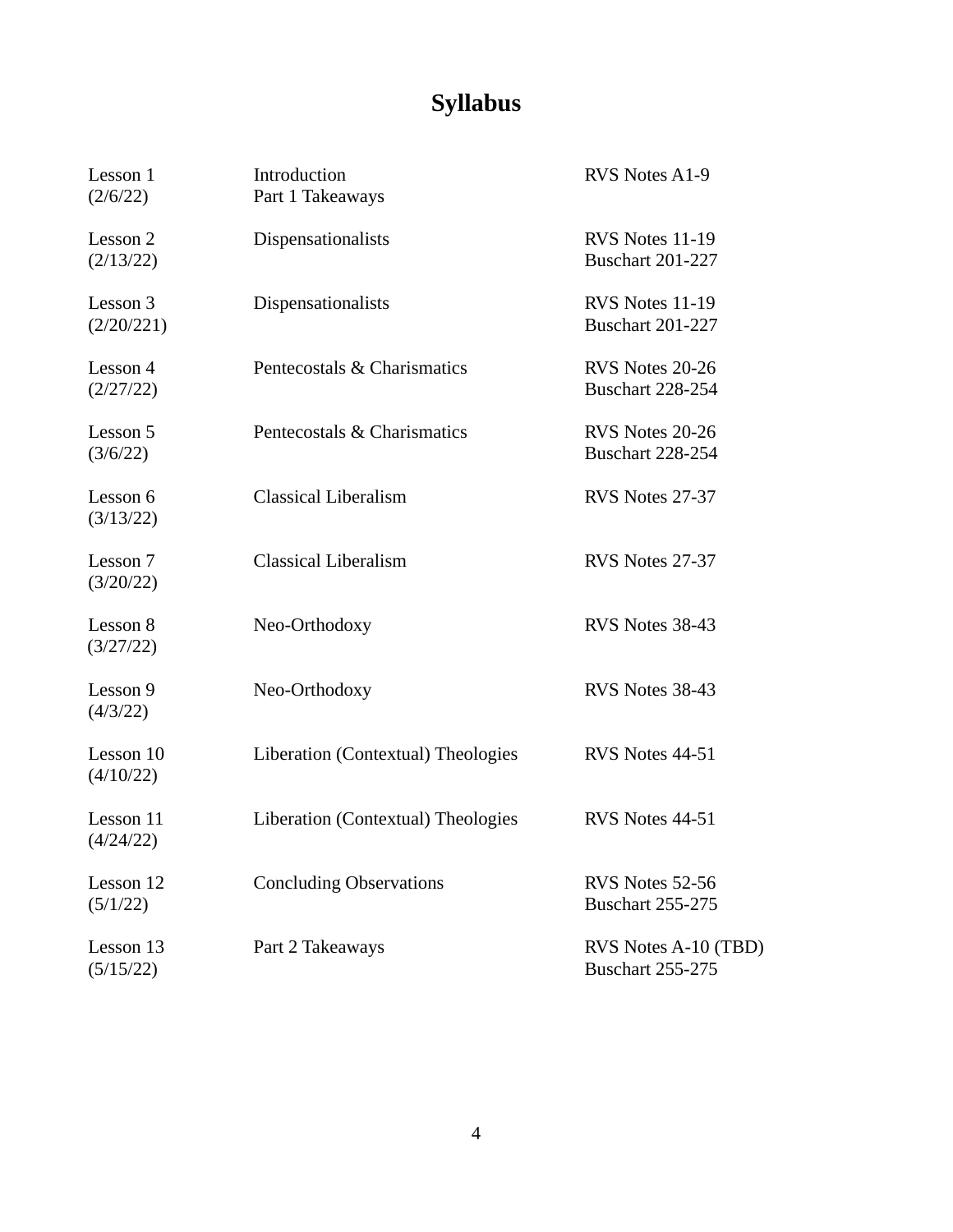## **Summary Outline**

## **Part 2**

#### **VIII. Dispensational**

- A. Historical background
- B. Distinctive beliefs<br>C. Contemporary sett.
- Contemporary setting
- D. Observations and concluding thoughts

#### **IX. Pentecostals and Charismatics**

- A. Historical background
- B. Distinctive beliefs<br>C. Contemporary sett.
- Contemporary setting
- D. Observations and concluding thoughts

#### **X. Classical Liberalism**

- A. Historical background
- B. Distinctive beliefs
- C. Contemporary setting
- D. Observations and concluding thoughts

#### **XI. Neo-Orthodoxy**

- A. Historical background
- B. Distinctive beliefs
- C. Contemporary setting
- D. Observations and concluding thoughts

#### **XII. Liberation Theology**

- A. Historical background
- B. Distinctive beliefs<br>C. Contemporary setti
- Contemporary setting
- D. Observations and concluding thoughts

#### **XIII. Concluding Observations and Thoughts**

- A. Fragmentation and the quest for theological coherence
- B. Candidates for coherence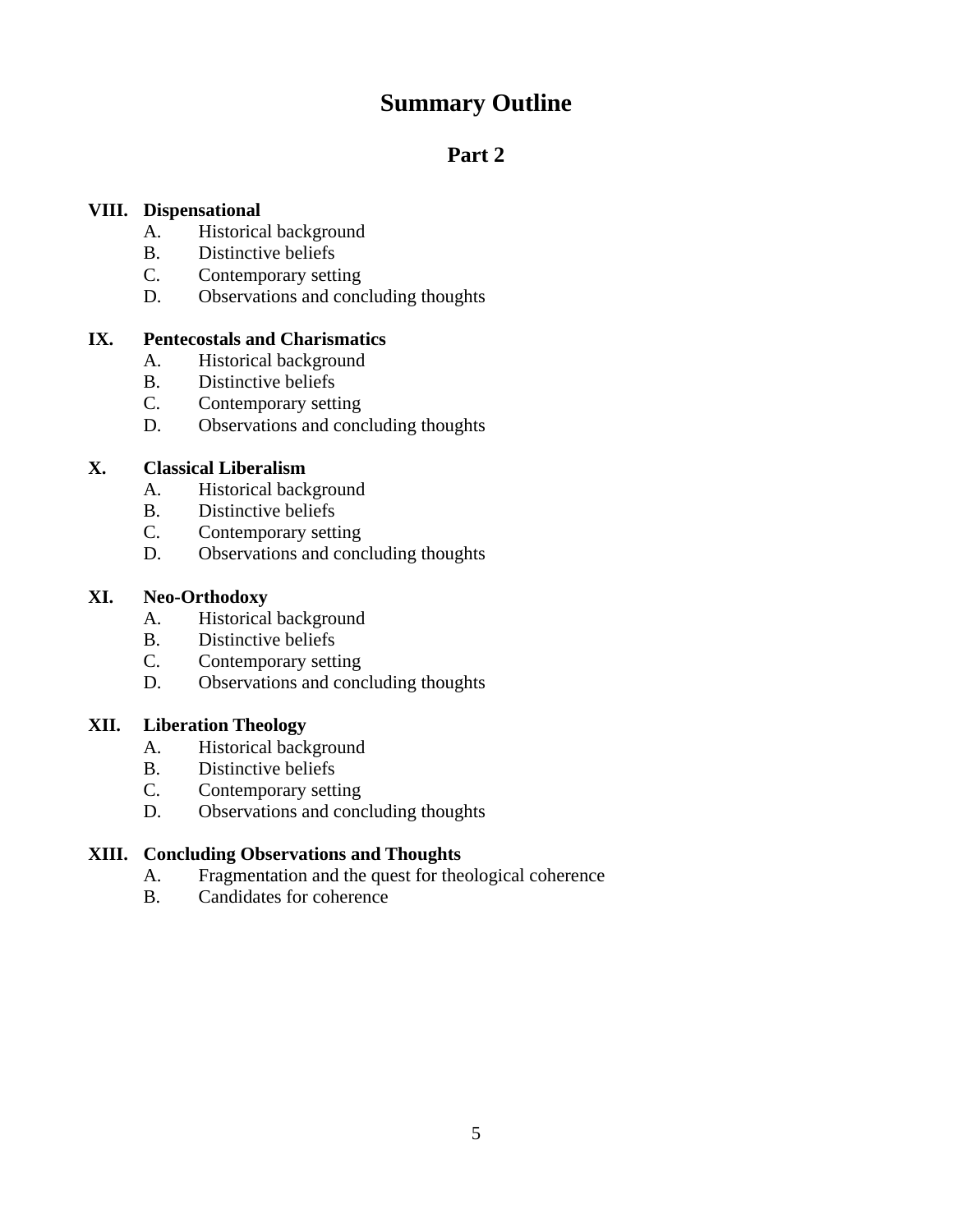## **Detailed Outline Part 2**

#### **I. Dispensationalism**

#### **A. Historical background**

- §8-101. In general
- §8-102. Formulative era
- §8-103. Crystallization or confessional era
- §8-104. Dispensational traditionalism
- §8-105. Progressive dispensationalism

#### **B. Distinctive beliefs**

- §8-201. In general §8-202. Bible exposition §8-203. Biblical interpretation §8-204. Characteristic beliefs, generally §8-205. Dispensations §8-206. Israel and the Church §8-207. Covenants §8-208. Covenant Theology and Dispensationalism Compared §8-209. End Times teaching
- §8-210.—Futurist premillennialism

#### **C. Contemporary setting**

- §8-301. In general
- §8-302. Active in the modernist-fundamentalist controversy
- §8-303. Biblical prophecy as double-edged reality

#### **D. Observations and concluding thoughts**

- §8-401. In general
- §8-402. Literal hermeneutic
- §8-403. Ignoring portions of Scripture
- §8-404. Apocalyptic view of history
- §8-405. Lack of focus on the local church
- §8-406. Dispensational influence in America

## **IX. Pentecostals and Charismatics**

#### **A. Historical background**

- §9-101. In general
- §9-102. Pentecostal roots
- $\S$ 9-103. Movement's birth in the 20<sup>th</sup> century
- §9-104. Divisions over the normative course of sanctification
- §9-105. Trinitarian divisions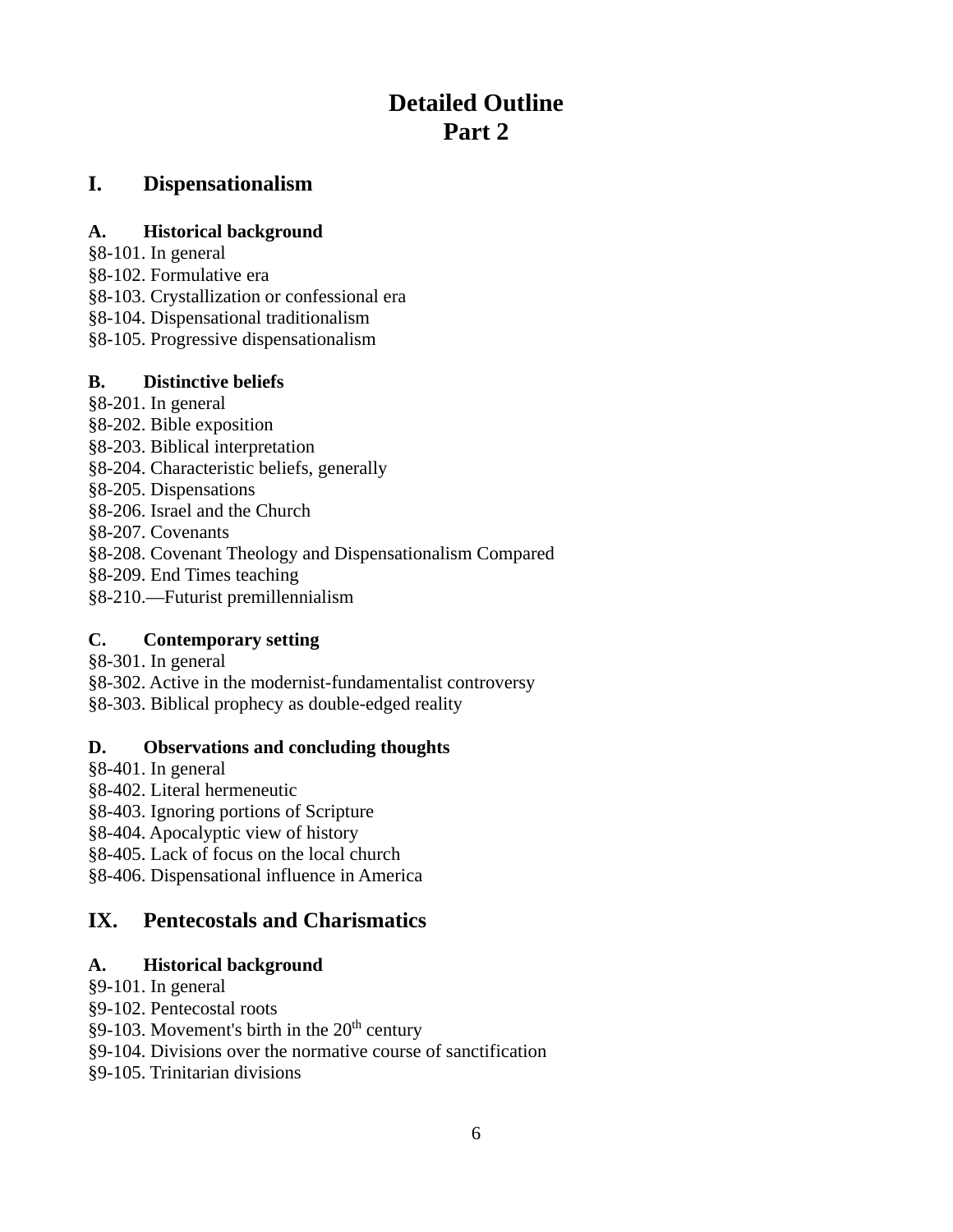§9-106. Problem of theological reflection

§9-107. Charismatic movement

#### **B. Distinctive beliefs**

- §9-201. In general; Fourfold gospel
- §9-202. Teaching principles and observations
- §9-203. Baptism
- §9-204. Healing

§9-205. Spiritual gifts

§9-206. Speaking in tongues

§9-207. Oneness Pentecostals

## **C. Contemporary setting**

§9-301. In general; helpful chart §9-302. Reality of racial divides in Pentecostal origins and development

## **D. Observations and concluding thoughts**

§9-401. In general

§9-402. Pentecostal theological development; making peace with the academy §9-403. Controversies

§9-404. Ongoing issues

## **X. Classical Liberalism**

## **A. Historical background**

§10-101. In general §10-102. Coming to terms with modern science

## **1. As Rooted in the Enlightenment**

§10-106. In general §10-107. Immanuel Kant §10-108. Georg Hegel

## **2. As Emerging From Germany**

§10-111. Schleiermacher, father of Liberalism §10-112. Ritschl and theological agnosticism §10-113. Comparative religions/History of religions school §10-114. Adolf von Harnack

## **3. As Experienced in America**

§10-116. Social gospel §10-117. Modernism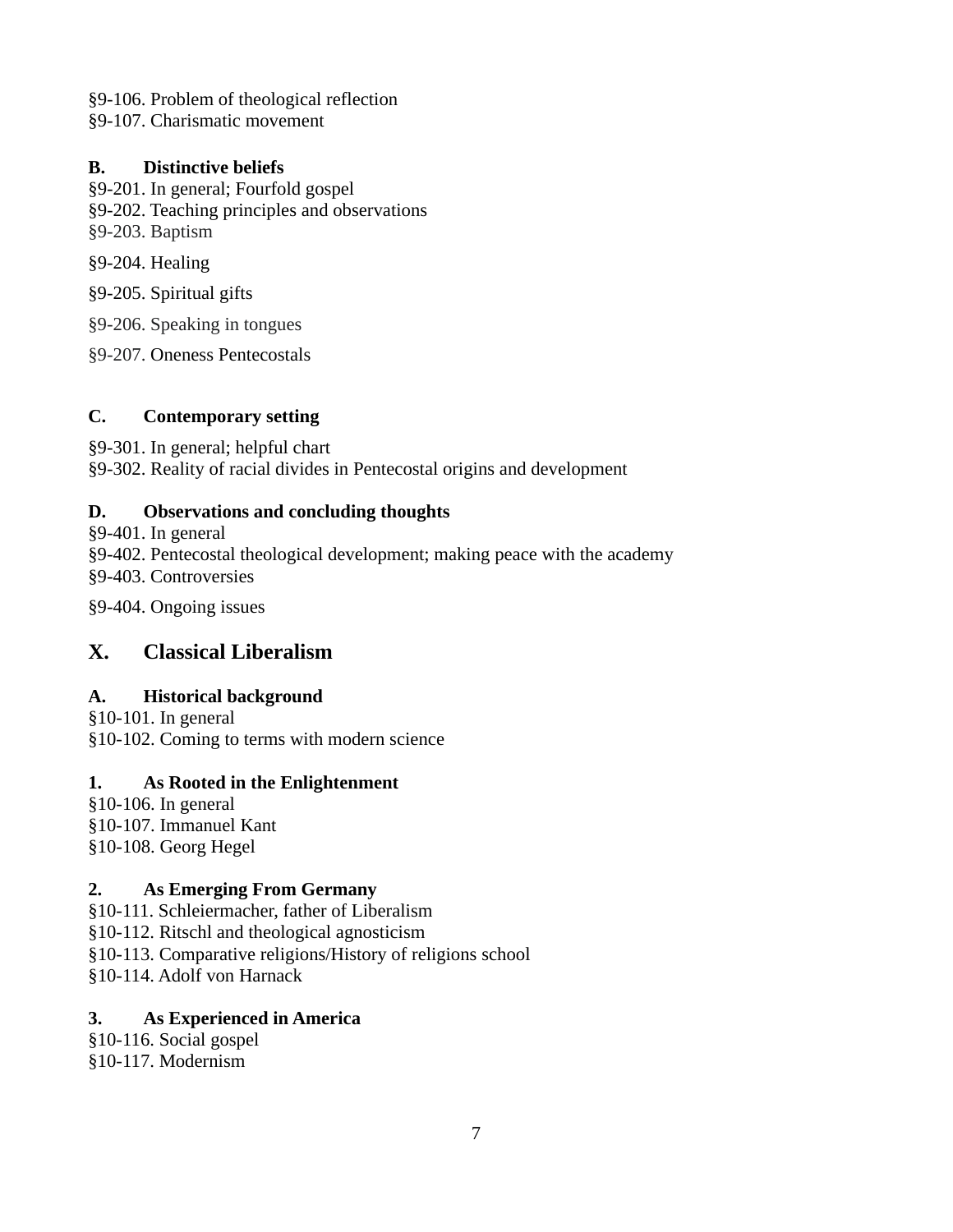#### **B. Distinctive beliefs**

§10-201. In general; Liberalism's views charted

§10-202. Universal fatherhood of the immanent God

§10-203. Universal brotherhood of human beings and the infinite value of the human soul

§10-204. Jesus Christ, the supreme example

§10-205. Religious authority, salvation, and the kingdom

#### **C. Contemporary setting**

§10-301. In general

§10-302. Existentialism as a carrier of post-Liberal theologizing

§10-303. Process theology as a follow-on to Liberal theologizing

§10-304. —Representatives

#### **D. Observations and concluding thoughts**

§10-401. In general

§10-402. Divine immanence over transcendence

§10-403. Lack of a doctrine of sin

§10-404. Rise of Biblical criticism

§10-405. Loss of the uniqueness of Christ; quest for the historical Jesus

§10-406. Social activism

## **XI. Neo-Orthodoxy**

#### **A. Historical background**

§11-101. In general

- §11-102. Post-Kant milieu
- §11-103. Marginalization of the Bible
- §11-104. Theology at loggerheads: Liberalism vs. Fundamentalism
- §11-105. Neo-Orthodox reaction against liberalism
- §11-106. Karl Barth
- §11-107. Emil Brunner
- §11-108. Reinhold Niebuhr
- §11-109. Dietrich Bonhoeffer

#### **B. Distinctive beliefs**

§11-201. In general; chart on Neo-Orthodox distinctives

- §11-202. Dialectic method
- §11-203. God: the Wholly Other
- §11-204. Revelation and encounter
- §11-205. Natural theology rejected
- §11-206. Christology
- §11-207. Biblical realism
- §11-208. Revelation in history

#### **C. Contemporary setting**

§11-301. In general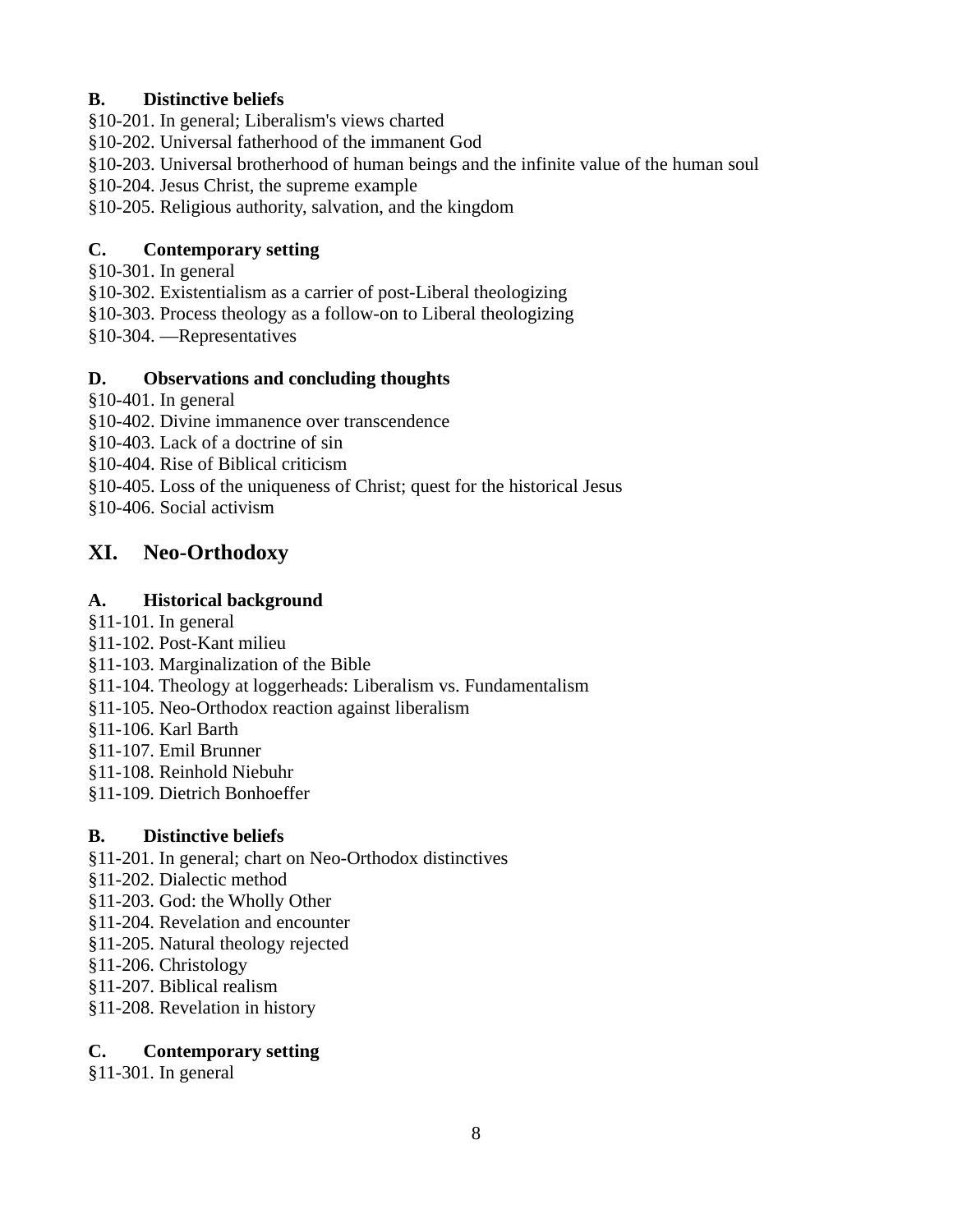§11-302. Relation to fundamentalism

#### **D. Observations and concluding thoughts**

§11-401. Contributions §11-402. Critique

#### **XII. Liberation Theology**

#### **A. Historical background**

- §12-101. Orthodoxy versus Orthopraxis
- §12-102. Moltmann's theology of hope
- §12-103. Dehumanizing structures in society
- §12-104. —Latin American context
- $§12-105$ . —20<sup>th</sup> century activist response
- §12-106. Black Theology; origins
- §12-107.—Radicalization
- §12-108. Feminist Theology
- §12-109. Critiquing the staus quo—Hermeneutics
- §12-110. —Christology and anthropology

#### **B. Distinctive beliefs**

§12-201. In general §12-202. Central themes §12-203. God §12-204. Christ §12-205. Holy Spirit §12-206. Revelation §12-207. Salvation §12-208. Church

#### **C. Contemporary setting**

§12-301. In general §12-302. Critique

#### **D. Observations and concluding thoughts**

- §12-401. In general
- §12-402. Hermeneutics
- §12-403. The place Marxism plays in liberation thought
- §12-404. Practice precedes reflection in liberation thought
- §12-405. Structural social issues predominant
- §12-406. Black Theology; elevation of the black experience to being the final norm
- §12-407. Feminist Theology roots authority in feminist consciousness

## **XIII. Concluding Observations and Thoughts**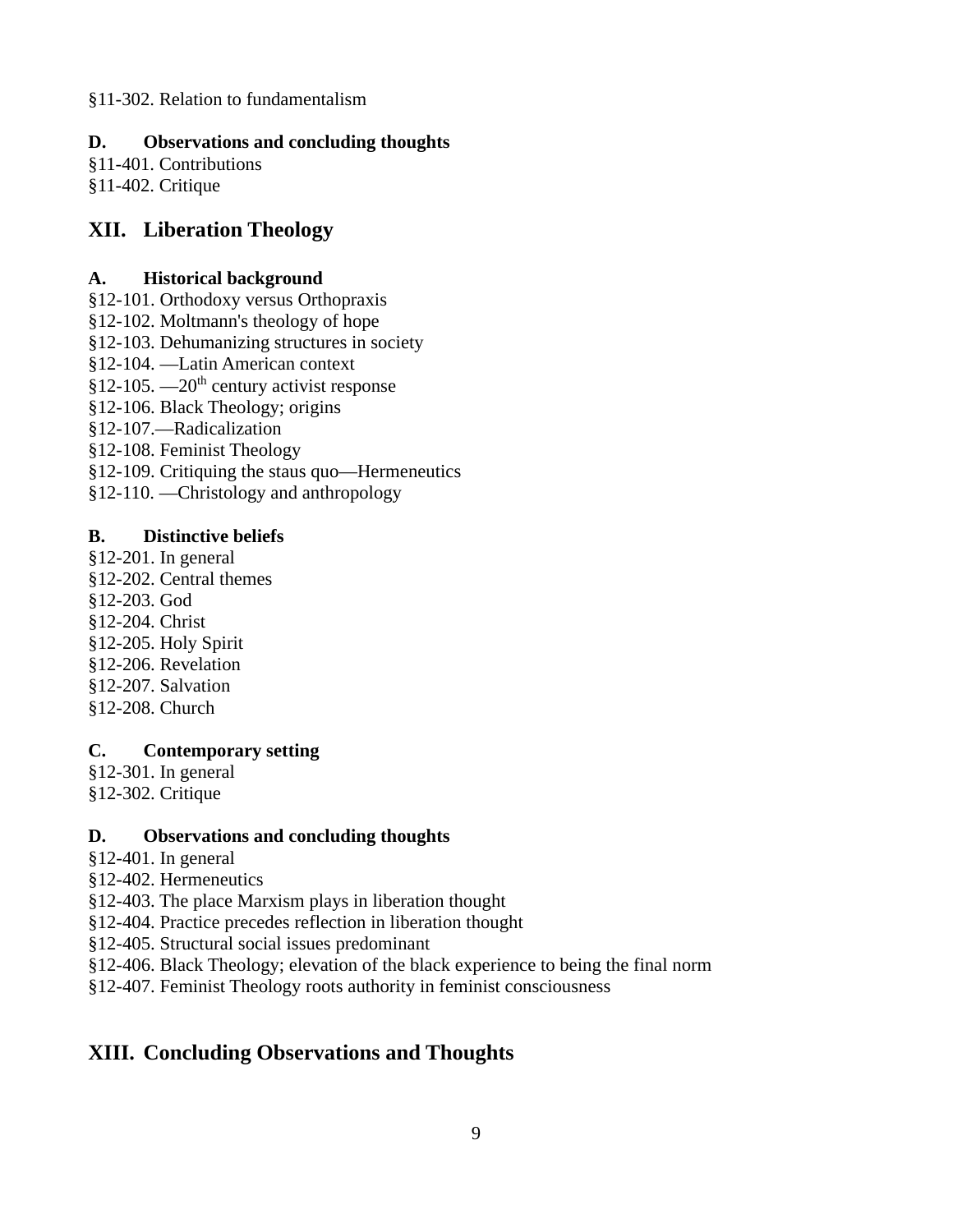#### **A. Fragmentation and the quest for theological coherence**

- §13-101. In general
- §13-102. Watersheds among Protestants
- §13-103. Contemporary theology struggles with diversity

#### **B. Candidates for coherence**

- §13-111. In general
- §13-112. Evangelical theology
- §13-113. Process thought
- §13-114. Liberation thought
- §13-115. Eschatological hope

#### C. **Cacophony or Choir?**

§13-121. In general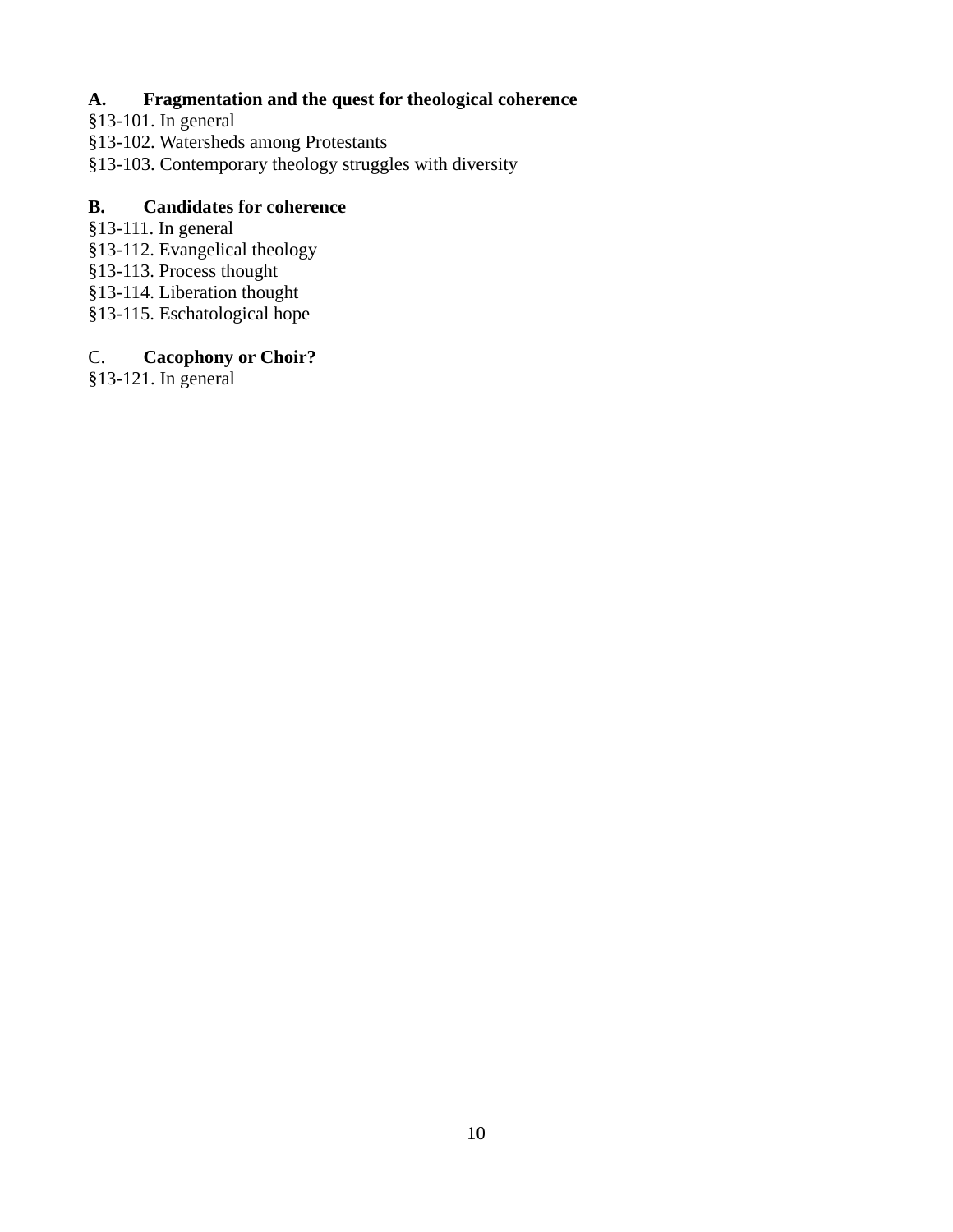## **Protestant Christian Traditions—Part 2**

## **VIII. Dispensationalism**

"There are social and pastoral problems concerning which a preacher should be instructed, but these are secondary compared to his call to minister the truth of God."

"Simply put, the basic unifying issue for all dispensationalists is that Israel is not the church."

#### **A. Historical background**

**§8-101. In general.—**Dispensational history can be traced through four generations:

- Formulative era—This period began with John Nelson Darby (1800-1882) and flourished with the Plymouth Brethren movement in the early and mid-19<sup>th</sup> century.
- Crystallization era—This period was comprised of the generation of the Bible and prophecy conferences in the late  $19<sup>th</sup>$  century, the work of C.I. Scofield (1843-1921), and reaching its conclusion in ministry of Lewis Sperry Chafer (1871-1952);
- Traditional era—This was the period between Chafer and the 1980s, including such figures as John Walvoord (1910-2002), Dwight Pentecost (1915-2014), and Charles Ryrie (1925-2016).
- Progressive era—This period began in the 1980s and continues today.

**§8-102. Formulative era.—**The movement started with Darby in the 1830s. A priest in the Church of Ireland, Darby abandoned its ranks for what he perceived to be its apostasy and joined a movement known as the Plymouth Brethren. He developed a distinct understanding of the church. He did not think the church should be identified with any institution, but was a spiritual fellowship. He saw a radical discontinuity between the church and Israel in the Scriptures, asserting that God had two separate peoples and two separate programs He was working out. This discontinuity made it essential to "rightly divide the Word of truth". This understanding of the church combined with a futurist view of biblical prophecy and a doctrine of the pretribulational rapture of the church provided the initial structure of dispensationalism.

Darby saw successive periods in the Scriptures in which the principles governing the relationship between God and humanity seemed to change. These periods or dispensations all had some leading principle or condition God had sanctioned in which humanity was placed. These dispensations provided structure to view the sweep of redemptive history, but Darby's teaching itself was fundamentally concerned with a proper understanding of the church and its character of life. He saw the institutional church as fundamentally apostate, and came to view the genuine church as "heavenly", distinct and separate from the corrupted earthly church. It was the nation of Israel that constituted God's earthly and visible people.

Darby carried dispensational ideas far beyond England. His efforts as an itinerant preacher and the publishing efforts of early Brethren leaders gained a hearing for dispensationalism, particularly among Presbyterians and Baptists in America. Plymouth Brethren developed an emphasis on the priesthood of the believer and thus the responsibility of the laity in ministry, which sparked an interest in personal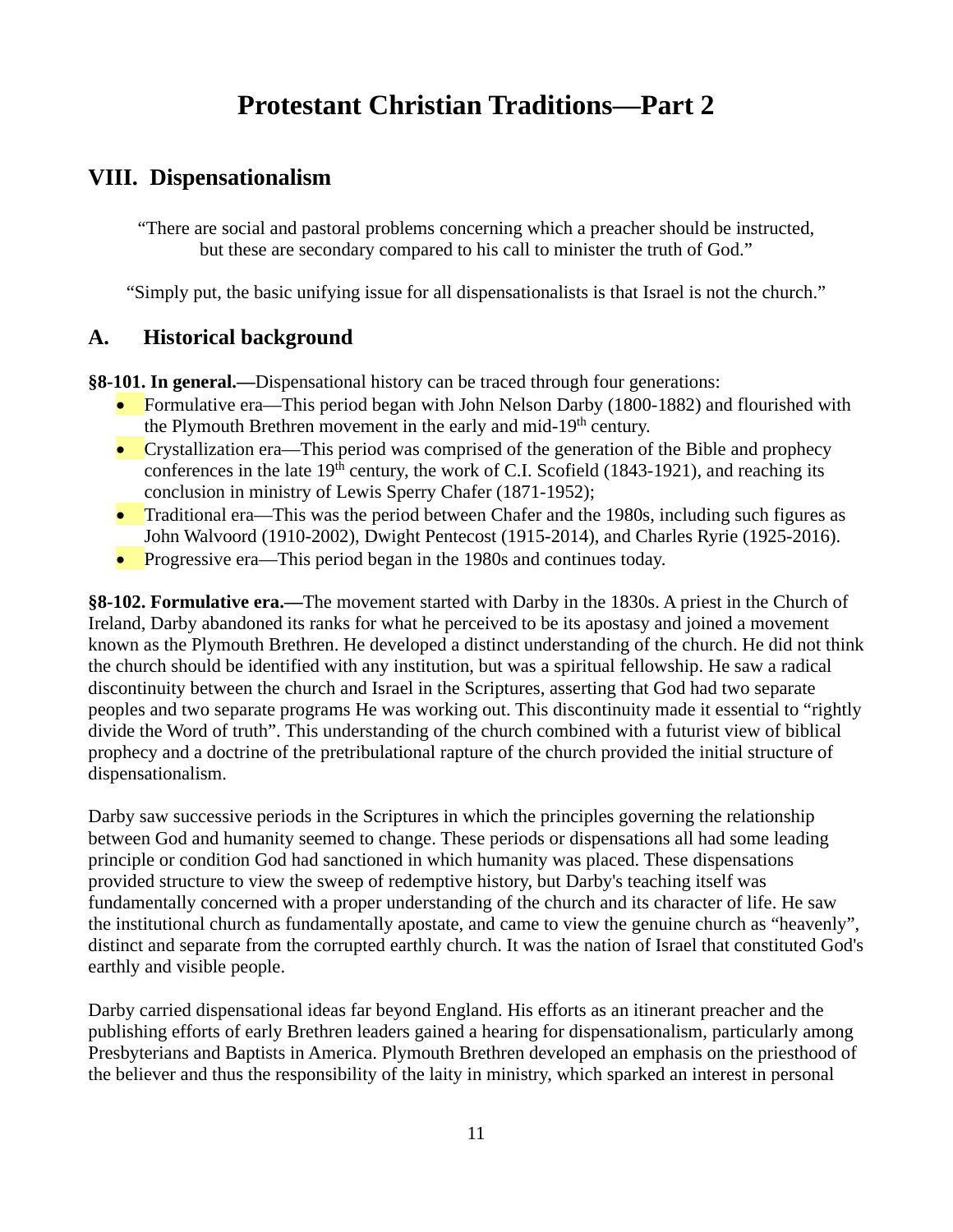Bible study and devotional and expository literature.

The Bible and prophecy conferences began in 1876 designed to promote premillennial eschatology, but also gave a significant boost to dispensationalism generally. The promoters of these conferences insisted on the absolute authority of the Scriptures, the literal fulfillment of Old Testament prophecy (in Israel, not the church), and the expectation of the imminent return of Jesus Christ. The last significant conference of this ilk was held on Niagara on the Lake in 1897. These conferences effectively introduced and promoted dispensationalism to American Protestantism.

§8-103. Crystallization or confessional era.—The Bible conference movement in the late 19<sup>th</sup> century spread dispensationalsim widely and popularized premillennialism as an eschatological system. However, dispensationalism as a single, cohesive system only came to the fore with the publication of the Scofield Reference Bible in 1909 and its revision in 1917. Scofield was in sync with Darby regarding the literal interpretation of the Bible, the basic structure of dispensations through which to view the sweep of redemptive history, the approach to end times events, and the distinction between Israel and the Church and the prophetic futures of both.

The Scofield Reference Bible attained an informal confessional status within dispensationalism. The most prominent feature of dispensational understanding in this period was that God was pursuing two different purposes, one earthly (with Israel) and the other heavenly (with the church). God's purpose on earth was to release it from the curse and restore humanity to freedom from sin and death. This would be accomplished in the millennial kingdom and continue throughout eternity. The church was God's heavenly people and as such was to adopt an attitude of disengagement from the political and social structures of the world.

Early dispensationalists saw the church as a parenthesis in the history of redemption, essentially unrelated to God's purpose on earth. These early dispensationalists also distinguished between the kingdom of God (God's moral rule over the hearts of believers) and the kingdom of heaven (referred to only in Matthew and allegedly related to the fulfillment of the Davidic Covenant for the kingdom inaugurated upon Christ's second coming). Scofield popularized dispensational eschatology and Clarence Larkin charted it. Larkin was a mechanical engineer turned preacher and developed and published numerous charts seen as indispensable to understanding God's Word among dispensationalists of the era.

**§8-104. Dispensational traditionalism.—**Dallas Theological Seminary was founded in the 1930s and soon became the most noteworthy institution in the Dispensational tradition. Lewis Sperry Chafer was the seminary founder and first president and played a significant role in developing dispensational theology. In a phrase, what Scofield popularized, Chafer systematized. He taught the upcoming generation of dispensational teachers, including John Walvoord, Dwight Pentecost, and Charles Ryrie.

The New Scofield Reference Bible (1967) and Charles Ryrie's Dispensationalism Today (1965) marked changes in dispensational thinking from the 1950s and 1960s on. The eternal dualism between Israel and the church, so central to early dispensationalism, was abandoned and in its place came an understanding that God had two purposes in history but a single people in eternity. They had a unified view of salvation by grace across the various dispensations and moved away from previous distinctions between the "kingdom of heaven" and "kingdom of God".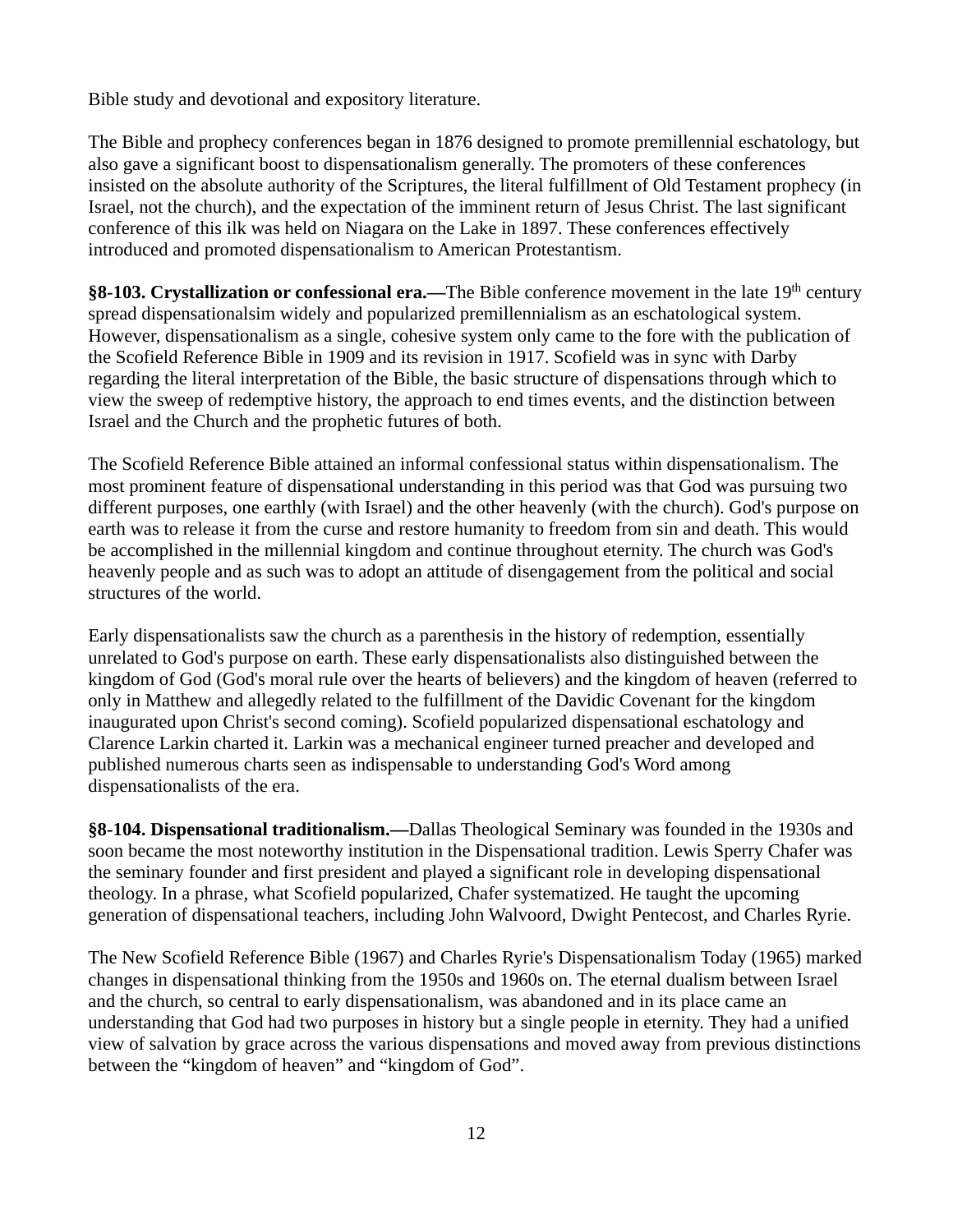In addition, pastoral concerns came to the fore in the movement. While continuing to understand the church as a spiritual entity, and not involved with the world, the community aspects of the church and its "body life" and the need to encourage and build up one another emerged in dispensational teaching. In expositing the Scriptures, Ryrie and others insisted that the literal hermeneutic belonged to the essence of dispensationalism and disavowed the the heavy indulgence in typology (a type of spiritualizing that attempted to interpret many parts of the Old Testament as predictive images of New Testament truth) that characterized early dispensationalism. Another shift came with the increasing agreement among dispensational scholars that the distinction in early dispensationalism between the kingdom of God and the kingdom of heaven was a forced one, fundamentally driven by dispensational presuppositions regarding the dualism between Israel and the Church.

**§8-105. Progressive dispensationalism.—**In the 1980s, a group known as progressive dispensationalists came to the fore. This was a group that began to critique dispensationalism from within the tradition. They emphasized the progressive fulfillment throughout the dispensations of God's redemptive work. Earlier dispensational models had posited multiple purposes in God's redemptive plan but failed to integrate them in unfolding salvation history. The progressive dispensationalists also focused on continuities between God's peoples, Israel and the Church (still seen as separate communities in God's redemptive purposes). The eschatological kingdom was indeed promised in both the Old and New Testaments, but its focus was always on the person and work of Jesus Christ.

#### **B. Distinctive beliefs**

**§8-201. In general.—**The earnest desire to rightly interpret the Bible is at the heart of the dispensational tradition. In addition, from the outset of the tradition, there was an accompanying vigilant pursuit of holy living. Darby himself was greatly burdened about the moral purity and spiritual holiness of those who would name the name of Christ. Separated, holy living was to accompany and be in accord with biblical teaching.

**§8-202. Bible exposition.—**The dispensational tradition has been characterized by a strong commitment to biblical exposition. Dispensationalists see their theological method as simply the unfolding exposition of the Bible. The Bible is understood as the verbal, infallible, and inerrant revelation of God to His people, the church. The Bible provides the sure foundation for Christian life and practice. The inspiration and authority of the Scriptures is assumed; it is dispensationalism's "watershed presupposition".

There is little attention given to theological traditions. This has given rise to tensions with other traditions, particularly the Reformed. Dispensationalists see the Reformed tradition as distorting Scriptural teaching in various ways because of too great an adherence to confessional loyalties and scholastic reasoning. Likewise, since rational extrapolation and a dependence on experience are not to be sources for theology, a natural suspicion of contextual theologies follows. The role of experience is not to reveal theological truth to us, but rather to be the arena in which Biblical truth finds its expression and impact.

Dispensationalists believe in the perspecuity of the biblical text. What that means is that those things relating to salvation which are necessary to be known, believed, and observed, are clearly communicated in Scripture. The Bible can be understood by the ordinary believer using the ordinary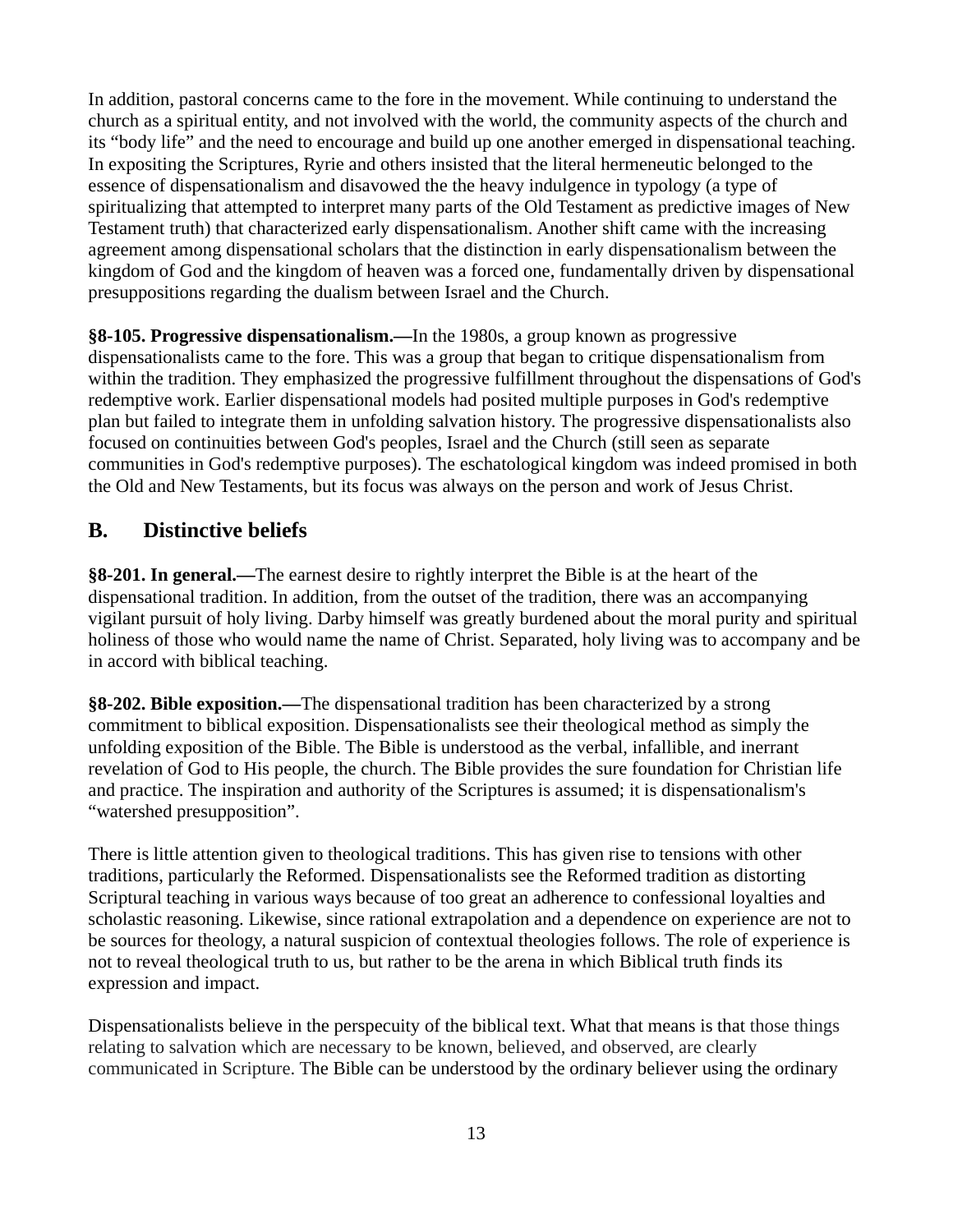means of study. Scripture is not the preserve of theological scholars or members of various ecclesiastical hierarchies.

**§8-203. Biblical interpretation.—**Dispensationalists see the sixty-six books of the Bible as marked by a divinely inspired unity. Many follow in the footsteps of people like Scofield and find that unity focused on the person and work of Jesus Christ. Biblical unity is seen as soteriological and Christological.

In addition, dispensationalists are insistent on a "literal" hermeneutic. This literal interpretation strives to give the words of the Bible their normal, ordinary, and customary meaning and usage. Especially early on in this tradition, the "literal" hermeneutic and its common sense application often opened the door for viewing the biblical text apart from its historical context. With the "mellowing" of the tradition, particularly among "progressive" dispensationalists, the plain literal sense of earlier generations has gradually moved to a thoroughgoing historical-grammatical approach more in line with other Protestant traditions. Progressive dispensationalists have sought to integrate their theologizing with the diversity of the Bible. They have advocated a more complementary hermeneutic between the Old and New Testaments than dispensationalism has historically exhibited, emphasizing the progressive nature of revelation.

**§8-204. Characteristic beliefs, generally.—**Some distinctive dispensational beliefs include the following:

- Distinguishing between Israel and the Church;
- Inspiration and inerrancy of the Scriptures;
- Literal, historical, grammatical hermeneutic;
- Progressive character of revelation;
- Recognition of distinct economies or dispensations in redemptive history;
- Pretribulational, premillennial eschatology, including the imminent return of Christ;
- Exposition of biblical covenants, but with a different perspective than in Reformed circles.

**§8-205. Dispensations.—**Dispensationalism understands God as looking on the world as a household over which He is superintending and working out His purpose and will. This purpose is worked out in stages or economies whereby God deals with people in particular ways. These stages or economies are called dispensations.

There is no universal agreed upon scheme of dispensations among dispensationalists. The most commonly recognized one is that of the Scofield Reference Bible, consisting of seven dispensations:

- Innocence (humanity before the Fall);
- Conscience (humanity to the Flood);
- Human government (humanity until the call of Abraham);
- Promise (until the time of Moses);
- Law (until the death of Christ);
- Church age (now);
- Millennium (inaugurated at the return of Christ).

Rightly dividing the Scripture is key to properly understanding it in this scheme. Practically speaking, the entire Old Testament was given to Israel and applies to that period of divine administration. The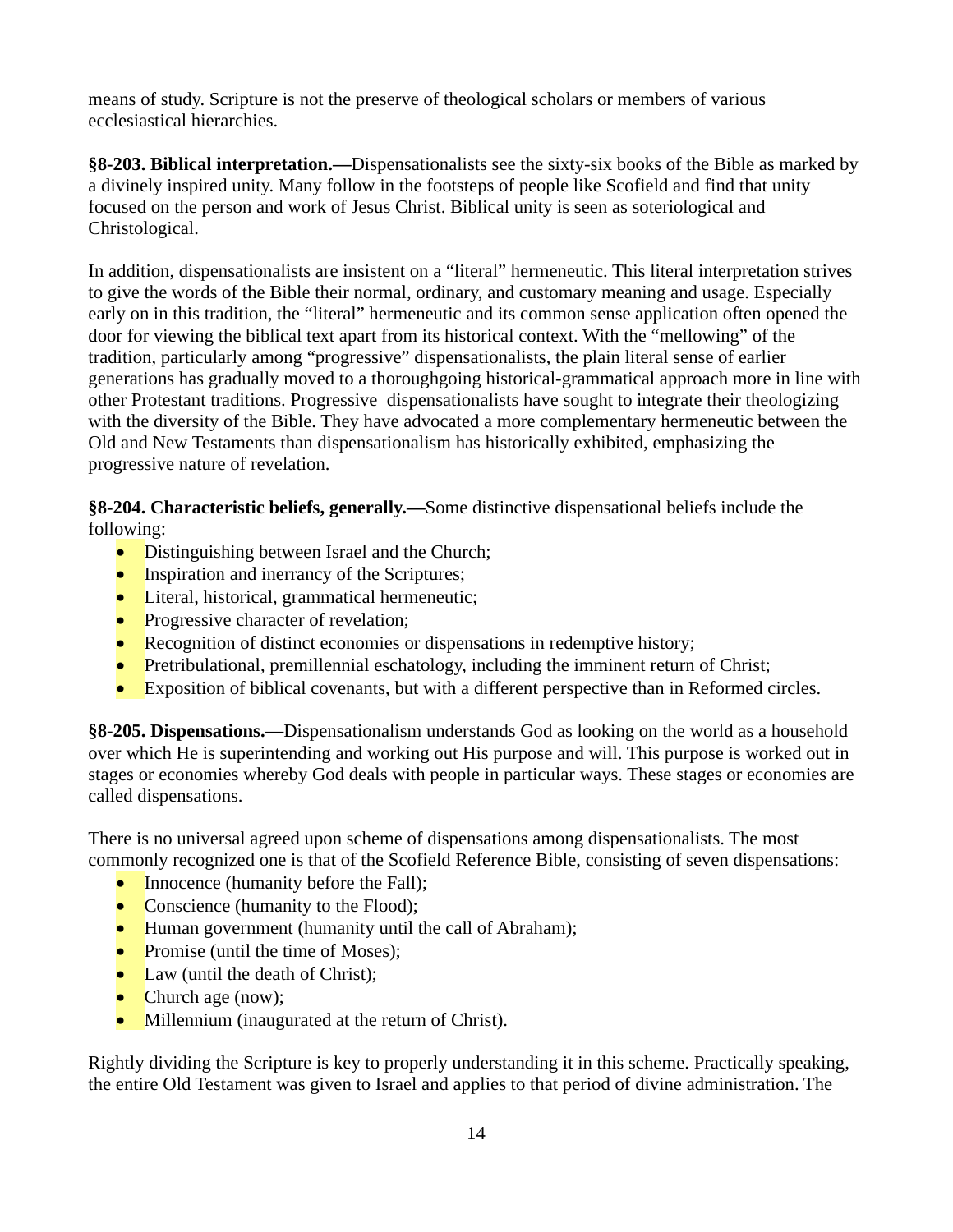bulk of the New Testament was given to the church and is governed by the dispensation of the church age. In other words, all the Bible was written for Christians, but not all of it is addressed to Christians.

Modern dispensationalists are particularly sensitive to the charge of teaching different bases of salvation in different ages. Some even grant that Darby and the very early dispensationalists were open to this charge. Modern dispensationalists insist that salvation is always by grace through faith founded on the atonement of Jesus Christ. It is the content of the revelation to be trusted by individuals in various stages that changes, not the means or basis of salvation.

**§8-206. Israel and the Church.—**The respective character of and distinction between Israel and the Church repeatedly comes up at the heart of the dispensational tradition. It is the central idea of the tradition's eschatology (the Old Testament promises to Israel will be fulfilled literally in national Israel). Early dispensationalists believed there were two separate and distinct peoples of God, each with their own eternal sphere. Covenant theology expressed in the Reformed tradition understand both testaments as speaking to one people of God. Gradually the emphasis on extreme discontinuity fell away and dispensationalists today see Israel and the Church sharing in the same messianic kingdom of salvation history, but still distinct. All of God's Old Covenant promises to Israel will be fulfilled in and through Israel. Dispensationalists insist that this distinction must be emphasized so that biblical principles and promises intended for Israel are not misapplied to the Church. The church is understood as originating with Pentecost, is based on the death and resurrection of Christ, and is blessed and energized by the Holy Spirit.

**§8-207. Covenants.—**Many dispensationalists see the Old Testament covenants framing the outworkings of God's purpose with humanity on earth and in history. They define covenant as a declaration by God concerning His gracious and voluntarily assumed responsibility toward an individual, family, nation, or humankind as a whole. Dispensationalists place special emphasis on the Abrahamic, Davidic, and New Covenant and see them as the heart of the God's unfolding redemptive plan. The fulfillment of the Abrahamic Covenant is understood as progressive over the course of redemptive history and entailing promises pertaining to a land, descendants, and spiritual blessings. The Davidic Covenant amplies the Abrahamic, promising a ruler for this distinctive people with a lineage and kingdom that will be without end. The New Covenant deals with the problem of covenant infidelity seen throughout the Old Testament, promising new hearts to God's people which will obey and trust the Lord God. Early dispensationalists saw these covenants as exclusively geared to Israel. The Church may be a beneficiary of some of these blessings, but Israel is front and center. Progressives understand these covenants as have a progressive fulfillment through redemptive history and being fulfilled in both Israel and the Church.

|  |  | §8-208. Covenant Theology and Dispensationalism Compared.- |  |
|--|--|------------------------------------------------------------|--|
|  |  |                                                            |  |

| <b>Topic</b>       | <b>Covenant Theology</b>                   | <b>Dispensationalism</b>                  |
|--------------------|--------------------------------------------|-------------------------------------------|
| <b>Integrating</b> | God mediates His saving program            | God looks on the world as a household     |
| theme              | through covenants. The central one is the  | over which He is superintending and       |
|                    | covenant of grace or of redemption. This   | working out His purpose and will. This    |
|                    | is an eternal covenant within the Godhead  | purpose is worked out in stages or        |
|                    | whereby (1) the Father chooses a people    | economies whereby God deals with          |
|                    | to be His own; $(2)$ the Son agrees to pay | people in particular ways. This stages or |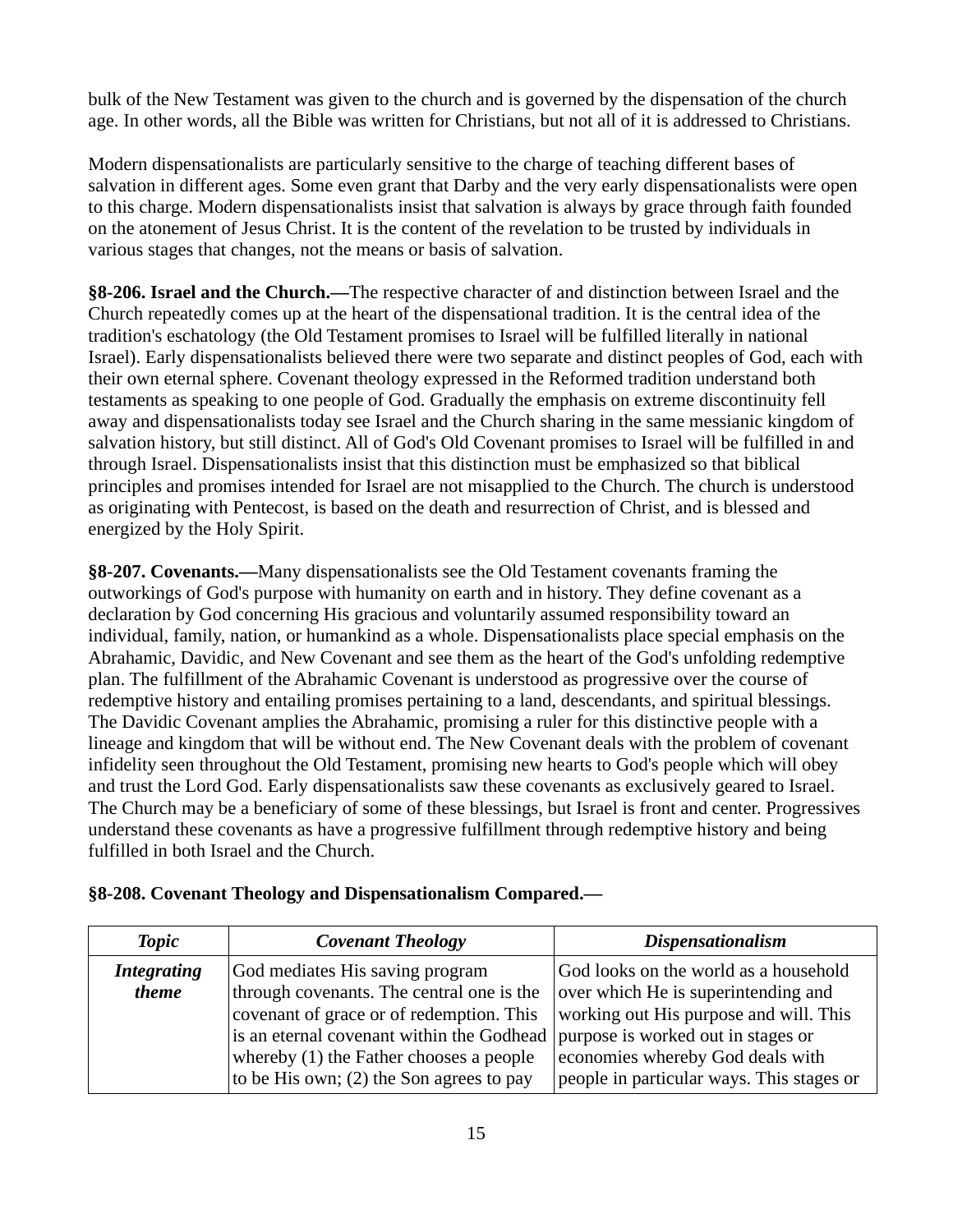|                                         | the penalty for their sin; and (3) the Spirit<br>agrees to apply the benefits of the work of<br>the Son to the chosen people. The<br>covenant of grace is worked out in history<br>through subordinate covenants: Adamic,<br>Noahic, Abrahamic, Mosaic, Davidic, and<br>the new covenant. These covenants build<br>on each other and culminate in the new<br>covenant.            | economies are called dispensations and,<br>since the time of the Scofield Reference<br>Bible, have usually been designated as<br>seven: innocence, conscience, human<br>government, promise, law, grace, and<br>kingdom.                                                                                                                                                                                 |
|-----------------------------------------|-----------------------------------------------------------------------------------------------------------------------------------------------------------------------------------------------------------------------------------------------------------------------------------------------------------------------------------------------------------------------------------|----------------------------------------------------------------------------------------------------------------------------------------------------------------------------------------------------------------------------------------------------------------------------------------------------------------------------------------------------------------------------------------------------------|
| God's people                            | God has one people, including those from<br>both the Old and New Testament times.                                                                                                                                                                                                                                                                                                 | God has two groups of people: Israel and<br>the Church.                                                                                                                                                                                                                                                                                                                                                  |
| God's plan for<br>His people            | God purposes to call out His people into<br>one body in both the Old and New<br>Testament times.                                                                                                                                                                                                                                                                                  | God has separate plans for two distinct<br>people: Israel and the Church. He plans<br>an earthly kingdom for Israel, which has<br>been postponed until Christ comes again<br>in power. During the present Church age,<br>God is calling out a heavenly people.<br>There is disagreement whether these two<br>groups will remain distinct in the eternal<br>state.                                        |
| God's plan for<br>salvation             | God's plan for salvation is one of grace,<br>being worked out through the covenant of<br>grace and comes through faith in Jesus<br>Christ.                                                                                                                                                                                                                                        | Most dispensationalists believe that<br>salvation has always been by grace<br>through faith. Some early<br>dispensationalists seemed to have<br>wrongly believed that the Old Testament<br>believers were saved by works and<br>sacrifices.                                                                                                                                                              |
| <b>Birth of the</b><br><b>Church</b>    | The Church existed prior to the New<br>Testament era, including all those<br>redeemed throughout time. Pentecost was<br>not the beginning of the Church, but the<br>empowering of the New Testament<br>manifestation of God's people.                                                                                                                                             | The Church was born on Pentecost. The<br>Church, the body of Christ, is not found<br>in the Old Testament. The Old Testament<br>saints are in a different category.                                                                                                                                                                                                                                      |
| <b>First Coming of</b><br><b>Christ</b> | Christ came to die for the sins of the elect<br>and establish the New Israel of God. The<br>New Testament manifestation of God's<br>people placed the Church under a new<br>and better covenant. However, this is just<br>a new manifestation of the underlying<br>covenant of grace. The Kingdom that<br>Jesus taught about and offered is present,<br>spiritual, and invisible. | Christ came to establish the messianic<br>kingdom. However, His saving purpose<br>always placed the cross before the crown.<br>Most dispensationalists understand God's<br>saving program as an unlimited<br>atonement, but a limited redemption. His<br>kingdom program comes first in an<br>invisible form in which the Church<br>participates, while the earthly kingdom<br>awaits the Second Coming. |
| <b>Second Coming</b>                    | Christ's coming will be to bring final                                                                                                                                                                                                                                                                                                                                            | The Rapture will occur first, removing                                                                                                                                                                                                                                                                                                                                                                   |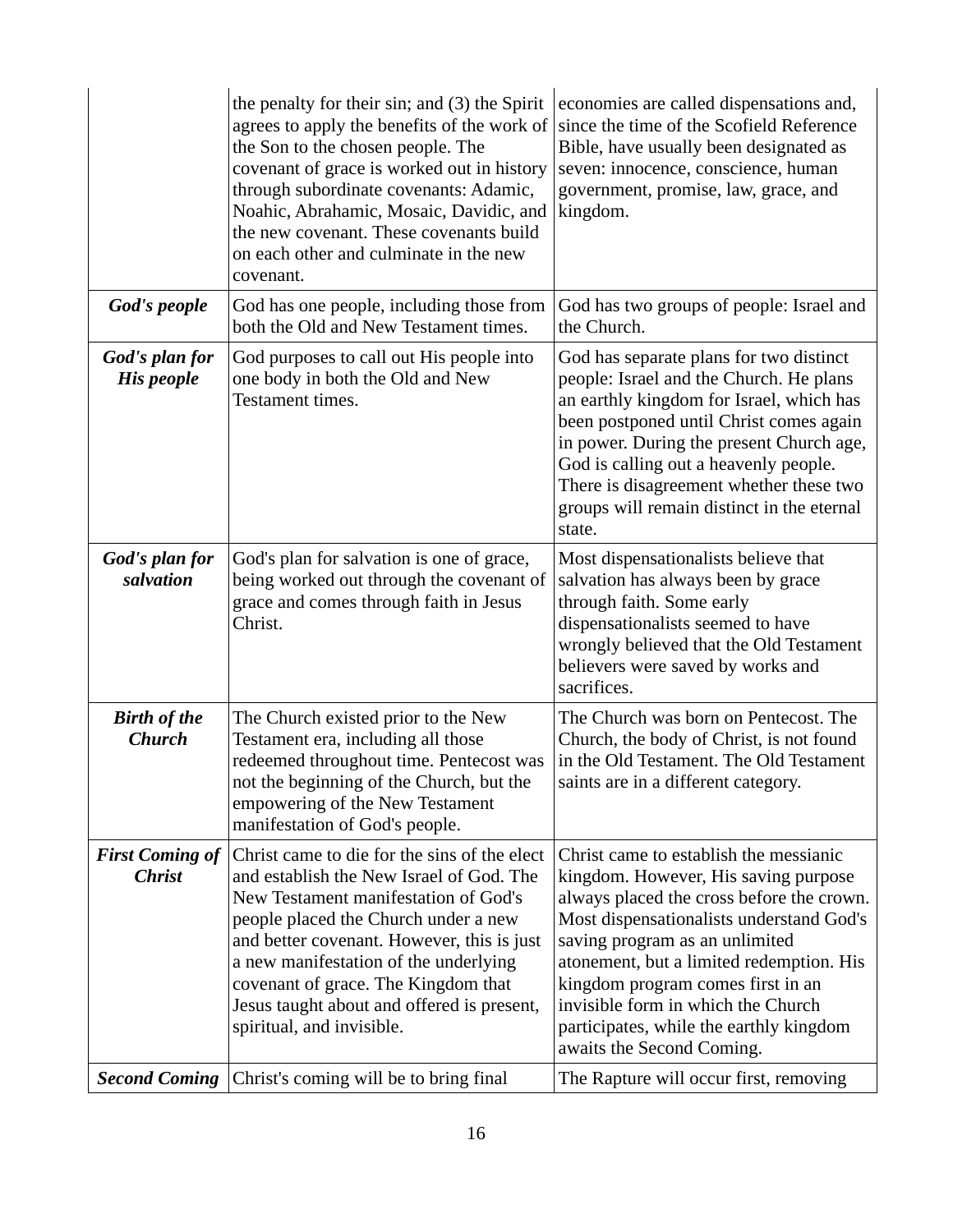| of Christ | judgment and the eternal state. In the<br>current era, most Reformed people are<br>amillennialists. In earlier eras, most were<br>postmillennialists. Both of these groups<br>understand the Kingdom as present now<br>and do not think that a millennial era will<br>precede the final judgment. The<br>amillennialists are pessimistic about the<br>current era, which the coming of Christ<br>will end, while postmillennialists are<br>optimistic and see the age as improving<br>and actually welcoming its coming King<br>when Christ returns. A few Reformed | the true church from the great Tribulation<br>which will come unto the earth and<br>precede the coming of Christ in power.<br>That will be followed by a thousand year<br>millennial reign, and final revolt, and<br>then the final judgment and the eternal<br>state. All dispensationalists are<br>premillennists, although not all are pre-<br>tribulational premillennialists. |
|-----------|---------------------------------------------------------------------------------------------------------------------------------------------------------------------------------------------------------------------------------------------------------------------------------------------------------------------------------------------------------------------------------------------------------------------------------------------------------------------------------------------------------------------------------------------------------------------|------------------------------------------------------------------------------------------------------------------------------------------------------------------------------------------------------------------------------------------------------------------------------------------------------------------------------------------------------------------------------------|
|           | people are premillennial of the post-<br>tribulational variety.                                                                                                                                                                                                                                                                                                                                                                                                                                                                                                     |                                                                                                                                                                                                                                                                                                                                                                                    |

**§8-209. End Times teaching.—During the early 19<sup>th</sup> century in both England and America,** apocalyptic movements gained attention and focused expectations on the imminent return of Jesus Christ to establish His kingdom. The premillennialism of this period was characterized by historicism, that is, the attempt to correlate biblical prophecy with contemporary events. The era featured many predictions for the date of Christ's return, most notably by William Miller's predictions for 1843 and 1844. These failures discredited historicism. The rise of dispensationalism was in this era and revived premillennialism by avoiding historicism and advocating a strict futurism to biblical prophecy.

Prophecy is treated in a more literal manner than in other Protestant traditions. Most other traditions see the promises in the Old Testament to Israel as being fulfilled in the church. This is not the case with dispensationalism. In early dispensationalism, the literal hermeneutic applied to many graphically descriptive prophetic texts led to a fascinated fixation on future events that was highly expectant, and at times, sensationistic. That spirit has mellowed, especially among so-called progressive dispensationalists, but is still very much an aspect of this tradition.

**8-210.—Futurist premillennialism.**—Dispensationalists are premillennialists, an understanding that Christ will personally return and rule as the Davidic king over the entire earth for a literal period of 1,000 years. Unlike historic premillennialism, dispensationalists generally have held to pretributional premillennialism, believing in the rapture or removal of the church prior to a tribulational period where God will pour out His judgment on the evil that is being institutionalized in earthly structures. Those who are truly Israel will be saved through this period, while the church is removed prior to it. Once again, one sees the implications of the radical distinction between Israel and the church in dispensational thought. However, modern dispensationalism has "cooled the jets" on date setting that characterized kindred prophetic spirits in the 19<sup>th</sup> century.

#### **C. Contemporary setting**

**§8-301. In general.—**Dispensationalism is essentially encompassed within evangelical and fundamentalist circles. There is not a substantial dispensational presence in mainline churches. Baptist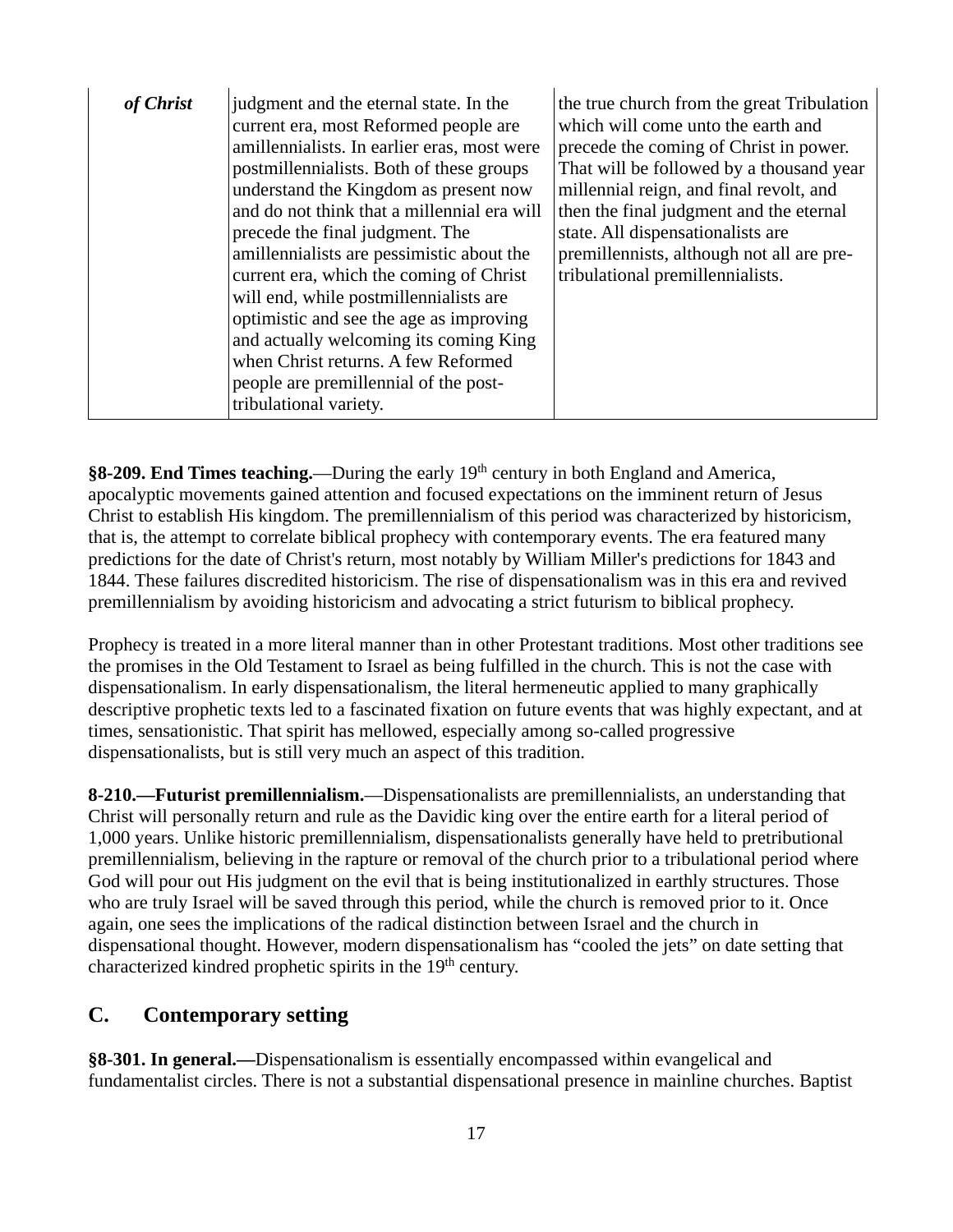and independent churches (particularly "Bible" churches) are the most common ecclesiastical affiliations of dispensationalists. Dispensationalism has also helped assert the primacy of Scripture and have focused on Bible teaching ministries helping regular folk understand the Scripture (a process one minister described as "putting the cookies on the lower shelf").

See the *Dispensational Tradition Chart—Buschart, p. 211—*for a helpful overview of the emergence and growth of the Dispensational movement.

**§8-302. Active in the modernist-fundamentalist controversy.—**Historically, dispensationalists supplied many in the coalition that countered the onslaught of modernism in America by publishing such works as *The Fundamentals* and by founding many Bible institutes, colleges, and seminaries making numerous contributions to contemporary evangelicalism. Theologically, it has played a major role in fostering evangelical ecumenism in the  $20<sup>th</sup>$  century in its focus on the universal church and its de-emphasis on denominations as well as the its strong support for the para-church movement.

**§8-303. Biblical prophecy as double-edged reality.—**Dispensationalism's insistence on eschatology in many respects revived the doctrine of the Second Coming of Christ in Protestant traditions and made it meaningful in the churches. That doctrine had languished from neglect. This interest has proven to be a double-edged sword—fueling evangelistic and missionary activities with the hope of salvation prior to the rapture while contributing to the withdrawal of people from worldly occupations, politics, and institutions, and largely abandoning the public forums of the nation.

## **D. Observations and concluding thoughts**

**§8-401. In general.—**Dispensationalism is a tradition driven by the desire to be scriptural and a recognition that infallibility is what the text possesses, not its interpreters. Throughout its history, dispensationalists have striven to open the Bible and rightly divide and discern the meaning of the Scriptures.

**§8-402. Literal hermeneutic.***—*This emphasis often plays out in the broader dispensational community in naive and simplistic stances pitting the Bible against all other claims of understanding. Dispensationalism generally has moved beyond the naive literalism to a more consistent application of the historical, grammatical method of interpretation. However, there are still significant amounts of suspicion of serious scholarship in the ranks of this tradition.

**§8-403. Ignoring portions of Scripture.**—The phrase "rightly dividing the Word of truth" that characterized early dispensationalism's interpretative approach has led some to ignore portions of Scripture on the basis that they were "not written to us". Even such portions as the Sermon on the Mount have been relegated by some to inapplicability to the church.

**§8-404. Apocalyptic view of history.***—*This emphasis can obscure the redemptive core of the gospel with its focus on vivid apocalyptic imagery and can lead to speculation rather than concentration on readiness for Christ's return as emphasized in the gospels.

**§8-405. Lack of focus on the local church***.—*Dispensationalism places its emphasis on the universal church, rather than local or denominational structures. In many regards, this feature of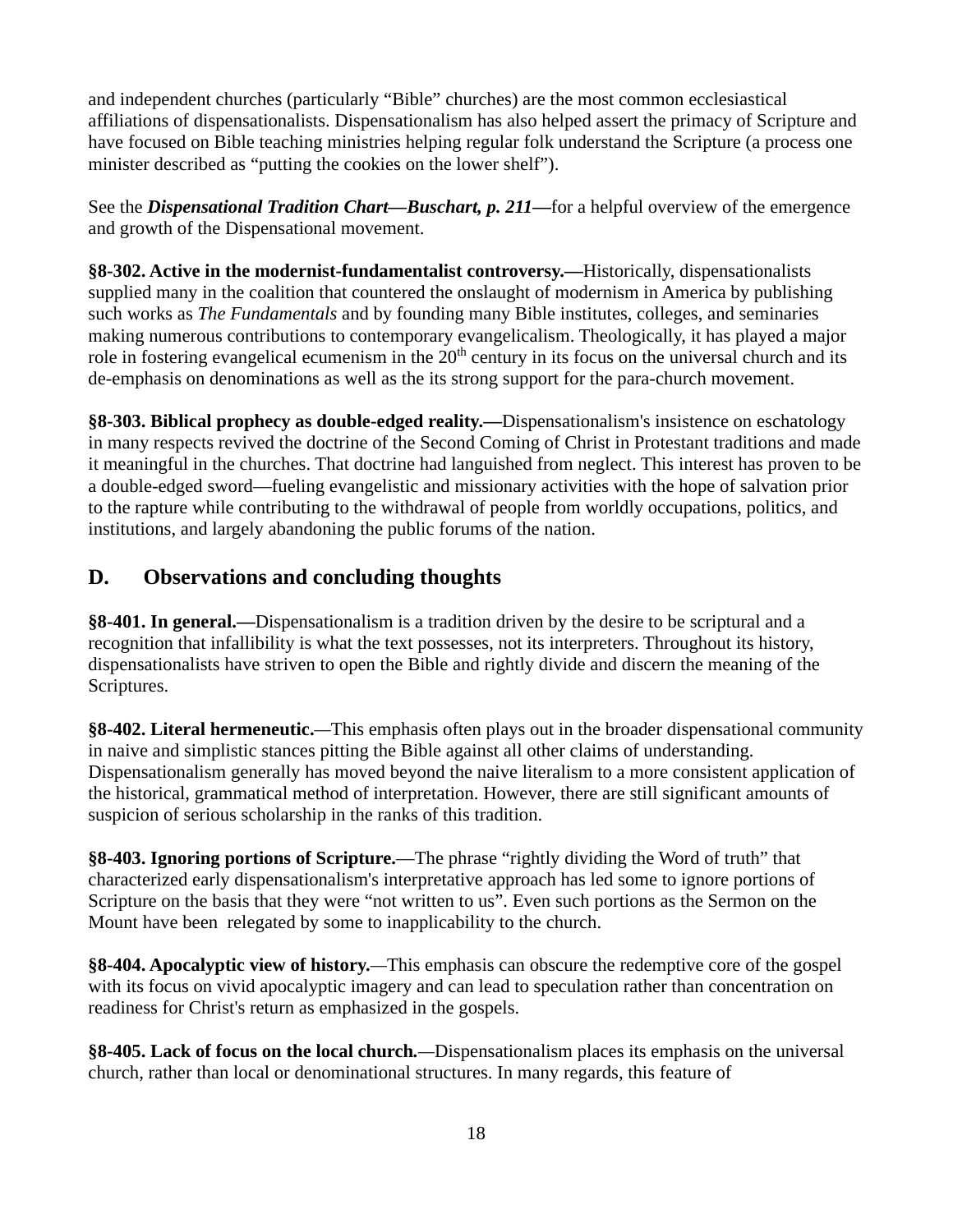dispensationalism has been the "glue" for many aspects of American fundamentalism and evangelicalism. This has also been a factor in the birth of numerous para-church ministries, evangelistic organizations, faith missions, and discipleship ministries in American evangelicalism in the  $20<sup>th</sup>$ century. However, critics point to a lack of emphasis on the church as a visible and local institution and there is some substance to that claim.

**§8-406. Dispensational influence in America.**—Dispensationalism has become very popular with American evangelicalism, especially among nondenominational Bible churches, Baptists, and Pentecostal and charismatic groups. It has served as a type of ecumenical glue for fundamentalists and conservative evangelicals and figures prominently in the formation and support of many para-church organizations. Conversely, Protestant denominations that embrace covenant theology as a whole tend to reject dispensationalism.

Dispensationalism's prophetic stance looms large in its support of the nation of Israel. Dispensationalists typically endorse the modern state of Israel, consider its existence as a political entity as God revealing his will for the Last Days, and vigorously reject anti-Semitism.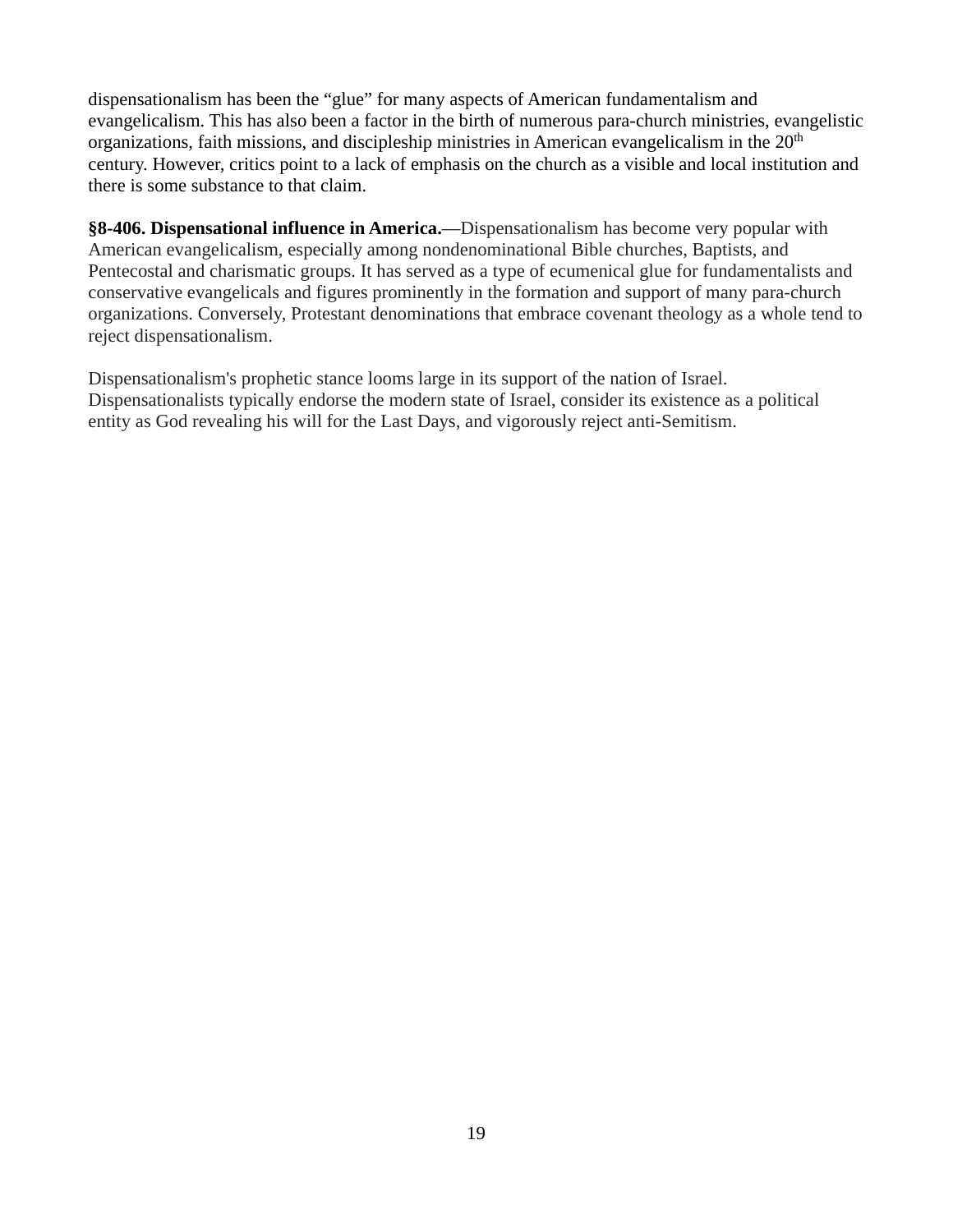## **IX. Pentecostals and Charismatics**

## **A. Historical background**

**§9-101. In general.**—Pentecostals are a Protestant Christian movement that emphasizes direct personal experience of God through the baptism of the Holy Spirit. The term *Pentecostal* is derived from the Pentecost event in Acts 2, an event that commemorates the descent of the Holy Spirit upon early followers of the Lord Jesus. That event was accompanied by speaking in "foreign" languages previously unknown to the speakers. Pentecostals and charismatics earnestly believe that the common experience of the ancient author and modern reader lies in their shared faith in Christ and in their walk in the Spirit, whom the exalted Lord poured out at Pentecost. They vigorously contend that there is continuity in Christianity back to its origins in the operation of the Spirit of God and the manifestation of His gifting.

Pentecostals believe in the inspiration and inerrancy of the Bible, the necessity of the new birth repentance of sin and the acceptance of Jesus Christ as Lord and Savior. They believe in the baptism in the Holy Spirit that enables a Christian to live a Spirit-filled and empowered life. This empowerment includes the giving and use of spiritual gifts such as speaking in tongues and divine healing. These two realities tend to be defining characteristics of Pentecostalism. Because of their commitment to biblical authority, spiritual gifts, and the miraculous, Pentecostals tend to see their movement as reflecting the same kind of spiritual power and teachings that were found in the early church.

**§9-102. Pentecostal roots.**—Pentecostalism is a 20th century phenomenon rooted in the Wesleyan Holiness and the Higher Life movements of the 19<sup>th</sup> century. It was in the Holiness movement that the idea of the second blessing, a crisis experience after conversion that resulted in purity of heart and power for Christian living, flourished. It was in that movement that the idea of entire sanctification and of Christian perfection was taught.

Initial leadership for this emphasis came from a Presbyterian minister, Edward Irving (1792-1842), in the early 1830s. He established the Catholic Apostolic Church which allowed and encouraged New Testament gifts such as speaking in tongues and a "word of prophecy" (meaning a revelation rather than a preaching experience). In the 1870s, a number of Higher Life movements (like the Keswick movement in England) promoted the idea of a second work of grace. However, those movements emphasized the indwelling presence of the Holy Spirit and did not teach the removal of the old nature in the believer so blessed. As the  $19<sup>th</sup>$  century progressed, the Holiness movement grew increasingly fragmented, largely due to disagreements over the normative pattern for sanctification.

**§9-103. Movement's birth in the 20th century.***—*In 1900, Charles Parham (1873-1929) founded the Bethel Bible College in Topeka, Kansas. Studies in the Book of Acts lead him and others to conclude that speaking in tongues was part of the normal Christian life and was the evidence for the second work of grace popularized by the Holiness movement. Later, he came to the conclusion that Spirit baptism, evidenced by tongues, was actually a third work of grace, distinct in time and nature from the second work of grace or the crisis experience of entire sanctification.

In 1906, one of Parham's students, William Seymour, was invited to speak at a mission in Los Angeles.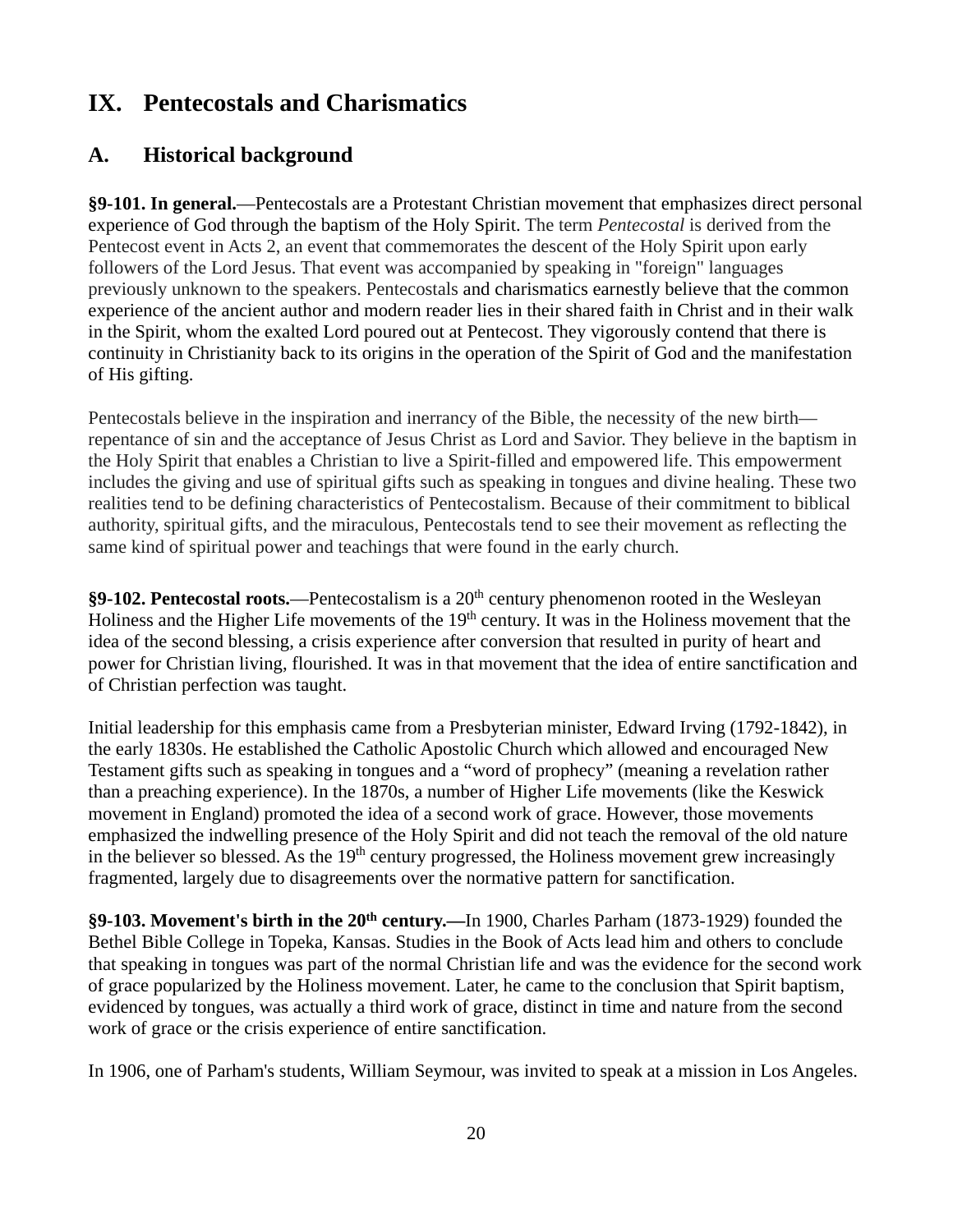During those meetings, Seymour and others experienced the onset of the gift of tongues. This launched what has been described as the Azusa Street revival, the event described as the "Grand Central Station" of the Pentecostal movement. It marked the tremendous enthusiasm of the movement and also a number of other characteristics. Demographically, early Pentecostalism in America consisted of what one writer has characterized as "black birth, interracial infancy, and segregated childhood". The Azusa Street revival lasted from 1906-1909 and crossed racial boundary lines. That wouldn't last. Through the course of the 20th century, Pentecostal divisions resulted in a white Pentecostal experience and organizational reality and a parallel one in the black community.

**§9-104. Divisions over the normative course of sanctification.**—There were also divisions over beliefs about the normative course of sanctification—the "three-step" versus the "two-step" approaches. The three-steppers followed Parham's journey. Conversion was followed by the crisis experience of entire sanctification, which was followed by the baptism of the Spirit evidence by speaking in tongues. The two-steppers did not deny the importance of sanctification in the Christian life, but did deny the crisis aspects of entire sanctification as normative. This came to be known as the "finished work" view, understanding sanctification as included along with justification at the time of conversion on the basis of Christ's completed work at Calvary. The baptism of the Spirit was the second work of grace. This framework was embraced by most Pentecostals who came to the movement from backgrounds other than the Wesleyan Holiness tradition. This "sanctification schism" resulted in numerous new Pentecostal denominations.

**§9-105. Trinitarian divisions.**—Another divide occurred a couple of decades down the road. A number of Pentecostal preachers began to question traditional Trinitarian teaching, one God in three persons. A number of them concluded that Jesus was the name for God, and references to "Father", "Son", and "Holy Spirit" were simply ways of referring to different roles or functions of God. This "Jesus Name" or "Oneness" movement not only caused divisions but spawned the first efforts in Pentecostalism for creedal development. Until then there had not been the perceived need to develop a full-orbed theology because the background that most Pentecostals came from affirmed Christian orthodoxy and was fully committed to a thoroughly Bible-based theology. The Oneness movement caused such divisions because it challenged the orthodoxy so commonly accepted.

**§9-106. Problem of theological reflection.**—That creedal development itself caused problems among a group focused on experiential Christianity. Many Pentecostals had little taste for the scholastic elaborations that contributed to the "cold definitionalism" they professed to see in other branches of Christianity. They did not want to see their denominations go the way of Protestant scholasticism. Many desired to be theological minimalists to avoid this tendency of doctrinal elaboration and the equation of vital Christianity with statements of correct belief. However, by the 1930s, texts with comprehensive Pentecostal beliefs, such as Pearlman's *Knowing the Doctrines of the God*, began to appear.

**§9-107. Charismatic movement.**—In the 1960s and 1970s, the Charismatic movement arose. It did not require speaking in tongues as evidence of initiation into a deeper Christian life, but it did focus on the person and power of the Holy Spirit. In addition, the Charismatics did not separate into their own denominations but remained from whence they came, be it Protestant or Roman Catholic. Here was an ally for bringing an emphasis on the work and experience of the Holy Spirit to an increasing number of Christians, but also a challenger to the cubbyholes where Pentecostalism had comfortably landed. The Charismatics brought an ecumenical sense that challenged Pentecostal suspicion of ecumenism. Most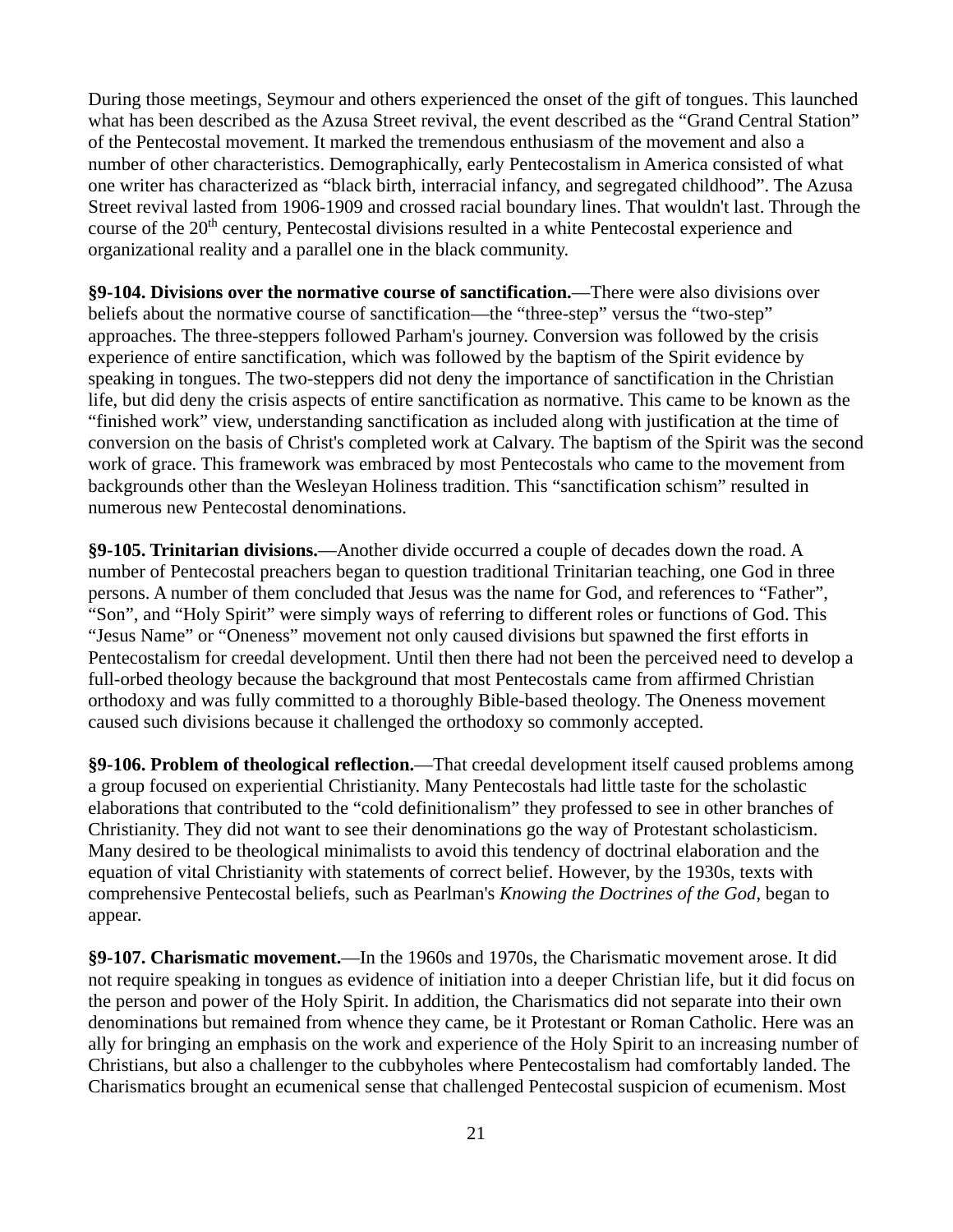Pentecostals were firmly rooted in an experiential faith that was committed to historic Christian orthodoxy. They were not seeing much of that in the ecumenical movement as it progressed through the  $20<sup>th</sup>$  century. By the 1980s, Charismatics also were contributing to the "evangelicalization" of Pentecostalism. Charismatics and Pentecostals were increasingly recognizing the rootedness in historic orthodoxy that they shared with evangelicals. The election of a Pentecostal as president of the National Association of Evangelicals (NAE) in 2003 symbolized this growing collegial relationship with evangelicals.

## **B. Distinctive beliefs**

**§9-201. In general; Fourfold gospel.**—Classical Pentecostalism is characterized by a "constellation of motifs", sometimes referred to as the "fourfold gospel":

- Salvation as proclaimed in John 3:16, usually understood in the framework of Wesleyan-Arminianism;
- Baptism of the Holy Spirit as seen in Acts 2:4, evidenced by speaking in tongues (this opens onto the distinctive Pentecostal understanding of sanctification);
- Ready availability of divine healing as seen in James 5:15. Pentecostals emphasize the gifts of the Spirit, but particularly healing. Once again, this reflects the Pentecostal emphasis on God's continuity in His dealings with the world. You see healing in both the Old Testament and in Jesus' ministry in the New Testament;
- Imminent return of Jesus Christ according to 1 Thessalonians 4:16-17, understood in the framework of pre-tribulational premillennialism.

#### **§9-202. Teaching principles and observations.**—

- Pentecostals attempt to be thoroughly biblical. They were born of evangelical Wesleyanism and display a full-fledged biblicism in the genes of their movement. They understand Scripture as inspired, the final, fully trustworthy rule of faith. The Protestant canon is accepted, but many groups view certain leaders as prophets with authoritative messages from God. The best of these look to see these messages confirmed by Scripture, but there are many examples in which these messages and messengers are viewed as independently authoritative.
- Pentecostals emphasize experience. For example, the central doctrine of the baptism of the Holy Spirit is richer in Pentecostal experience than in Pentecostal explanation. Sometimes, this has caused concern than experience is given priority over the biblical text. They are committed to *sola scriptura* as a concept, but sometimes struggle to overcome the temptation to elevate spiritual experience to the same level of authority as the Bible.
- Pentecostals believe in a second work of grace akin to Methodism's belief in entire sanctification. This second work of grace is evidenced by speaking in tongues. Other Pentecostals, often describing themselves as charismatics, accept tongues speaking as a gift for today, but do not view the gift as the initial and necessary evidence of the second work of grace.
- Pentecostals do not regard reason or tradition as significant sources for theological reflection. Early Pentecostals were particularly impatient with and suspicious of both tradition and creeds. That has had lingering consequences.
- As for biblical interpretation, Pentecostals are pragmatic and intuitive in their approach. Two principles underlie this approach. First, there is a confidence that the Holy Spirit will illumine and guide the interpreter. Second, Pentecostals believe in the continuity of God's presence and work in the world from the time of the Resurrection to the Second Coming. This can be clearly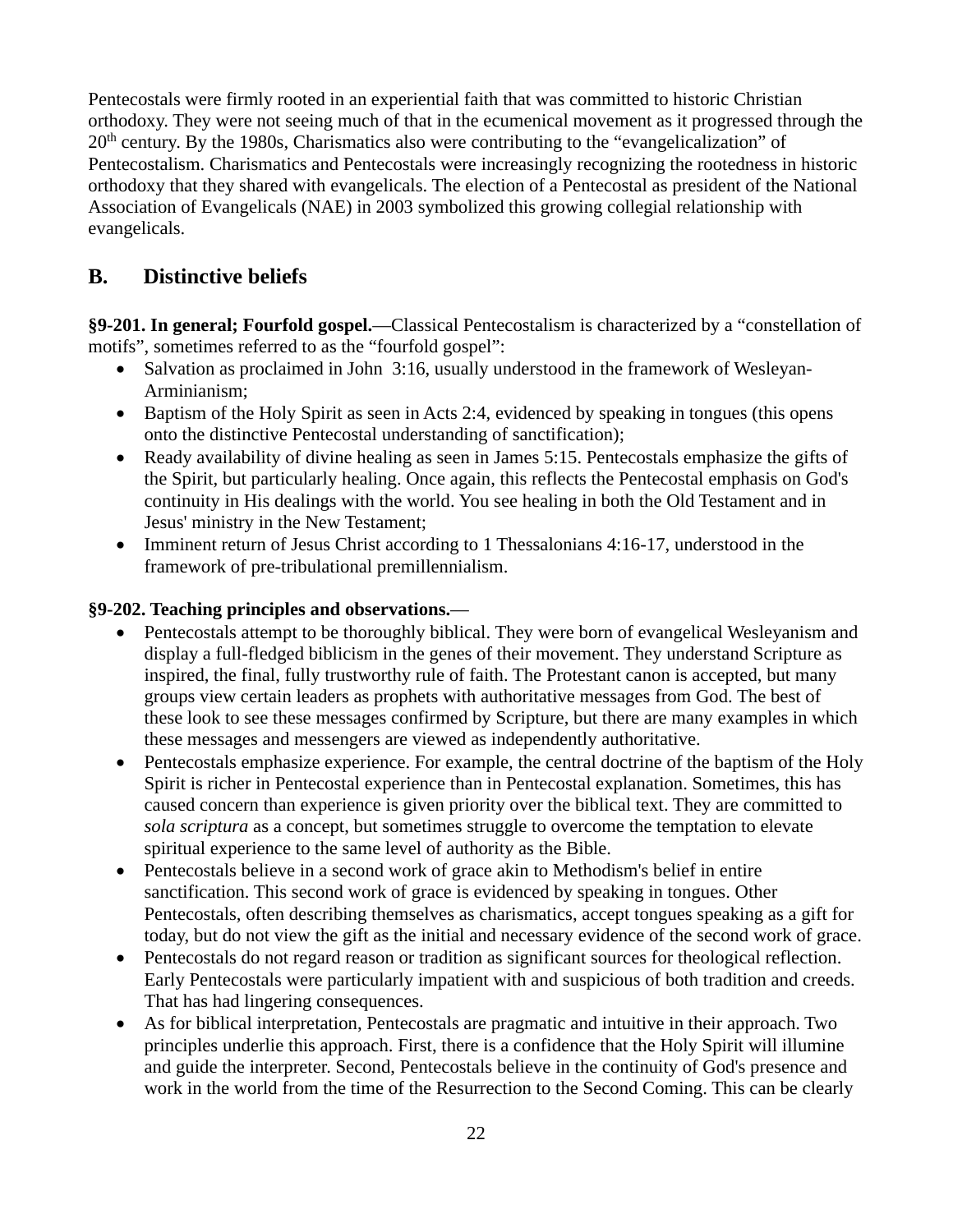seen in the way Pentecostals take certain passages from the Book of Acts as normative for Christian experience throughout the ages.

**§9-203. Baptism.**—Pentecostals identify three distinct uses of the word "baptism" in the New Testament:

- *Baptism into the body of Christ*: This refers to salvation. Every believer in Christ is made a part of his body, the Church, through baptism. The Holy Spirit is the agent, and the body of Christ is the medium.
- *Water baptism*: Symbolic of dying to the world and living in Christ, water baptism is an outward symbolic expression of that which has already been accomplished by the Holy Spirit, namely baptism into the body of Christ.
- *Baptism with the Holy Spirit*: This is an experience distinct from baptism into the body of Christ. In this baptism, Christ is the agent and the Holy Spirit is the medium for a fuller, sanctified life.

**§9-204. Healing***.*—Pentecostals cite four major reasons for believing in divine healing: (1) it is reported in the Bible, (2) Jesus' healing ministry is included in his atonement (thus divine healing is part of salvation), (3) "the whole gospel is for the whole person"—spirit, soul, and body, and (4) sickness is a consequence of the Fall and salvation is ultimately the restoration of the fallen world. In the words of one Pentecostal scholar, "Because sin leads to human suffering, it was only natural for the Early Church to understand the ministry of Christ as the alleviation of human suffering, since he was God's answer to sin ... The restoration of fellowship with God is the most important thing, but this restoration not only results in spiritual healing but many times in physical healing as well."

For Pentecostals, spiritual and physical healing serves as a reminder and testimony to Christ's future return when his people will be completely delivered from all the consequences of the fall. However, not everyone receives healing when they pray. It is God in his sovereign wisdom who either grants or withholds healing. Common reasons that are given in answer to the question as to why all are not healed include: God teaches through suffering, healing is not always immediate, lack of faith on the part of the person needing healing, and personal sin in one's life.

**§9-205. Spiritual gifts.***—*Pentecostals believe that all of the spiritual gifts, including the miraculous or "sign gifts", found in 1 Corinthians 12:4-11, 12:27-31; Romans 12:3-8; and Ephesians 4:7-16. These gifts continue to operate within the Church in the present time. As gifts freely given by the Holy Spirit, they cannot be earned or merited, and they are not appropriate criteria with which to evaluate one's spiritual life or maturity. Just as fruit should be evident in the life of every Christian, Pentecostals believe that every Spirit-filled believer is given some capacity for the manifestation of the Spirit.

**§9-206. Speaking in tongues.**—A Pentecostal believers may "speak in tongues", a vocal phenomenon is believed by Pentecostals to include an endless variety of languages. These languages may be an unlearned human language, such as the Bible claims happened on the Day of Pentecost, or it might be of heavenly tongue of angelic origin. In the first case, tongues could work as a sign by which witness is given to the unsaved. In the second case, tongues are used for praise and prayer when the mind is superseded and "the speaker in tongues speaks to God, speaks mysteries, and ... no one understands him".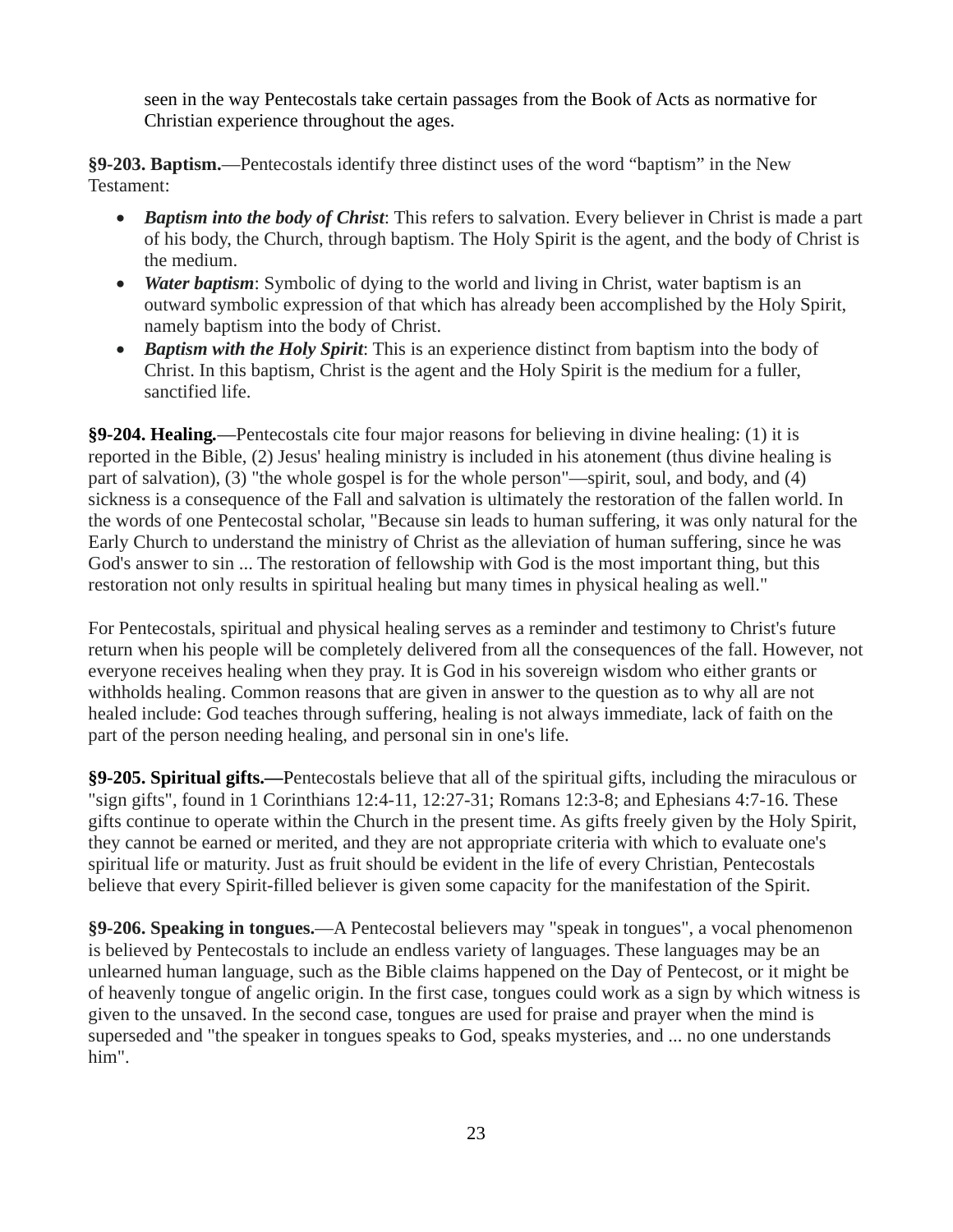Within Pentecostalism, there is a belief that speaking in tongues serves two functions. Tongues as the *initial evidence* of the second or third work of grace, baptism with the Holy Spirit, and in individual prayer serves a different purpose than tongues as a spiritual gift. All Spirit-filled believers, according to initial evidence proponents, will speak in tongues when baptized in the Spirit and, thereafter, will be able to express prayer and praise to God in an unknown tongue. This type of tongue speaking forms an important part of many Pentecostals' personal daily devotions. When used in this way, it is referred to as a "prayer language" as the believer is speaking unknown languages not for the purpose of communicating with others but for "communication between the soul and God".

Besides acting as a prayer language, tongues also function as the *gift of tongues*. Not all Spirit-filled believers possess the gift of tongues. Its purpose is for gifted persons to publicly "speak with God in praise, to pray or sing in the Spirit, or to speak forth in the congregation". There is a division among Pentecostals on the relationship between the gifts of tongues and prophecy. One school of thought believes that the gift of tongues is always directed from people to God, in which case it is always prayer or praise spoken to God but in the hearing of the entire congregation for encouragement and consolation. Another school of thought believes that the gift of tongues can be prophetic, in which case the believer delivers a "message in tongues"—a prophetic utterance given under the influence of the Holy Spirit—to a congregation.

**§9-207. Oneness Pentecostals.**—In the early 1900s, the Finished Work Pentecostals split into two camps over the nature of the Godhead, those who accepted the Trinity and those who viewed the doctrine of the Trinity as polytheistic. The majority of Pentecostal denominations believe in the doctrine of the Trinity, which is considered by them to be a matter of Christian orthodoxy. Oneness Pentecostals are non-Trinitarian believers. In Oneness theology, the Godhead is not three persons united by one substance, but one God who reveals himself in three different modes. Thus, God relates to humanity as our Father within creation, he manifests himself in human form as the Son in the incarnation as Jesus Christ, and he is the Holy Spirit by way of his activity in the life of the believer. The Oneness doctrine is a form of modalism, an ancient teaching considered heresy by the early church.

In contrast, Trinitarian Pentecostals hold to the doctrine of the Trinity, that is, the Godhead is not seen as simply three modes or titles of God manifest at different points in history, but is constituted of three completely distinct persons who are co-eternal with each other and united as one substance. The Son is from all eternity who became incarnate as Jesus, and likewise the Holy Spirit is from all eternity, and both are with the eternal Father from all eternity.

## **C. Contemporary setting**

**§9-301. In general; helpful chart.**—Comprising over 700 denominations and many independent churches, Pentecostalism is highly decentralized. No central authority exists, but many denominations are affiliated with the Pentecostal World Fellowship. The movement is growing rapidly in many parts of the world, especially the global South. Since the 1960s, Pentecostalism has increasingly gained acceptance from other Christian traditions, and Pentecostal beliefs concerning Spirit baptism and spiritual gifts have been embraced by non-Pentecostal Christians in Protestant and Catholic churches through the charismatic movement.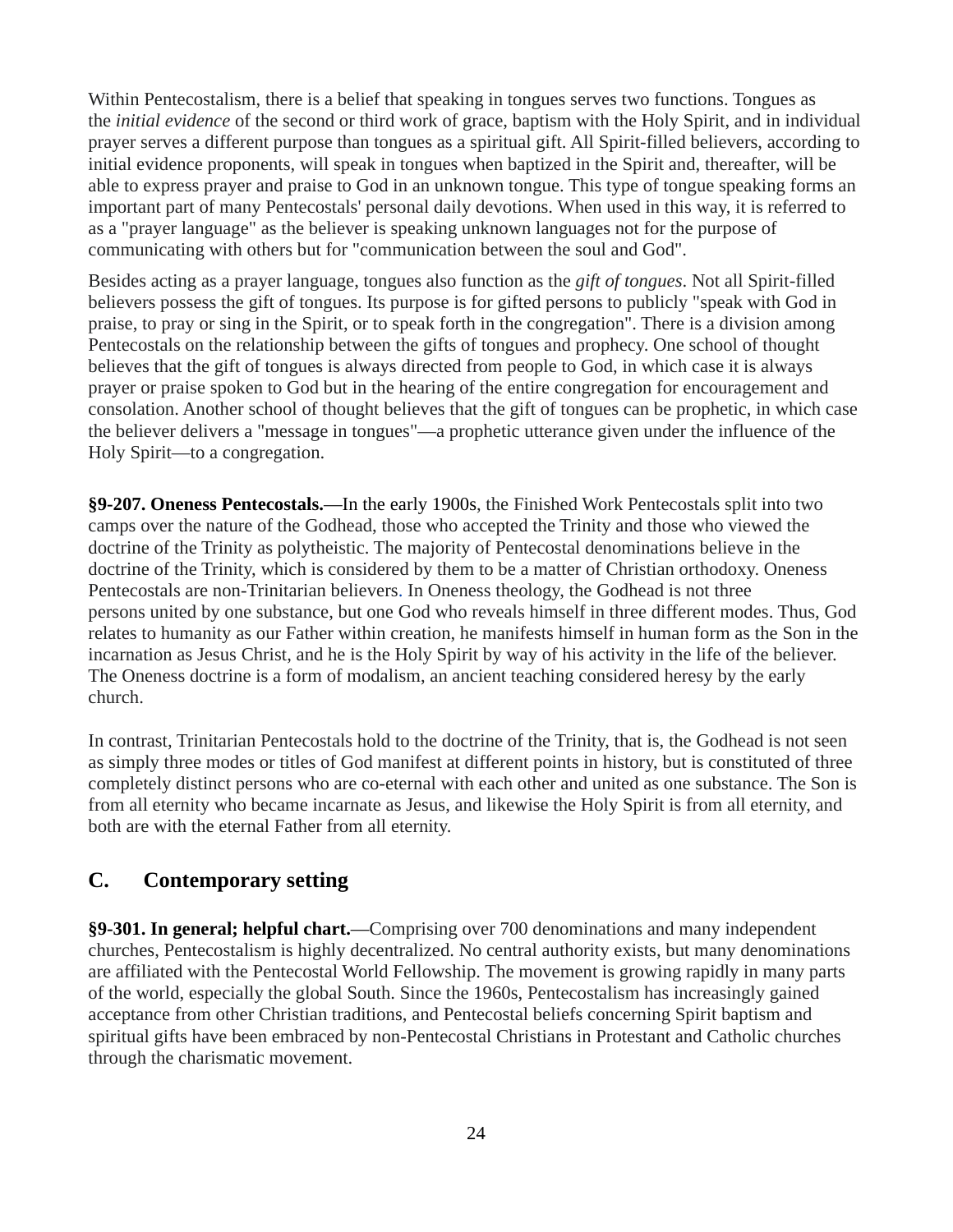Estimates place the number of worldwide Pentecostals and Charismatics in the hundreds of millions. While the movement originally attracted mostly lower classes in the global South, there is a new appeal to middle classes. A number of these are three-steppers, born out of the Wesleyan Holiness tradition. Distinct from and subsequent to conversion is a second work of grace, a crisis of entire sanctification in which the sin nature in the believer is abolished. Subsequent to this experience is the third work of grace, the baptism of the Holy Spirit, evidenced by speaking in tongues. Groups like the Pentecostal Holiness Church and the Wesleyan Pentecostal Church are representative of this approach.

Other Pentecostal denominations are two-steppers. They view sanctification as positional and progressive. At conversion, the believer is positionally sanctified and this first work of grace begins a lifelong process of sanctification wherein the believer is actually transformed. Somewhere along this trek, the believer is to experience the baptism of the Holy Spirit (the second work of grace), which may be evidence by speaking in tongues. The Assemblies of God and the Foursquare Gospel groups are representative of this approach.

Jesus' Name or Oneness or Apostolic Pentecostals affirm a Christological unitarian understanding of God. They believe there is one God, who is Jesus. References to the Father, Son, and Holy Spirit reflect Jesus' carious roles. Most Oneness Pentecostals are two-steppers, believing the finished work view of sanctification. This approach is represented by a number of "apostolic" churches.

Among the over 700 Pentecostal denominations, 240 are classified as part of Holiness Pentecostalism. There are 390 denominations that adhere to the finished work position. There are 80 Pentecostal denominations that are classified as Oneness or Apostolic Pentecostals.

See the *Pentecostal Tradition Chart—Buschart, p. 238—*for a helpful overview of the emergence and growth of the Pentecostal and charismatic movements.

**§9-302. Reality of racial divides in Pentecostal origins and development.**—Assemblies of God (historically white) and the Church of God in Christ (historically black) are the largest Pentecostal communions in the United States. The initial inter-racial reality of Pentecostalism sadly gave way to a significant divide.

## **D. Observations and concluding thoughts**

**§9-401. In general.**—The Pentecostal emphasis is on God's continuity in dealing with the world. The way God works through His Spirit, the way this work manifests itself in the lives of His people, and the way His people experience this work in their lives remains the same yesterday, today, and forever. The God-produced experiences of the early church, particularly those recorded in Acts, provide patterns for God's activity in this age and every age.

**§9-402. Pentecostal theological development; making peace with the academy.**—Pentecostals have not devoted much energy to theological development. Worship, evangelism, and Christian service have generally taken precedence over theology in their communions. With their increased exposure to and involvement with other Christian traditions, there are increasing calls for "informed Pentecostalism" that ask Pentecostals to "make peace with the academy" and understand that Jesus is Lord of learning too.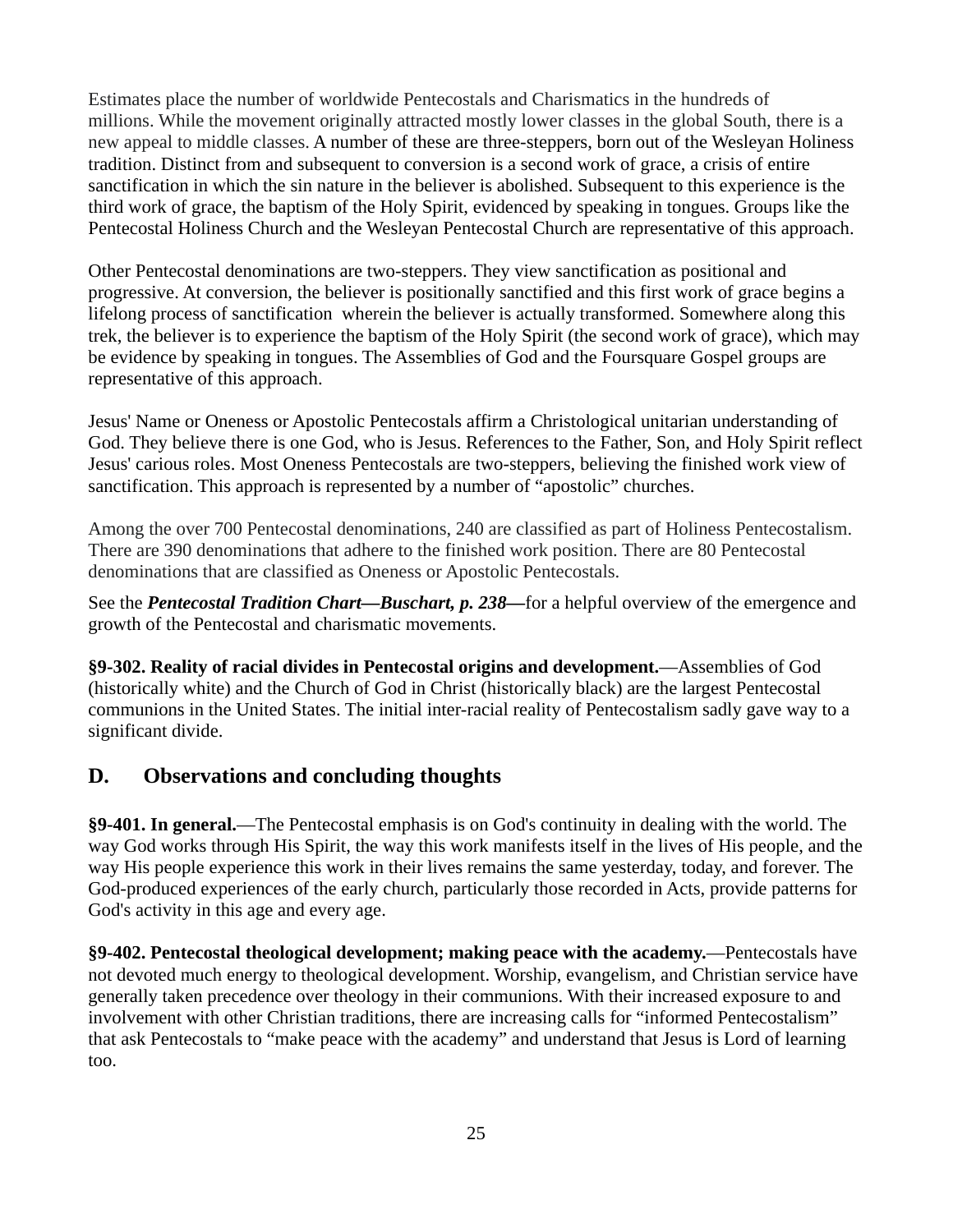Pentecostal theological development can be viewed in four stages: definition, inculcation, defense, and reflection. Pentecostalism formulated its distinctives through the sanctification and Trinitarian controversies. After this defining period came a inculcating period. This was a time for theological writing primarily geared for Pentecostal pastors who had received little formal training. As Pentecostals interacted with others on a broader basis, they were increasingly pressed to defend their distinctive views. This defensiveness continues today but is also joined with Pentecostal thinkers going beyond inculcation and defense to a more full-orbed reflection, including thinking about hermeneutics.

#### **§9-403. Controversies.**—

- Too much attention to mystical manifestations—Particularly speaking in tongues often in dramatic manifestations (falling to the ground, moans and cries during worship services, etc.)
- Prosperity theology--A particularly controversial doctrine in the evangelical circles in the 1970s and 1980s in the United States, mainly involving charismatic televangelists. This doctrine is centered on the teaching of Christian faith as a means to enrich oneself financially and materially, through a "positive confession" and a contribution to Christian ministries. Pentecostal pastors adhering to prosperity theology have been criticized by journalists for their lavish lifestyle (luxury clothes and vehicles, big houses, private aircraft, etc.).
- Faith healing—This practice has been associated with a wide variety of shenanigans and false claims. Some churches, in the United States and in Nigeria, have advised their members against vaccination or other medicine, stating that it is for the weak in the faith and that with a "positive confession", they would be immune.
- **§9-404. Ongoing issues.**—These are issues for the Pentecostal movement as it matures in our day:
	- Tension between experience and the Bible as the governing authority;
	- Neglect of, if not hostility toward, reason and tradition;
	- Pragmatic and intuitive hermeneutic;
	- Spiritual dimension of the biblical interpretive process (the Holy Spirit illumines, so don't think too much about the process of interpretation).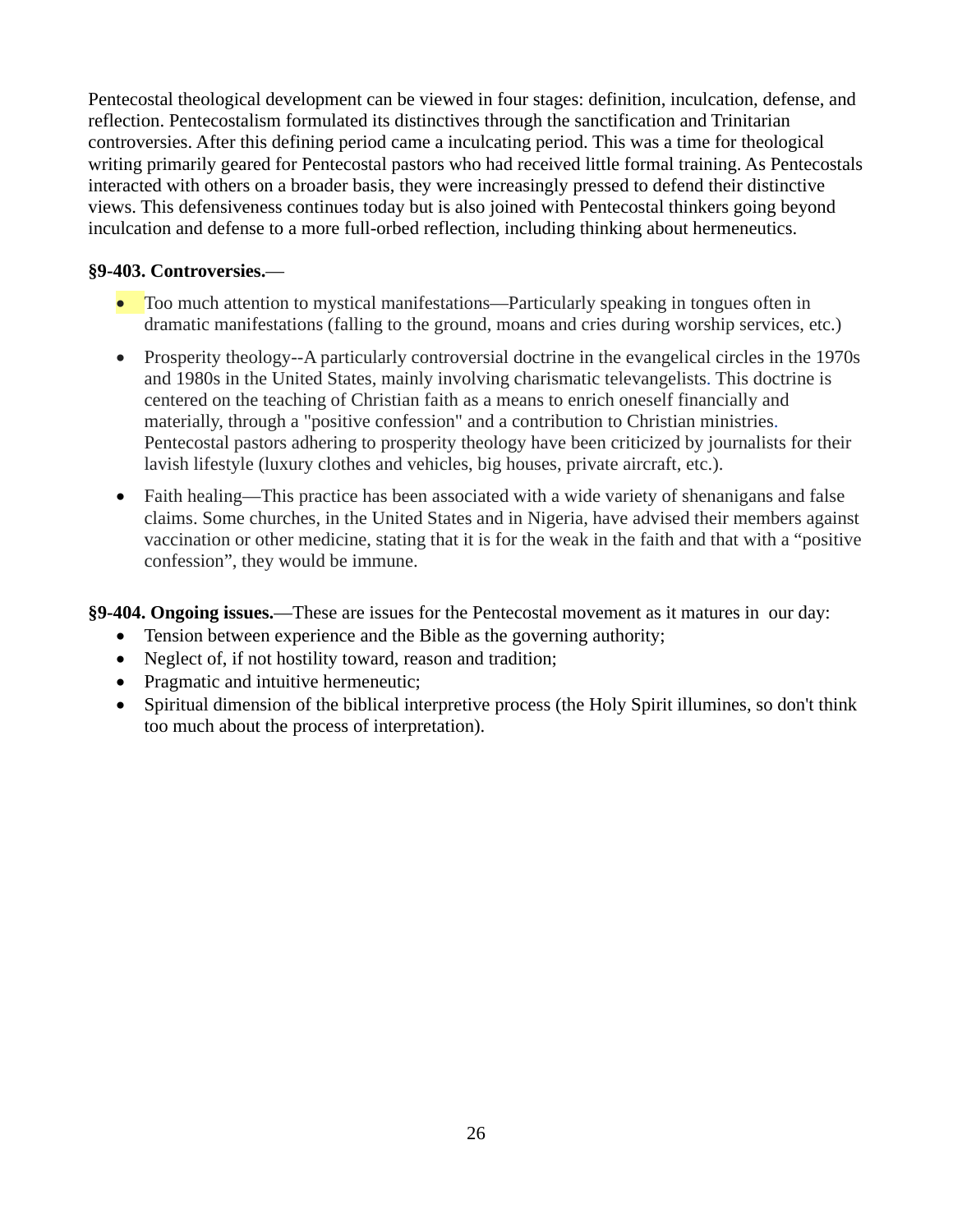## **X. Classical Liberalism**

## **A. Historical background**

**§10-101. In general.**—Classical liberalism was an attempt to salvage Christianity from the fires of the Enlightenment. It saw itself as arising from within the Church as an effort to retain the essence of Christianity by surrendering the accretions and features of the faith that were considered no longer defensible in the modern, rational world. Many  $19<sup>th</sup>$  century religious leaders were raised in pious Protestant homes but educated in universities strongly influenced by attitudes critical of traditional Biblical studies and very receptive to the secular bent of modern science and philosophy. A number of these leaders felt scarred by their well-intentioned, but austerely Puritanical upbringing. They desired a faith that was more relevant, intelligent, and authentically livable.

The popular 20<sup>th</sup> century American preacher, Harry Emerson Fosdick, stated that the central aim of liberal theology was to make it possible for a person to be both an intelligent modern and a serious Christian. These efforts tended to rest its case on the twin towers of Christian experience and trends in modern thought.

**§10-102. Coming to terms with modern science.**—*Liberals believed that Christian theology must come to terms with modern science* if it ever hoped to hold the allegiance of intelligent people. Faith had to pass the test of reason and experience. They accepted the modern attitudes that the world was a grand and harmonious machine. The point was unity, harmony, and coherence. Biblical creation seemed to press the point of "orders" in the universe that characterized earlier beliefs – inanimate matter, plants, animals, people, God. Liberals pressed for continuity and coherence – between revelation and natural religion, between Christianity and other world religions, between the saved and lost, between Christ and other men, between God and people.

## **1. As Rooted in the Enlightenment**

**§10-106. In general.**—For Enlightenment thinkers, reason was the ticket. They thought it possible to reason their way to understanding all reality. It was a modern reincarnation of the Tower of Babel with all the hubris that implies. The Enlightenment gave birth to much of the modern mindset we recognize today:

- Any truth must justify itself before the bar of reason;
- Nature is the primary source of answers to fundamental human questions;
- Necessity of freedom (meaning no limits) to advance progress and human welfare;
- Necessity of literary and historical criticism to determine the legitimacy of our historical legacy;
- Need for critical philosophy;
- Ethics as separate and independent from religious authority and religious knowledge;
- Suspicion of any truth claim grounded in any thing other than reason (e.g. tradition or revelation);
- Supreme value of science by which humanity can find truth.
- Toleration as the highest value in matters of religion;
- Continuation and expansion of the humanism of the Renaissance.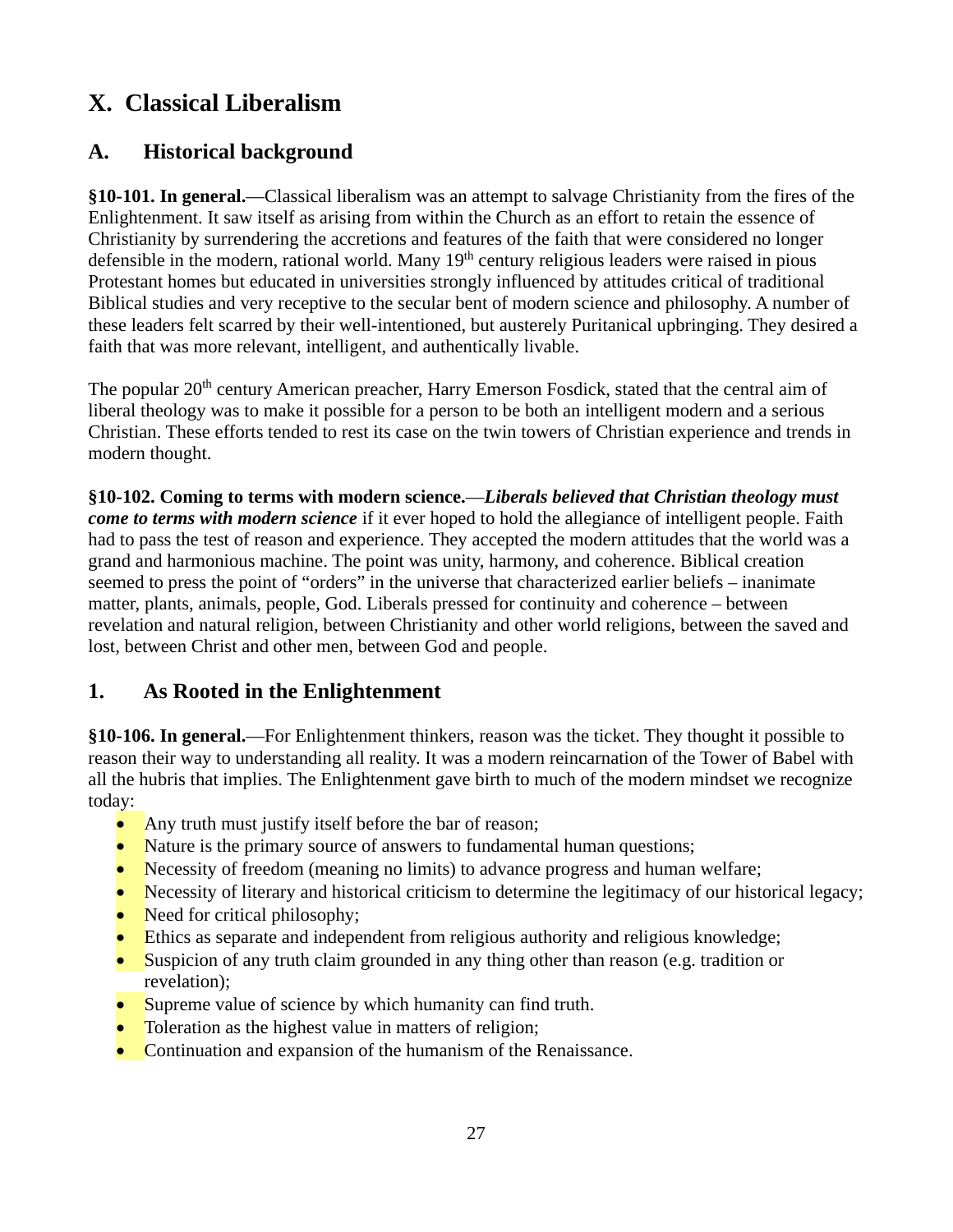The Enlightenment attacked the supernaturalism of historic Christianity in general and doctrines like the Trinity, the deity of Christ, the virgin birth, the atonement, the resurrection, and the hypostatic union (Jesus as the God-man) in particular. They spoke of a type of universe operating exclusively by natural law.

Two thinkers, Immanuel Kant and Georg Hegel were particularly influential with the liberalism that emerged from Germany in the 19<sup>th</sup> century.

**§10-107. Immanuel Kant.**—Before Kant, philosophers speculated about how human beings know things and divided into two camps—rationalists and empiricists. Rationalists understood ultimate reality to be in the mind and that knowledge arose from the mind itself. Empiricists saw ultimate reality in the physical universe and argued that all knowledge came to us from outside of us. Kant asserted that neither was entirely right. Human knowledge arises from an interplay of incoming sensory data (through the five senses) and innate categories in the human mind that possesses this data and makes it knowledge. He asserted that reality is divided into two realms, the phenomenal (the created world in which we live and which is open to us to experience) and the noumenal (spiritual or metaphysical reality). Kant thought that there were no human categories by which we can receive data from the noumenal world. Since humans are blind to noumenal reality, they cannot know the thing in itself. All that can be known are things as they are experienced. Thus, attempts to know God by reasoning is a vain project doomed from the outset. God inhabits the noumenal realm and cannot be experienced by humans.

Kant was not an atheist. He believed God existed but denied the possibility of any true knowledge of Him. Since God surpasses the phenomenal realm (space and time), Kant's analysis detached faith from reason. For Kant, Christian faith was not about metaphysics derived from revelation from the Scripture. It was about practical reason or ethical decisions that guide one's life. Religion reduced to outward morality. People were to live by the categorical imperative summarized as (1) acting only on that maxim whereby you can at the same time will that it should become a universal law and (2) acting as if the aim of your action were to become by your will a universal law of nature. In other words, every action should be regulated in such a way that it would be morally profitable for humanity as a whole if it were elevated to the status of a law.

Much of 19<sup>th</sup> century theology was Protestantism's relationship with the Enlightenment, that is, to make sense of the new intellectual landscape after Kant. Nineteenth century liberal theologians agreed that the faith was not about dogma, actual historical events, or rational formations and belief structures based on ancient documents. Influenced by the Romantic movement, they based faith on the experience: the feeling of one's *absolute dependence on a reality beyond oneself* or the formulation of one's *sense of moral value*. The two most influential spokesmen for "Christian experience" were Friedrich Schleiermacher (1768-1834) and Albecht Ritschl (1822-1889).

**§10-108. Georg Hegel.**—We cannot leave classical liberalism's philosophical forebears without considering Hegel. Georg Wilhelm Hegel (1770-1831) came on the heels of Immanuel Kant. Kant had argued that reason can never tell us about God or the reality behind ordinary experience. The way we know can never grasp the thing in itself.

Hegel followed a very different path from Kant. He sought to build a magnificent system of eschatology to go beyond the skepticism of Kant. He denied that anything was beyond the mind's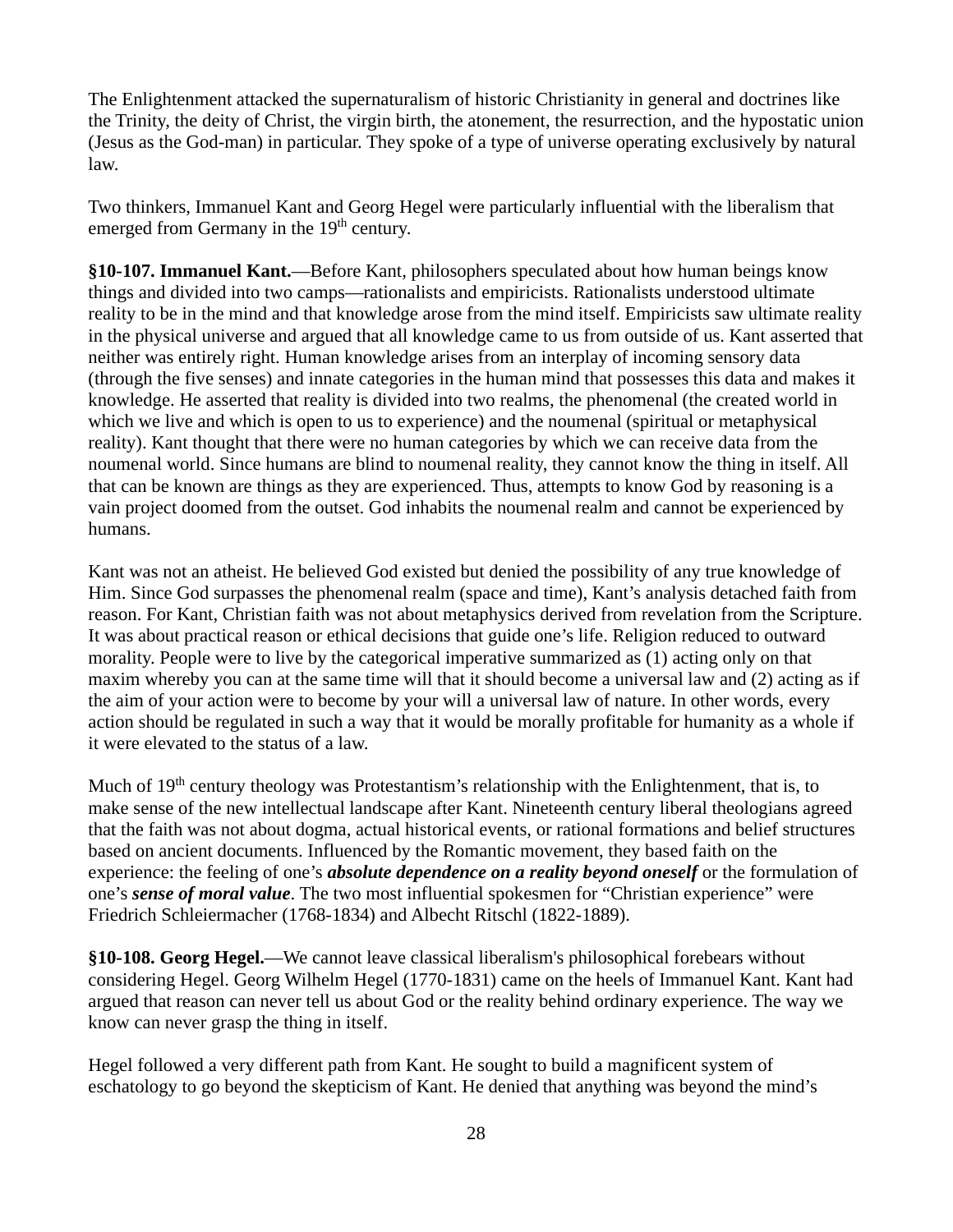ability to know and emphasized human history as the stage for the drama of human reflection. Hegel claimed that there is a great deal we can know about both God and natural reality, which he believed was ultimately rational and spiritual. God, or as Hegel described Him Spirit, Reason, or Absolute Mind, is not other than the world, as Christianity had always held. It is the fundamental reality of which all things, ourselves included, are manifestations. All activity is essentially activity of Spirit, and rational thought is the Spirit seeking to understand itself.

For Hegel, all reality was the outworking of spirit/mind, what he called Absolute Spirit. History is the objectification of spirit; it is the spirit/mind working itself out in the historical process. He posited a continual progress in history by means of a dialectic. There is a thesis, followed by its opposite (an antithesis), which is resolved in a synthesis that becomes a new thesis in the progressive pull of the historical process. This philosophical backdrop was adopted by the emerging schools of biblical criticism and cast an optimistic light on that endeavor in the  $19<sup>th</sup>$  century. Progress became the watch word of the age. The governing assumption of this progressive spirit was that humanity was perfectible. In addition, there was a key shift in philosophy. Until this time, philosophy had been traditionally occupied by the concept of being. Hegel replaced the focus on being with one on becoming. This will have tremendous impact on variants of Process thinking in the 20<sup>th</sup> century and beyond.

Within this framework of a philosophy of history, Hegel reinterpreted Christianity, seeing it as the culmination of the unfolding of the Spirit. He rejected the rationalists' idea of a universal natural religion. All religions do reveal the ultimate nature of reality in the unfolding of the Spirit. However, this process culminates in the Christian religion.

#### **2. As Emerging From Germany**

**§10-111. Schleiermacher, father of Liberalism.**—Schleiermacher' thought proceeded from three premises:

- The Enlightenment's critique of scholastic Protestantism was valid;
- Romantic idealism was a better locus for understanding Christian faith than the shallow rationalism of the Enlightenment;
- Christian theology could be reinterpreted along romantic idealistic lines allowing a person to be both Christian and modern and at the same time, intellectually honest.

The new seat for theology that could not be touched by Enlightenment criticism was feeling (*gefuhl*). This feeling was not just mere emotion, but "God-consciousness". Schleiermacher did not start with objective revelation. Religion was subjective to the core. Experience gave rise to doctrine, rather than doctrine to experience. Christian doctrines are just accounts of religious affections set forth in speech. Humans are by nature in a state of "God forgetfulness" from which they cannot save themselves. Redemption can only be found through the experience of Christ in the corporate life of the church. This redemption was mystical, centered in a personal communion of the believer with the fully Godconscious man, Jesus Christ. Jesus displayed the "veritable existence of God in him" by his uninterrupted God-consciousness.

Schleiermacher posited three levels of human consciousness: (1) animal grade where there is no distinction between self and the world; (2) human consciousness which begins as a distinction between self and the world and continues with an increasing sense of freedom vis-à-vis the world (i.e. that we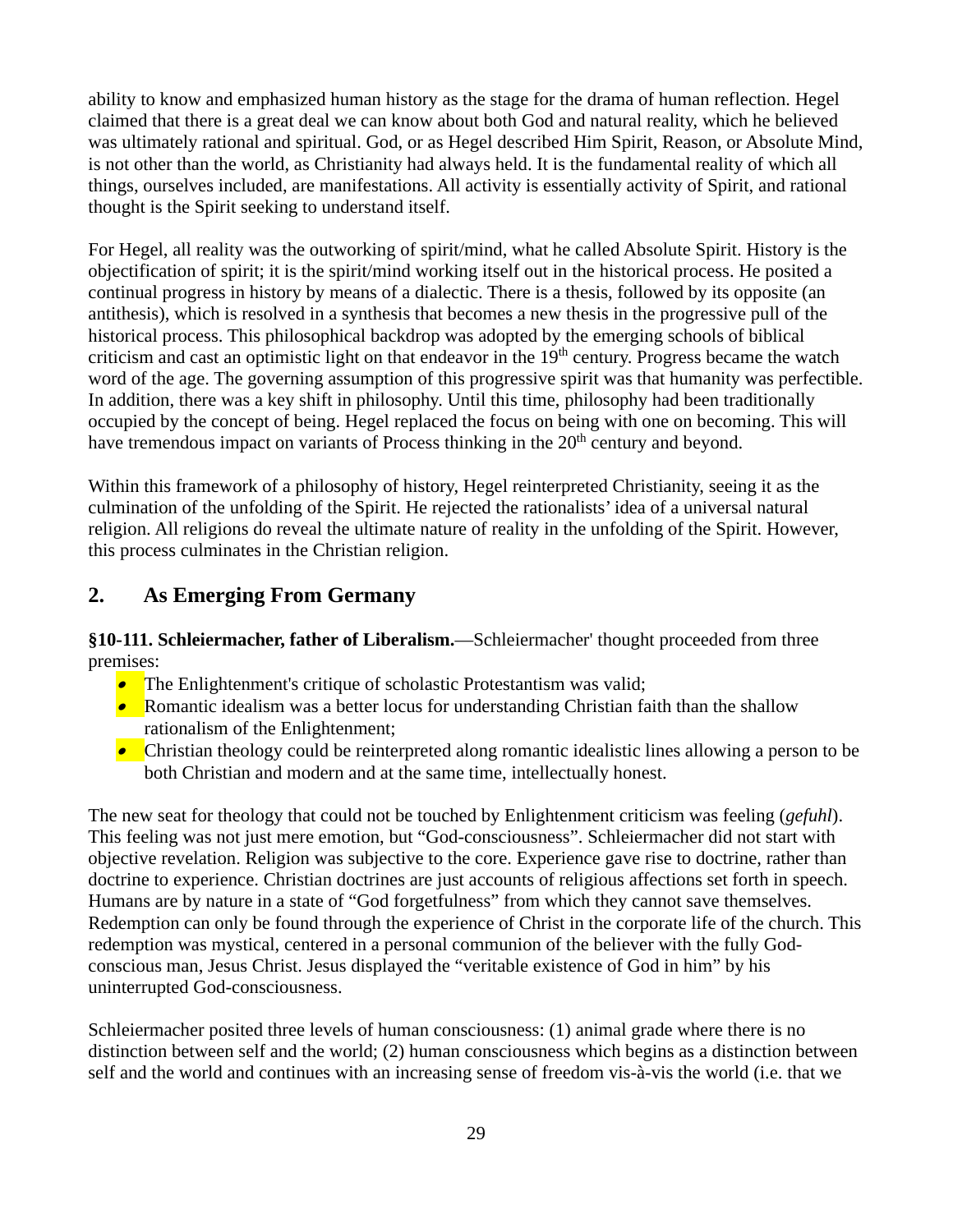have the ability to affect the world); and (3) God consciousness where we become aware that both self and the world are absolutely dependent on a reality beyond either of them.

Christianity was superior to other religions because of Jesus. Jesus could be thought of as divine because he experienced God-consciousness in such a complete and powerful way that it can only be explained as a result of divine intervention. Jesus communicated his pure awareness of God to his disciples, and the Church he founded continued to inspire this God-consciousness in new generations. Schleiermacher argued that theology should focus on the meaning and dynamics of religious affection (this God-consciousness) rather than on the doctrines and external features of religion. Indeed, those doctrines only have significance to the extent that they dealt directly with and focused on God consciousness.

Thus, for Schleiermacher, the proper realm of religion is neither knowledge nor morality, but feeling. Religion is the feeling of unity with the Whole. It is "the consciousness of being absolutely dependent, or, which is the same thing, of being in relation with God". It is the constant, profound awareness of the Other whose presence is the source and basis of all that is. Schleiermacher discussed traditional doctrines like regeneration, justification, conversion, repentance, faith, forgiveness, adoption, sanctification, and perseverance from the point of view of God consciousness. Through the transformation of the self to which these various terms refer, Christians became active instruments within the world through which the redemptive activity of Christ was brought to others.

The historical aspects of redemption history all drained away along this line. The cross was not a substitutionary atonement, but an example of Jesus' willingness to enter misery sympathetically. Redemption was not the personal embrace of an atoning sacrifice on one's behalf but the transformation of people from God forgetfulness to God consciousness. Schleiermacher could claim that his thought was christocentric, but that christocentricity was utterly unlike previous orthodoxy.

**§10-112. Ritschl and theological agnosticism.**—Albert Ritschl (1822-1889) saw religion not in mystical terms (God-consciousness) but in terms of morality, much like Kant. Religious truth involved moral-ethical judgments subjectively determined by the individual. He attempted to separate religion and theology. Theology without metaphysics was the watchword of the day. Human knowledge was strictly limited to personal experience and verifiable history. Since God was in His essence outside the possibility of human experience, nothing of His nature and attributes could positively be known. Religious truth could not be known in objective verifiable propositions, but only in the realm of subjective experience (for Ritchl, in value judgments). God was seen as personal yet unknowable in any real sense. He was mediated through the person of Jesus Christ as he appeared in history. Looking beyond this was a vain, doomed exercise. Any contact with God was not in mystic rapture but in moral effort to corporately promote His kingdom on earth.

Ritschl believed that any form of metaphysical speculation must be expelled from theology. The locus of religion is not metaphysical knowledge but moral value. Ritschl in many ways represents a return to Kant. He insisted that true religion was concerned with practical living that was freed from sin, selfishness, fear, and guilt.

This practical faith needed to look to the true, historical Jesus. The great Christian fact was the tremendous impact Jesus has made upon the church and people through the centuries. Nature spoke ambiguously of God and the Bible was not credible to moderns. Therefore, the task of theology was to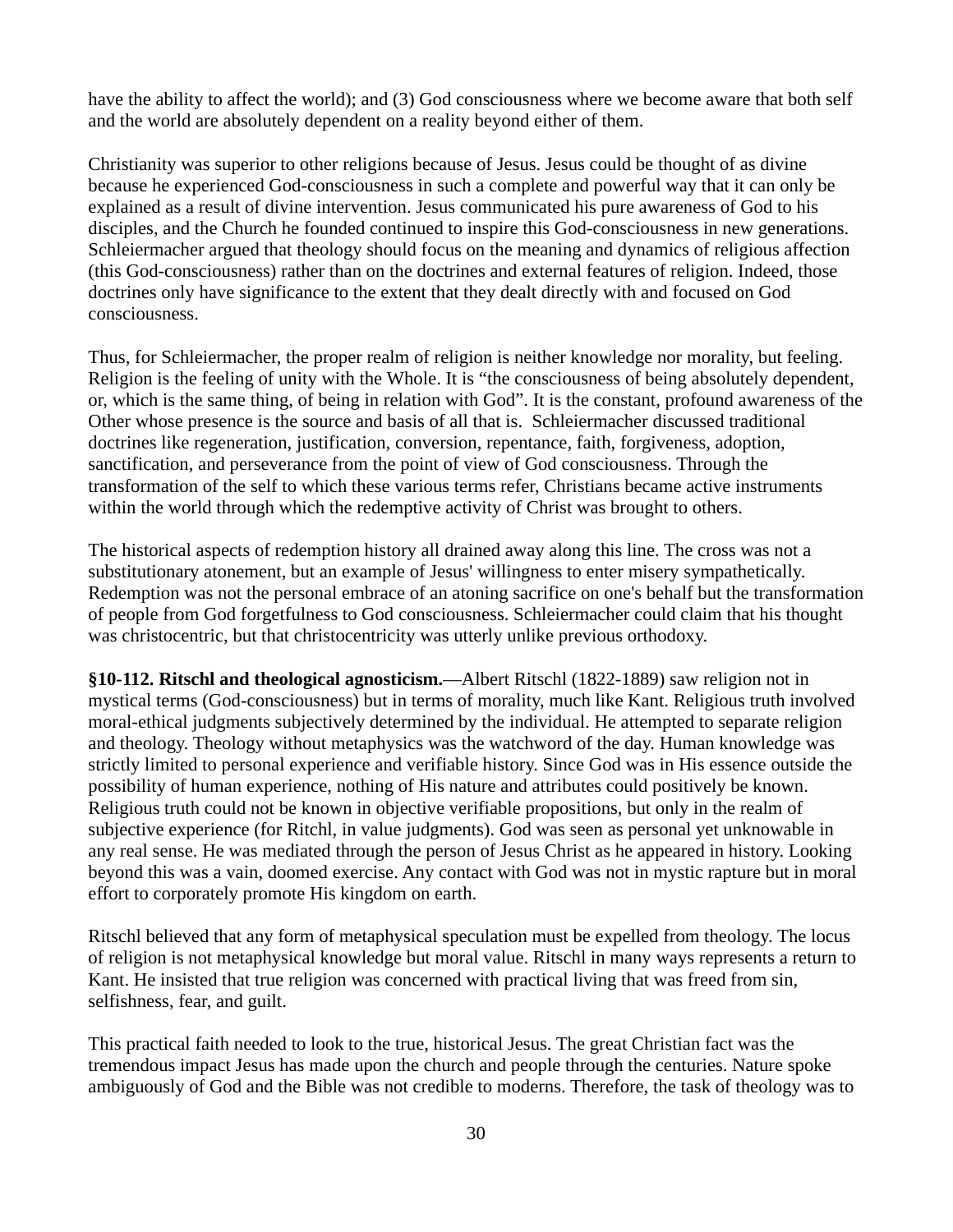turn again to Jesus. If biblical criticism denies Jesus' miracles, his Virgin birth, his pre-existence, it does not make Jesus less valuable to us. Jesus' divinity doesn't rest on any traditional religious proofs but solely on the fact that he is the source of a value-creating movement. He lead people to find the God of values. Jesus' life was the embodiment of such high ethical values that we are inspired to live as he did. Jesus is divine in the sense that he can do for us what God does – he makes us conscious of the highest in life.

In *The Christian Doctrine of Justification and Reconciliation*, he states that Christianity is like an ellipse with two foci: redemption and the kingdom of God. The redemption of Christ is not based on an objective act of the expiation of our sins, but rather that the consciousness of guilt for not fulfilling the moral destiny for us set by God loses its power to separate us from God. Ritschl rejects the "objective" theory of the atonement for a modern version of a "subjective" theory of the atonement. It's like a onesided version of Luther's "imputed righteousness" – i.e. God's imputes his righteousness to us but has no wrath to deal with since the central divine attribute is love. Vengeance, wrath, and punishment just aren't part of God's make-up.

Reconciliation implies more than justification because the latter idea only speaks of the forgiveness of sins, whereas the former refers to a new life based on that forgiveness. It is here that the kingdom of God comes in, for the new relationship with God ushered in by reconciliation is not purely individualistic. The kingdom is a corporate state of life in which spirit rules over nature and there is a loving and free mutual service among human beings.

Ritschl reflected the direction theology took in the late 19<sup>th</sup> century:

- 1. He emphasized the love of God to the point of rejecting divine justice and wrath.
- 2. Both sin and grace are significantly reduced in importance. Sin originates in ignorance and consists of acts rather than a state of being. Grace is little more than our awareness of God's love.
- **3.** The best approach to the study of the essential nature of Christianity is through historical study, rather than biblical study.
- 4. His emphasis on judgments of moral value and on the application of such judgments to the kingdom of God led to the Social Gospel of the likes of Walter Rauschenbusch as well as to other attempts of applying Christianity to the reordering of society.

Ritschl's influence was felt throughout Europe and the United States where humanitarian concerns about the conditions caused by industrialization and urbanization gave rise to a number of Christian movements that considered social responsibility as part and parcel of the gospel message (some would say, as the gospel message). In the United States, the most important of these was the Social Gospel movement.

**§10-113. Comparative religions/History of religions school.**—Within the context of the growth of liberalism in the 19<sup>th</sup> century, was the birth of the study of comparative religions. Romantic philosophy of the early 19<sup>th</sup> century was curious about other religions which European colonization was bringing more and more to light. New knowledge of competing cultures and their religions was becoming available and archaeology was allowing the Bible to be studied in the backdrop of its cultural milieu. Two presumptions framed this endeavor:

• That all religions, in their most basic form, led to truth about the ultimate (God);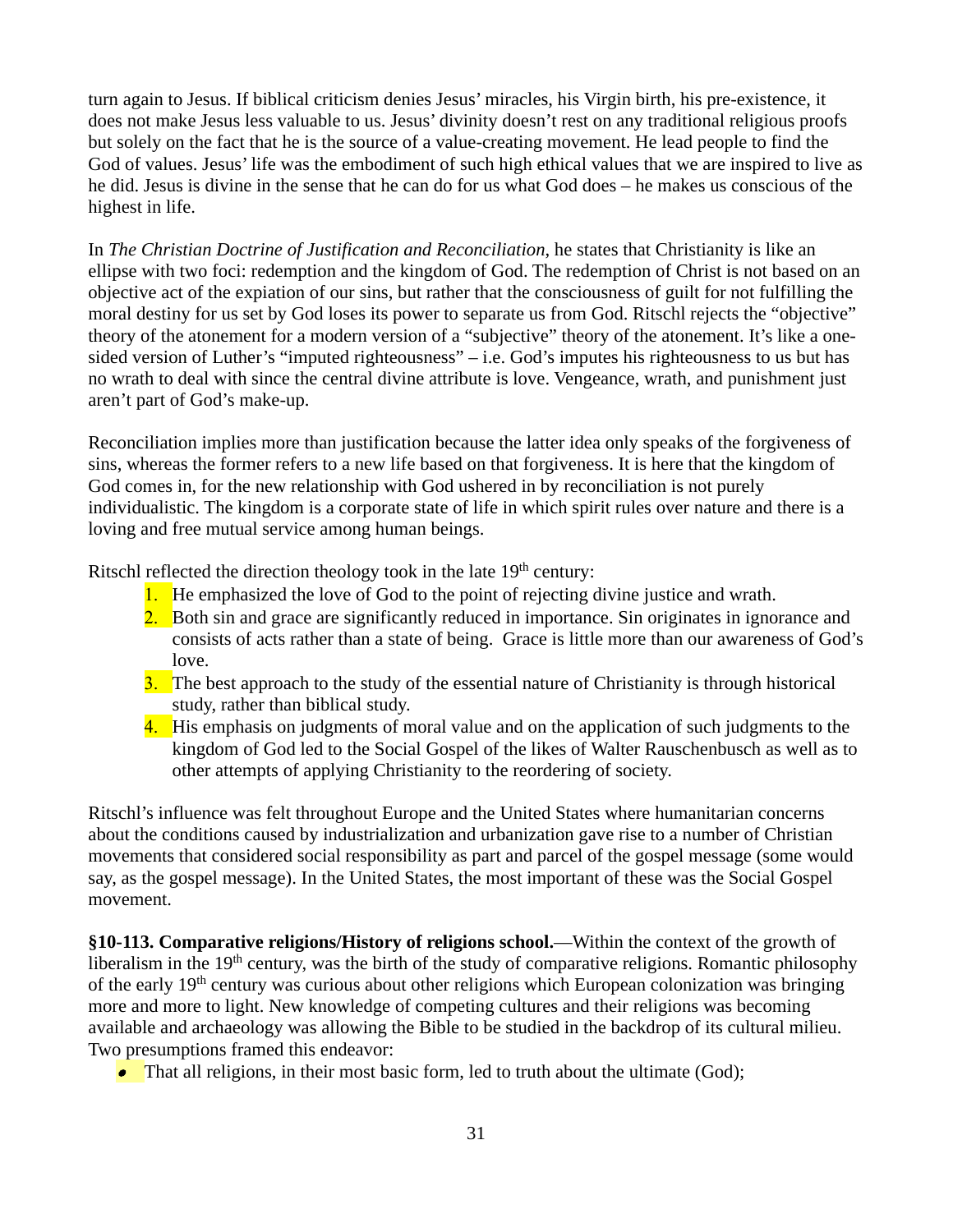• That all religions promoted a common ethic of love for one's neighbor.

In the highly critical environment of German academia, the comparative religions school took the form of a history of religions that concluded that the Israelite religion had taken elements of the surrounding pagan beliefs and placed them within a structure of monotheism. This school concluded that biblical faith in both Old and New Testaments was not a distinct faith as a result of supernatural revelation, but represented humanity's syncretistic and evolving concepts of God and religion.

**§10-114. Adolf von Harnack.**—Von Harnack probably represents the apex of liberal theology. He saw the pristine purity of the gospel as having been corrupted in the New Testament era, transforming a religion of Jesus to one about Him. The faith was further corrupted as Christianity moved out of a Jewish context into an Hellenistic one. Hellenistic philosophy twisted the pure gospel and the task of the theologian was to extract the kernel of the gospel from its Hellenistic husk.

Harnack (1851-1930) wrote *History of Dogmas* in the vein of Ritschl and his followers. He believed that the development of Christian dogma involved the gradual abandonment of the original teachings of Jesus. The teachings of Jesus could be summarized in three points: (1) the kingdom of God and its coming; (2) God the Father and the infinite value of the human soul; and (3) the higher righteousness and the commandment of love. He called for a return to the simplicity of original Christianity and urged Protestants away from the dogmatic, liturgical, and ecclesiastical results of he called the Hellenization of the faith.

The gospel really didn't have anything to do with the Son, it was all about the Father. Jesus' preaching did not demand any particular belief in Himself, but focused on keeping the commandments. Paul (primarily) introduced modifications to the faith where the simple gospel of Jesus was replaced by adherence to doctrines relating to His person. Paul was understood as investing the death and resurrection of Christ with redemptive significance. With redemption being traced to a proper understanding of the person and work of Jesus Christ, the formulation of correct knowledge about Christ threatens to assume the chief position of importance and to pervert the simplicity of the original gospel message.

## **3. As Experienced in America**

**§10-116. Social gospel.**—The Social Gospel was the liberal Protestant attempt to apply biblical principles to the problems associated with emerging urbanization and the social upheaval caused by the Industrial Revolution. The poverty, injustice, and oppression that people like Walter Rauchenbusch witnessed in the slums of New York City caused this rethinking of the gospel. Key to this was that the kingdom was seen as a social and political entity. Sin was seen primarily in evil social structures. The task of the church was understood as working to end human suffering and establish social justice.

**§10-117. Modernism.**—This term was applied to the radical edge of liberal theology in the early 20th century. In the early decades of the 19<sup>th</sup> century, the American religious scene was besieged with the fundamentalist-modernist controversy. It progressively affected almost every Protestant denomination. Modernism embraced the Enlightenment and a very optimistic view of history based on the radical immanence of God. The Holy Spirit was seen as an wholly immanent power perfecting both nature and human culture. It emphasized autonomous human reason, humanity's freedom and self-determination,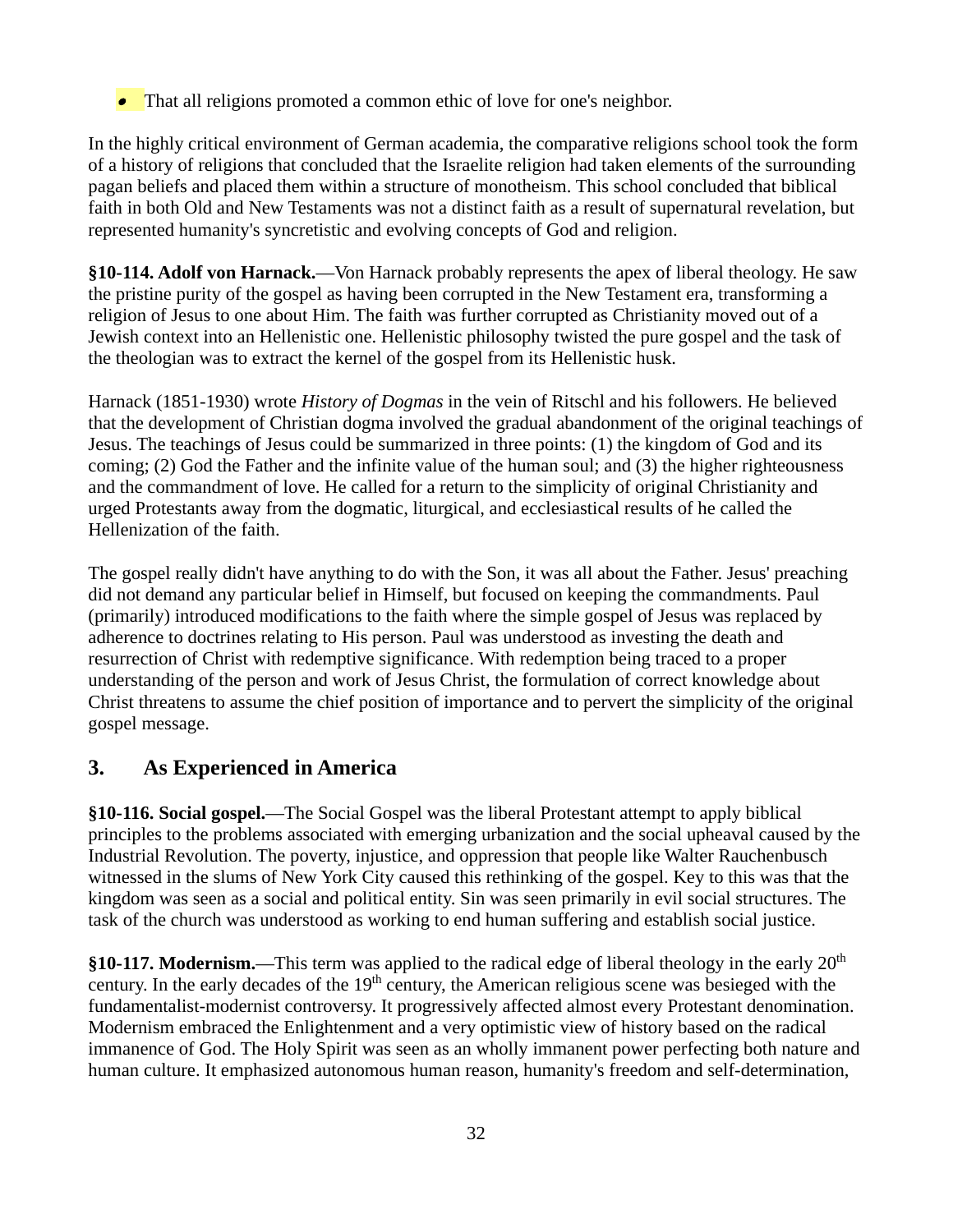and saw humanity perfecting itself by its own efforts based on humankind's innate goodness. The radical power of sin and evil was virtually denied on the individual level and only operated on the social level in which the liberals saw themselves as bringing in the kingdom. As a movement, modernism understood religion as helping people make sense of their environment. Theology was viewed as transcendentalized politics arising out of the church's interaction with its culture. These ideas would once again find a receptive audience during the radicalism of the 1960s and beyond.

#### **B. Distinctive beliefs**

#### **§10-201. In general; Liberalism's views charted.**—

| Topic:                | Description:                                                                                                                                                                                                                                                                                                                                                                                                        |
|-----------------------|---------------------------------------------------------------------------------------------------------------------------------------------------------------------------------------------------------------------------------------------------------------------------------------------------------------------------------------------------------------------------------------------------------------------|
| <b>Central themes</b> | Liberalism seeks to articulate Christianity to modern, contemporary culture<br>and thinking. Liberals attempt to maintain what they assert is the essence of<br>Christianity in modern terms and images.                                                                                                                                                                                                            |
| God                   | God is immanent, not transcendent. He dwells within the world and is not<br>above it or apart from it. Thus, there is no distinction between the natural and<br>the supernatural. Liberalism is usually unitarian, not Trinitarian, recognizing<br>only the deity of the Father. The Father does not work supernaturally, but<br>through human culture, philosophy, education, and society.                         |
| <b>Christ</b>         | Christ was neither God nor savior, but merely God's representative. Jesus<br>was a man "full of God", but was not God incarnate. He gave a moral<br>example for humanity and expressed God to us. He did not die to pay the<br>penalty for sin and does not impute righteousness to us.                                                                                                                             |
| <b>Holy Spirit</b>    | The Holy Spirit is the activity of God in the world, not the third person of the<br>Godhead who is equal in essence to the Father and the Son.                                                                                                                                                                                                                                                                      |
| <b>Revelation</b>     | The Bible is a fallible record of the religious experiences and thoughts of a<br>particular people. The historical validity of the Bible is problematical and<br>doubted (and should be). Modern scientific assessments prove that miracles<br>do not occur and are simply religious expressions of a pre-scientific culture.                                                                                       |
| <b>Salvation</b>      | Liberals have uniformly denied the fall of humanity, original sin, and the<br>substitutionary nature of the atonement. People are not innately sinful. They<br>possess a universal religious sentiment and interest. The goal of salvation is<br>not personal conversion but individual and societal improvement. Christ is<br>the ultimate example of what humanity is striving for and will ultimately<br>become. |
| <b>Future events</b>  | Christ will not personally return. His kingdom will come as a result of<br>universal moral improvement of humanity.                                                                                                                                                                                                                                                                                                 |

**§10-202. Universal fatherhood of the immanent God.**—God is a loving, immanent Father in constant communion with His creation and working within it to bring it to perfection. As a loving Father, He corrects His children (i.e. everybody), but is not retributive in His punishment.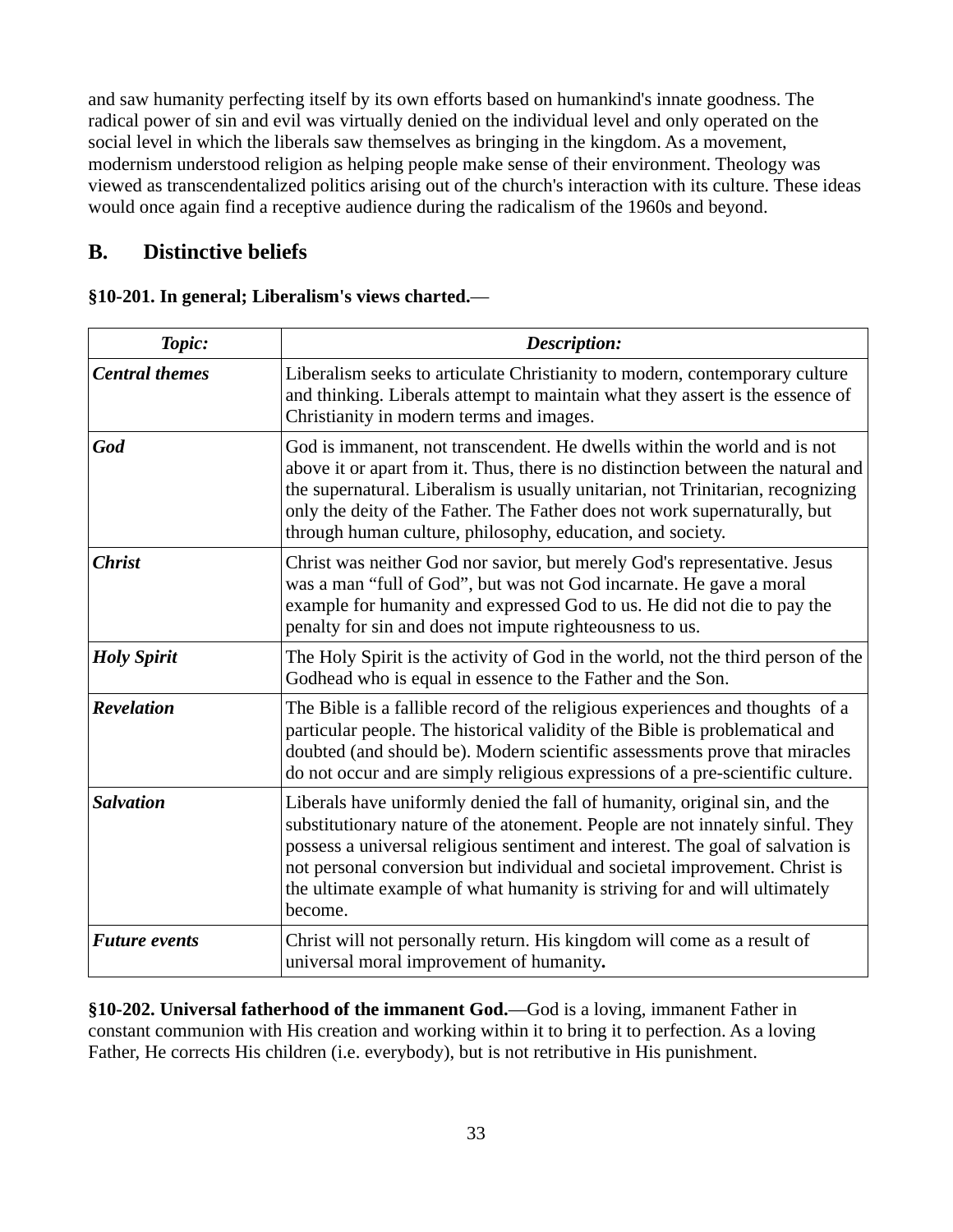**§10-203. Universal brotherhood of human beings and the infinite value of the human soul.**— People are not radically sinful and in need of redemption. Humanity is in communion with God. There is no infinite qualitative difference between God and human beings. God can be known in some measure by analogy to human personality.

**§10-204. Jesus Christ, the supreme example.**—Liberal theology emphasized the humanity of Jesus to the neglect of His ontological deity. Instead of the incarnate God-man, Jesus Christ becomes the perfect man, who attains divine status (of sorts) by His perfect piety (or God consciousness). He is the supreme example of God indwelling people, more full of God than other people.

**§10-204. Religious authority, salvation, and the kingdom.**—Liberalism made religious authority wholly subjective, based on individual experience. The Bible is merely the record of people's religious conceptions. Salvation is by following the teachings and example of Jesus. Substitutionary atonement, repentance of sin, conversion, and the like are concepts of traditional orthodoxy that moderns can't accept. God's kingdom is a moral kingdom with God ruling in the hearts and minds of His people. It is also manifested in society by the establishment of justice and righteousness in the political sphere.

## **C. Contemporary setting**

**§10-301. In general.—The optimism that drove classical liberalism died in the 20<sup>th</sup> century. That** certainly doesn't mean that theological liberalism died, but that it migrated. Existentialism and process theology are where most liberals migrated to.

| <b>Theme</b>   | <b>Description</b>                                                                                                                                                                                                                                                                                                                                                                                                                                                                                                             |
|----------------|--------------------------------------------------------------------------------------------------------------------------------------------------------------------------------------------------------------------------------------------------------------------------------------------------------------------------------------------------------------------------------------------------------------------------------------------------------------------------------------------------------------------------------|
| Central themes | To demythologize Scripture. This is not to reject Scripture or the Christian<br>message but the worldview of a past historical epoch. This means that<br>everything supernatural is explained as myth. It is a way of speaking of the<br>transcendent as being of this world, the beyond as if it were here and now.<br>Indeed, when the Bible is demythologized, it speaks not of God, but of<br>humanity. The important part of Christian faith is the subjective human<br>experience, not an objective truth underlying it. |
| God            | Objective knowledge of God's existence is impossible. "God" was an aid for<br>primitive people to understand themselves, but moderns can see beyond these<br>myths. "God" is our statement about human life, about ourselves. The Trinity<br>is a myth relating to the supernatural content of the Bible about a supreme<br>being. God talk is really a statement about human life. If God does exist, He<br>works in the world as if He doesn't exist at least not in ways we can know<br>anything objectively about.         |
| Christ         | Jesus was an ordinary man. We do not know much at all about the "historical"<br>Jesus". The picture of Jesus unadorned with "divine" elements is a meager<br>one. The cross carries no import for some vicarious bearing of the sins of<br>humanity, the Resurrection is inconceivable as an historical event, and the                                                                                                                                                                                                         |

#### **§10-302. Existentialism as a carrier of post-Liberal theologizing.**—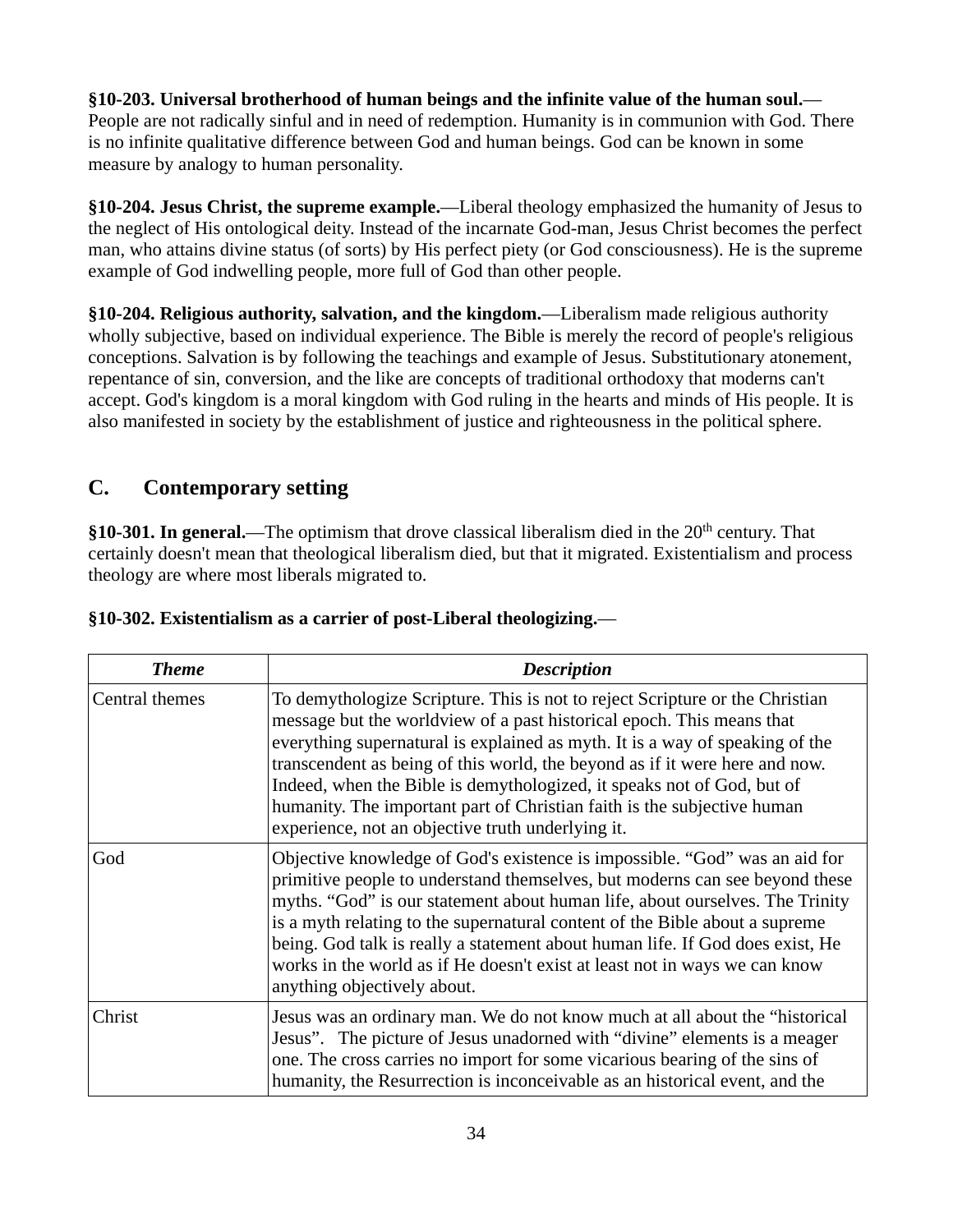|                    | Virgin birth and the other miracles of Jesus are primitive and gullible<br>embellishments that obscure the real person Jesus was.                                                                                                                                                                                                                                                                                                                                        |
|--------------------|--------------------------------------------------------------------------------------------------------------------------------------------------------------------------------------------------------------------------------------------------------------------------------------------------------------------------------------------------------------------------------------------------------------------------------------------------------------------------|
| Revelation         | The Bible is not a source of objective knowledge about God. In order to<br>understand themselves better, early people created myths (all the supernatural<br>content) around the person of Jesus. If we can strip the Gospel of these myths,<br>we can find the original purpose behind these myths and find guidance for our<br>lives today. The Bible transforms people, not by conveying actual knowledge<br>of God, but by being an occasion for encounter with God. |
| Salvation          | Salvation is to find your "true self". This is done by choosing to believe in<br>God and that choice will change our view of ourselves. Salvation is a change<br>in our outlook on our lives and in our conduct built on an experience of God.<br>This is a finding of ourselves, not a change in our nature.                                                                                                                                                            |
| <b>Holy Spirit</b> | What we "know" about the Holy Spirit comes from those parts of the Bible<br>full of supernatural myths. The way to understand the "holy Spirit" is to see it<br>as some sort of force immanent in and cascading through the natural world.                                                                                                                                                                                                                               |

**§10-303. Process theology as a follow-on to Liberal theologizing.**—Process theology is a 20th century movement teaching that God is bipolar, both transcendent and integrally involved in the endless processes of the world. In His transcendent nature are the timeless perfections of His nature and character. In His consequent or worldly immanent nature, He is part and parcel of the cosmic, evolving process of the world. The attributes of God are His divine qualities that are necessarily true of Him regardless of circumstances. However, His concrete nature are those particulars which He has gained by His interaction with the world. In His concrete actuality, God is a living person in process. Thus, He is necessary and supremely absolute in His abstract, divine nature but dependent and supremely relative in His concrete nature. God is more than just the world in its totality (contra to pantheism) because He has His own transcendent self-identity. Yet God includes the world within Himself (contra to classical theism) by His perfect prehension or participation in the creative, evolving events of the world. This view has been labeled as panentheism (all in God-ism).

**§8-227. —Representatives.—**Charles Hartshorne (1897-2000) was the foremost exponent of Process theology in America. Beginning with the doctrine of God, Process theologians sought to show that Process thinking was more in accord with the Biblical view of God as dynamically related to the world and human history than the more traditional Christian theism. Such people as John Cobb, Stuart Ogden, and Norman Pittenger were involved in this endeavor.

## **D. Observations and concluding thoughts**

**§10-401. In general.**—Many Christians were critical of liberalism and the biblical criticism it spawned. These critics characterized the end result of liberalism much the way Richard Niebuhr did later in the 20<sup>th</sup> century: "a God without wrath brought [people] without sin into a kingdom without judgment through the ministrations of a Christ without a Cross."

Liberal Christianity seemed too willing to accommodate modern thought and to forsake or reformulate doctrines that had for centuries been central to the Christian faith. Others asserted that liberal culture,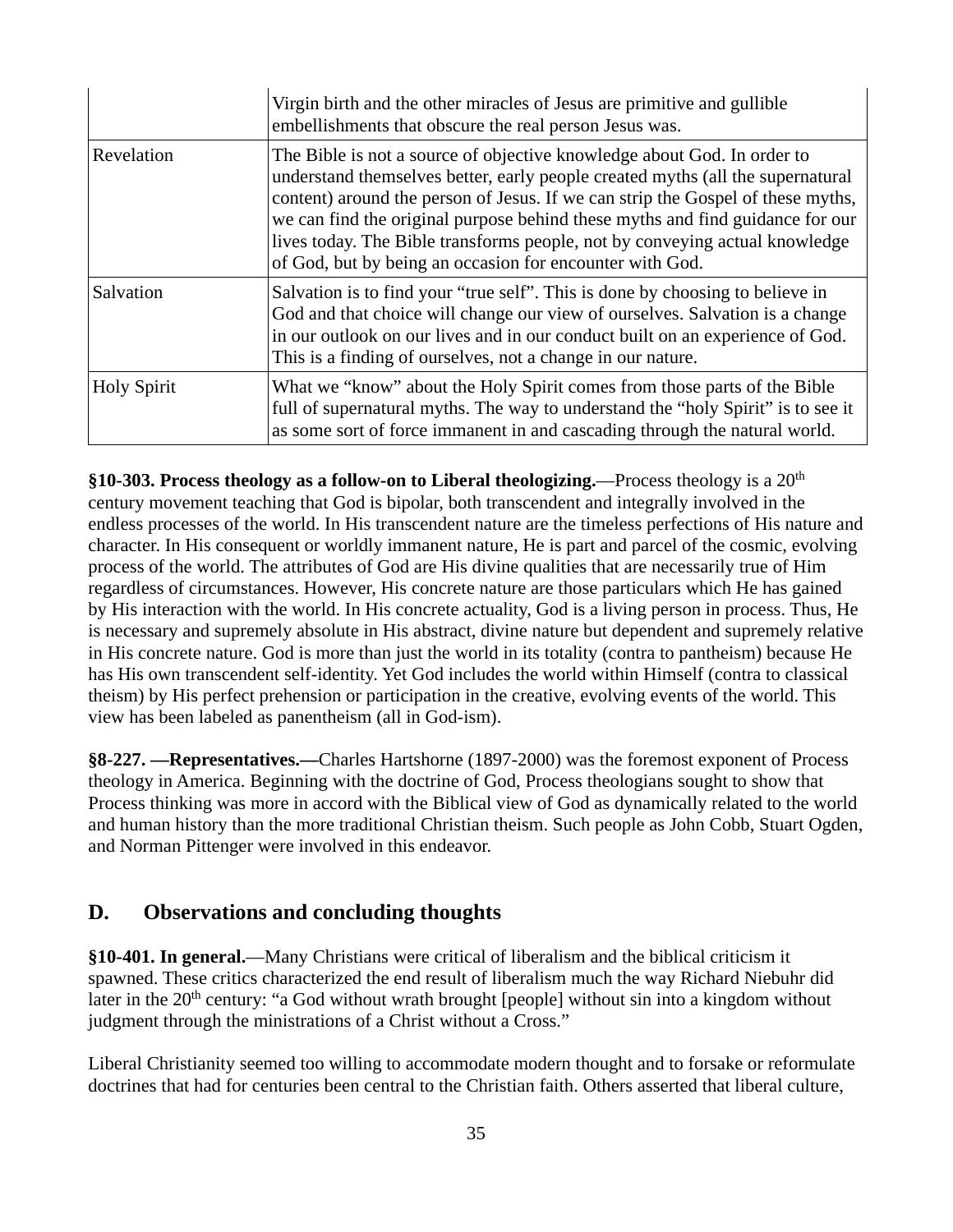with its belief in the natural goodness of people and the inevitable progress of society toward a better world, encouraged an easy, undemanding Christianity that bore little resemblance to the authentic faith of earlier days.

**§10-402. Divine immanence over transcendence.**—Liberals de-emphasized the transcendence of God, the reality of God apart from the world. They believed that concept was unacceptable to moderns. So they tended to identify the supernatural with the interior spirituality of people and then to link the spiritual with human consciousness, the intellectual and emotive side of people. The life coursing through the world (they were very comfortable with traditional ideas of God's immanence in the created realm) and in human consciousness was "God". Their view of God's immanence seemed to fit well with scientific studies. God worked entirely through natural laws. Many agreed with the popular characterization: "Some call it evolution, and others call it God."

The liberal emphasis on divine immanence did not represent a return to the orthodox idea of God's omnipresence. The orthodox idea emphasizes the distinction between God and the world, whereas the liberal idea of immanence implied an intimate relationship that the universe and God are in some sense truly one. This thoroughgoing idea of immanence led liberal Protestants to functionally deny the supernatural as classically understood. There were not two realms – natural and supernatural, and miracles didn't happen in the sense of God breaking into the natural order. Indeed, God was not understood as being "out there" to break into the natural order. The term "miracle" was watered down. All was miraculous for God was all in all.

**§10-403. Lack of a doctrine of sin.**—Human position was elevated at the same time as divine transcendence was denied. Humans were not seen as inherently sinful and separated from God. Sin on the individual level was seen as a minor peccadillo rather than a radical evil that necessitated the incarnation and atonement. When the liberals lathered up about sin, it was always societal evils and social structures that were the target. As a result, conversion becomes a non-issue. Liberal salvation was a moralistic one and fundamentally a societal and corporate one. Redemption was seen as a mystical communion with Christ in the community of the church working to establish the kingdom of God on earth.

**§10-404. Rise of Biblical criticism.**—Liberals made a wholesale assault on the *sola sciptura* foundation on traditional Protestant faith. The rise of textual criticism shook the confidence of many in the inspiration, accurate transmission, and preservation of the biblical text. A thoroughgoing antisupernaturalist presupposition undermined the traditional understanding of the authorship of the biblical books, their proximate dates, their milieu, and their historical accuracy, It served to undermine the unique character and authority of the Bible both in the scholarly and worshiping communities.

**§10-405. Loss of the uniqueness of Christ; quest for the historical Jesus.***—*With the attack on the supernatural content of the New Testament, came the denial of the "Christ of faith" and a resulting search for the "historical Jesus". Since the history of the Bible was essentially relegated to myth or fabrication, this "search" was long and arduous and ultimately unsuccessful. It has been described as liberal Protestantism looking back through many centuries of Catholic darkness only to find a Jesus that was the reflection of a liberal contemporary Protestant scholar. The Jesus of liberalism bore little resemblance to the church's historic understanding of Jesus as having both a human and a divine nature Joined together in one person. Jesus was seen as fully human but only human. He was not so much as Savior as an example. He was the founder of a religion who embodied in his own life what he taught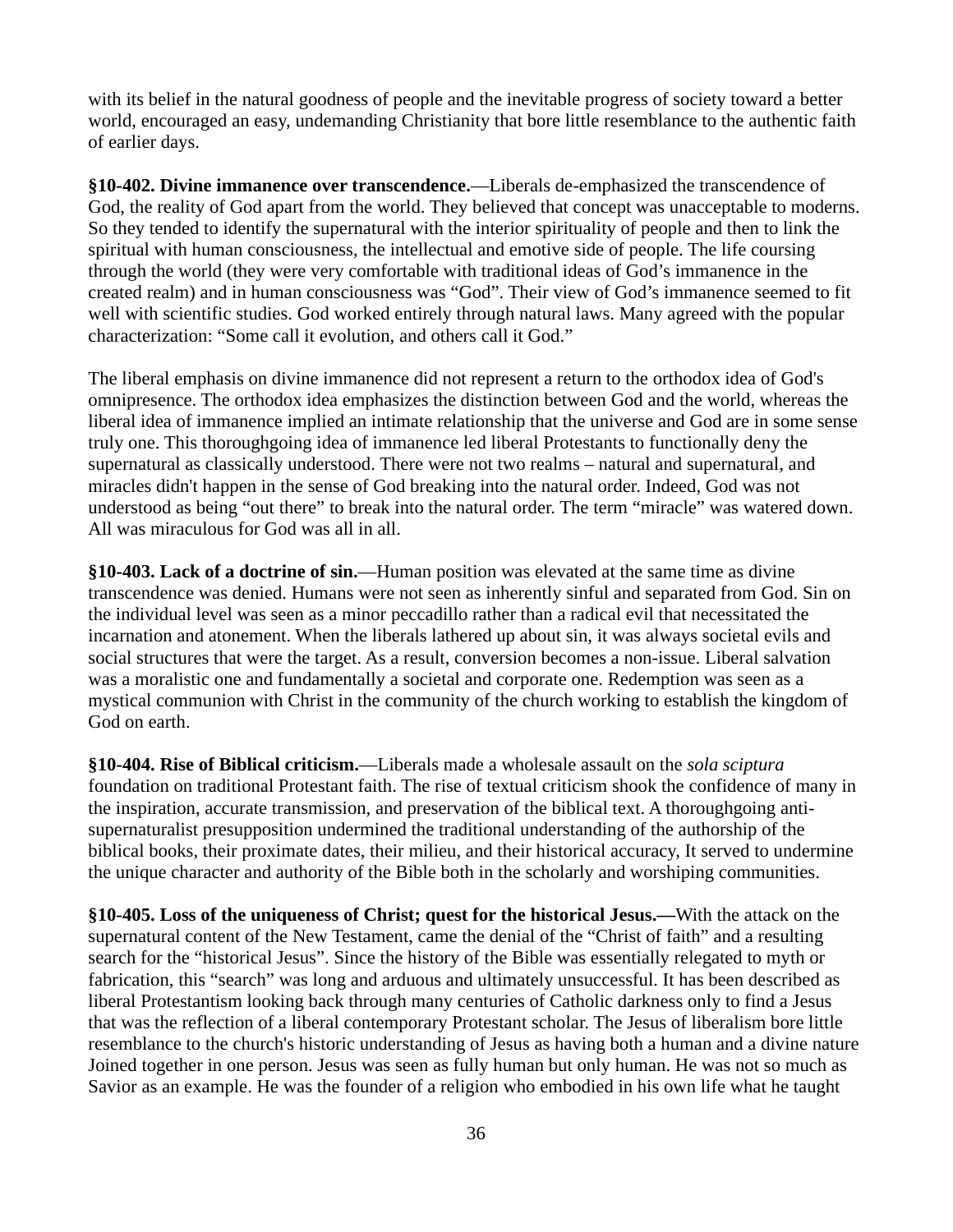concerning God. This God-knowledge flowed naturally from him and was unique to be sure, but it was not an ontological reality. This unique God-knowledge constituted him as the Son of God and was the source from which his vocation flowed. But this was not the Jesus of the Council of Chalcedon orthodoxy, the hypostatic union of God and man in one person.

**§10-406. Social activism.**—Liberalism, particularly in America, took on an activist cast. The social gospel sought to right social injustice but at the expense of a recognition of personal sin and the need for personal piety. There was a blending of the church's agenda with the agenda of secularly dominated political systems, often making these agendas indistinguishable.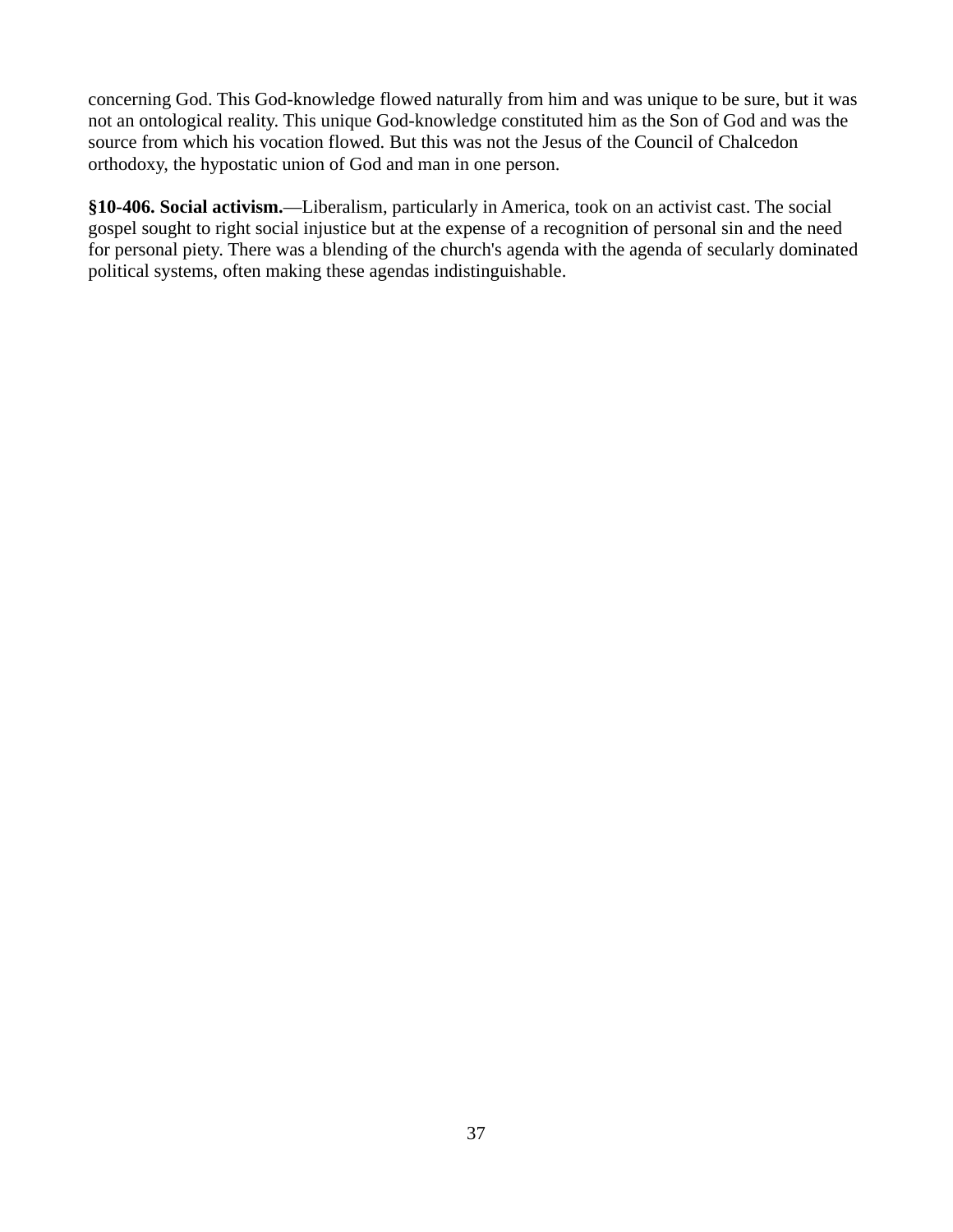## **XI. Neo-Orthodoxy**

## **A. Historical background—**

**§11-101. In general.—**World War I shattered the optimism that fueled the drive of Protestant liberalism. Belief in the essential goodness of people and in a progression to an ideal society took a direct hit in a gruesome war among the world's "civilized elite nations". The aftermath of that war only heightened this effect as the world witnessed the rise of genocidal ideologies and totalitarian extremism on both the political right and left.

In 1933, one author observed that "the most important fact about contemporary theology is the disintegration of liberalism". Even such an ardent spokesman as Harry Emerson Fosdick, who argued that Christianity took "the intellectual culture of a particular period and adjusted Christian teaching to that standard", changed his tone. Liberalism had wedded itself to the culture of an earlier age which had collapsed with World War I and Fosdick himself would later confess to liberalism's failure. In his way, he acknowledged that the liberals had abdicated their prophetic voice by embracing modern culture so whole-heartedly: " We have been all things to all [people] long enough. We have adapted and adjusted … long enough. We have at times … talked as though the highest compliment that could be paid to Almighty God was that a few scientists believed in Him."

Neo-Orthodoxy arose out of the dustbin of liberal optimism and as a powerful corrective to liberal theology. Neo-Orthodoxy is a reaction against classical liberalism and saw itself as striving to retain the essence of the Reformation while adapting to contemporary culture and modern issues. Neo-Orthodox thinkers stressed the rooted sinfulness of human beings, scorned liberal ideas of the inevitably of the progress of the human condition and society, and rejected liberal ideas of fundamentally finding God in our own consciousness, in nature, and in messianic efforts to create an ideal society. They emphasized the otherness or transcendence of God, looked to the Scripture to find Him revealed, and saw "crisis" points when humans must choose to believe and encounter the One who is infinite and eternal. This last tendency lent Neo-Orthodoxy its pseudonym – "crisis theology".

**§11-102. Post-Kant milieu.—**A radical change in worldview and thinking took the place in the wake of Immanuel Kant. Kant's thought cut humanity off from any rational knowledge of God. Until then theology had been centered on rationality. Now, following in the steps of Schleiermacher and others, the center became feeling, or God consciousness, and the task was an exposition of humanity's religious experience.

In addition, Hegel's dialectic had worked its way into both popular and scholarly thought. The notion of progress, and a dialectical version of that as well, was the order of the day. Humanity was not encumbered by such ideas as depravity. Indeed, they were perfectible, for God Himself was working Himself out in history.

**§11-103. Marginalization of the Bible.**—The 19th century saw a radical reinterpretation of Biblical history at the hands of many vehement anti-supernaturalist critics. The traditional authorship and even the unity of many Old Testament books was denied. In the New Testament, the Christ of faith so mythologically presented was rejected and a century long search for the "historical Jesus" began in order to get to the real human Jesus behind all supernaturalist accounts. Hegel's dialectic was variously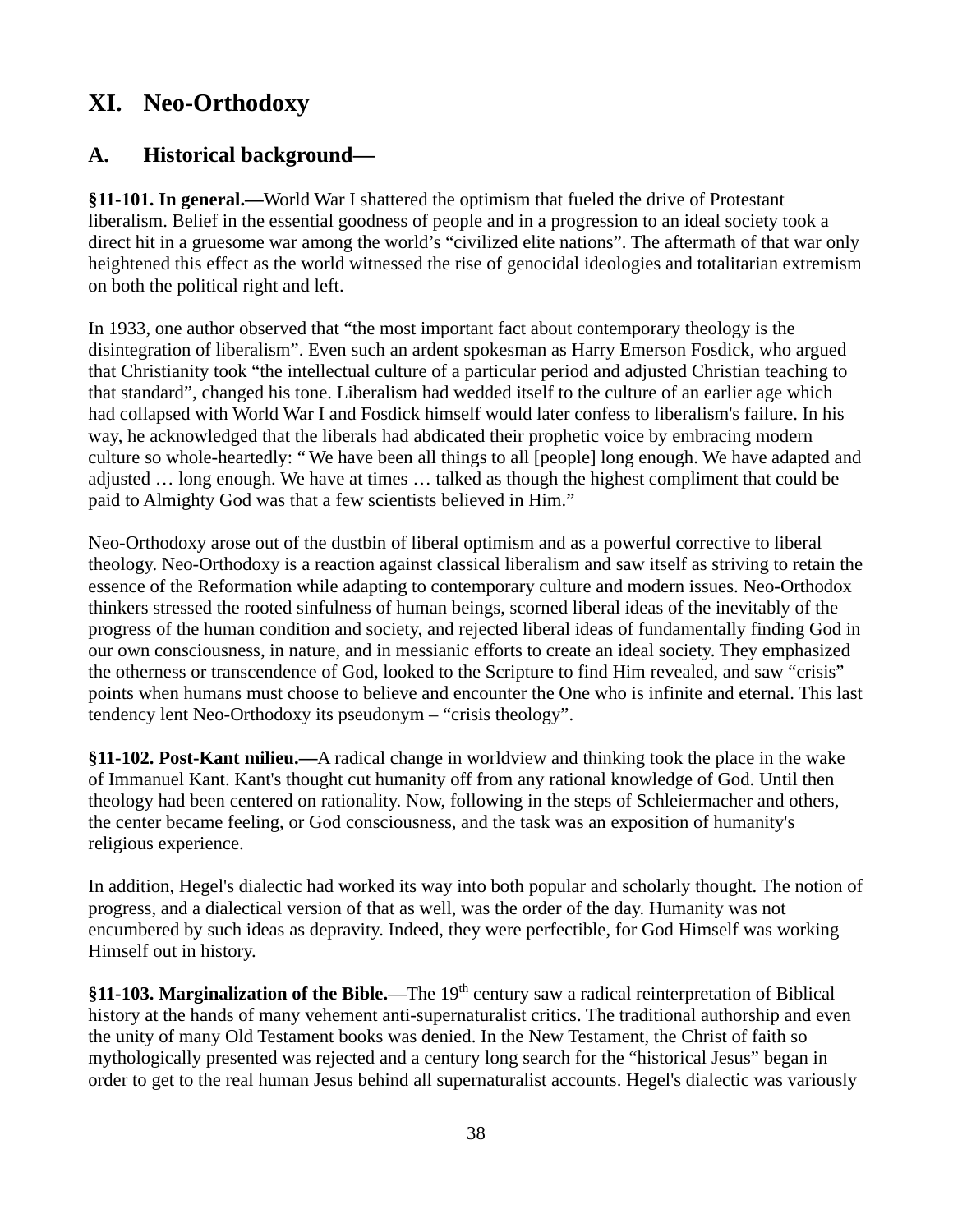applied. For example, F.C. Baur posited a thesis, Petrine Christianity, followed by an antithesis, Pauline Christianity, and resolved in a synthesis, Johannine Christianity. The apostles were at loggerheads, a development only obvious to the brilliant scholars some 19 centuries after the fact. As a document, the Bible lacked divine authority, historical reliability, and provided no normative basis for doing theology. Indeed, it wasn't the "word of God" at all, but the evolving religious thinking of the Old Testament Jewish people and the early church. The new norm was posited in the person of Jesus (fully human and only human) and his teachings (which the Bible had distorted, but the critics would get it right). Jesus, the perfectly God-conscious man, was the only continuing authority for religious thought and affection. The Bible was lost to theology, for  $19<sup>th</sup>$  century liberalism reduced theology to philosophy and anthropology.

**§11-104. Theology at loggerheads: Liberalism vs. Fundamentalism***.*—David Hume was something of a fountainhead of Enlightenment skepticism. Indeed, Kant credited Hume as awakening him from his dogmatic slumber. Hume also caused another reaction of a very different type, that of Scottish common sense movement. Thomas Reid was influential in this development. This development emphasized that the mind could indeed objectively know reality outside of itself. When applied to theology, as it was was particularly at the Princeton school in America, it emphasized rationality and made a strong apologetic for a God inspired word that formed a solid basis for an inductively built theology about God, people, the world, salvation etc.

**§11-105. Neo-Orthodox reaction against liberalism.***—*The devastation of World War I exploded the naive bubble of liberal optimism. With millions dead in the trenches of the Western Front, killed by representatives of the very nations who liberals presented as the apex of human progress, the innate goodness of people and their natural brotherhood rang hollow. It was against this backdrop that the Neo-Orthodox protest against the theological climate of 19<sup>th</sup> century Europe began. Karl Barth led the way, joined by the likes of Brunner, Niebuhr, and Bonhoeffer, pioneering what was variously called dialectical theology, crisis theology, neo-orthodoxy, or even Barthianism.

**§11-106. Karl Barth***.—*Barth was educated in the reigning liberal theology of the day and in the historical-critical method, but felt that these were unsatisfactory because they did not grapple with the subject matter of the text. He went against the tide of his day and challenged the prevailing assumptions of liberal theology. After ordination, he took an intern pastorate and then a pastorate of a small church for the next twelve years. In his first publication in 1909, he noted that graduates of liberal seminaries were more averse to pastoral duties than graduates of more conservative institutions. In his full-time pastorate, he found that as he preached from week to week, he increasingly had nothing to say to his congregation. Under the demands of pastoral ministry, he came face-to-face with the need for and promise of Christian preaching.

The second edition of Barth's commentary on Romans in 1922 fell like a bomb on the playground of liberal theologians. Here was one of their own, incisively critiquing the system. He emphasized the infinite qualitative distinction between humanity and God, between time and eternity. All traces of the liberal continuity between God and humanity had disappeared from his thinking. Following this publication, Barth and like-minded theologians established a journal providing a forum for the exposition of biblical theology and the critique of liberalism.

The advent of Nazism led Barth to speak out vigorously against the new paganism. He and Bonhoeffer were major contributors to the Barmen Declaration of the German Confessing Church, which arose to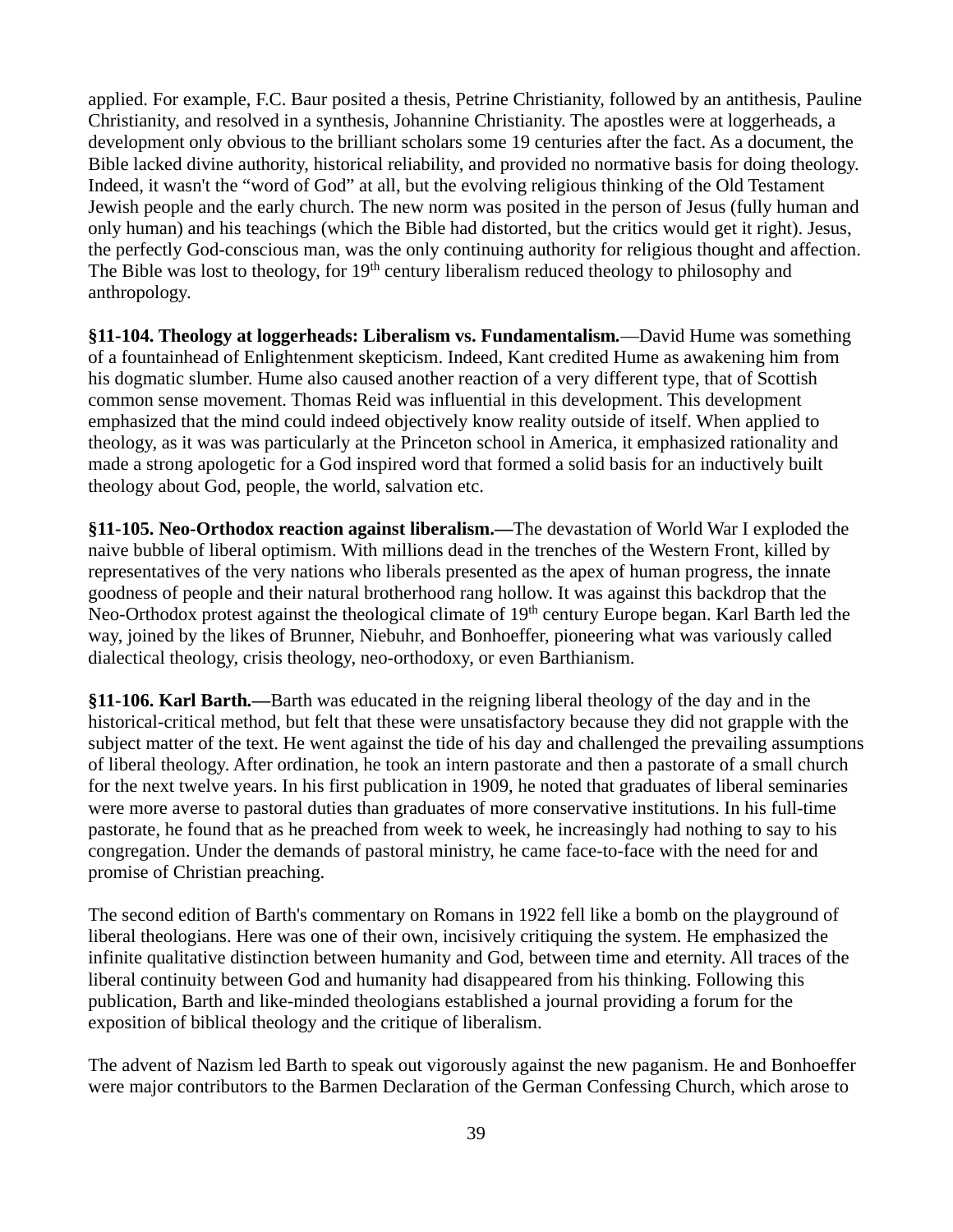oppose Nazism. Refusing to take an oath of allegiance to the Fuhrer, Barth was removed from his teaching post and fled to Switzerland. He taught theology at Basel from 1935 until his retirement in 1962. Barth's master work was his monumental *Church Dogmatics,* which he worked on from 1932 until his death in 1968.

**§11-107. Emil Brunner.**—Brunner's thought developed separately from Barth's but followed a similar trajectory. His thought can be described as Christocentric and socialistic. He met Barth after Barth published his commentary on Romans. The two men studied Luther and Calvin together and agreed that the original reformers had recovered the insights of the biblical message that subsequent generations blurred, or even lost. In addition, Brunner was influenced by the Oxford group movement in noting the close connection between spiritual reality and the fellowship of community. Buber's ideas of I-Thou also influenced Brunner's anthropology. Brunner and Barth broke over a disagreement over whether there was a place for natural theology and whether there was a continuation of the image of God in fallen humanity. Brunner was insistent, throughout his career, that God can only be known through personal encounter. Truth about Christ is not to be discovered in discussion about His nature and work but in a living encounter with Him.

**§11-108. Reinhold Niebuhr.***—*The most influential American Neo-orthodox theologian was Reinhold Niebuhr (1893-1971). Like Barth, he found that the liberal theology in which he had been trained was impotent to meet the challenges of pastoral ministry. His magnum opus was *The Nature and Destiny of Man* . He was an advocate of Christian realism. He repudiated his earlier notions of the essential goodness of humanity and argued that human beings and their social groupings were essentially selfserving. His method was dialectical and paradoxical. People were free and bound, limited and limitless, sinners and saints, subject to the social forces of history, yet shaped those same forces, creatures of the Creator, yet potential lords (lower case) of creation. He posited the radical evil in humanity and decried the "easy conscience of modern man". People were an inherent contradiction, existing as the image of God and yet radical sinners. In God's image, people are tempted to "play God" and make themselves the center of all things. Even in people's regenerate state, they continue to display sinful and egotistical behavior.

Niebuhr believed that people in history stood before ever new possibilities of good and evil. There was something of the Renaissance optimism in Niebuhr. Yet, the power of sin was ever present to infect even the best of human efforts, very much reflecting the Reformation understanding of people. This synthesis of traditions led Niebuhr to his twin focus of tolerance and social justice as core values for human society. Humanity can achieve and should strive to achieve a society of law and justice while recognizing that any achievement of these virtues always falls short of the kingdom of God.

**§11-109. Dietrich Bonhoeffer.**—Bonhoeffer died so young that his thought many times seems enigmatic. What did he mean by such phrases as "cheap grace", "worldly Christianity", and "religionless Christianity in a world coming of age". Those phrases from Bonhoeffer have taken on a life of their own. His provocative thinking fired the imaginations of many others that went off in various directions—ecumenism, liberation theology, death of God movement, and thoughts concerning Christian resistance to political oppression.

Like other Neo-Orthodox theologians, he was schooled in liberalism and eventually rejected it and espoused many of the themes trumpeted by Barth. He cooperated with Barth in composing the Barmen Declaration of the Confessing Church, opposing the Nazi program. Bonhoeffer had no use for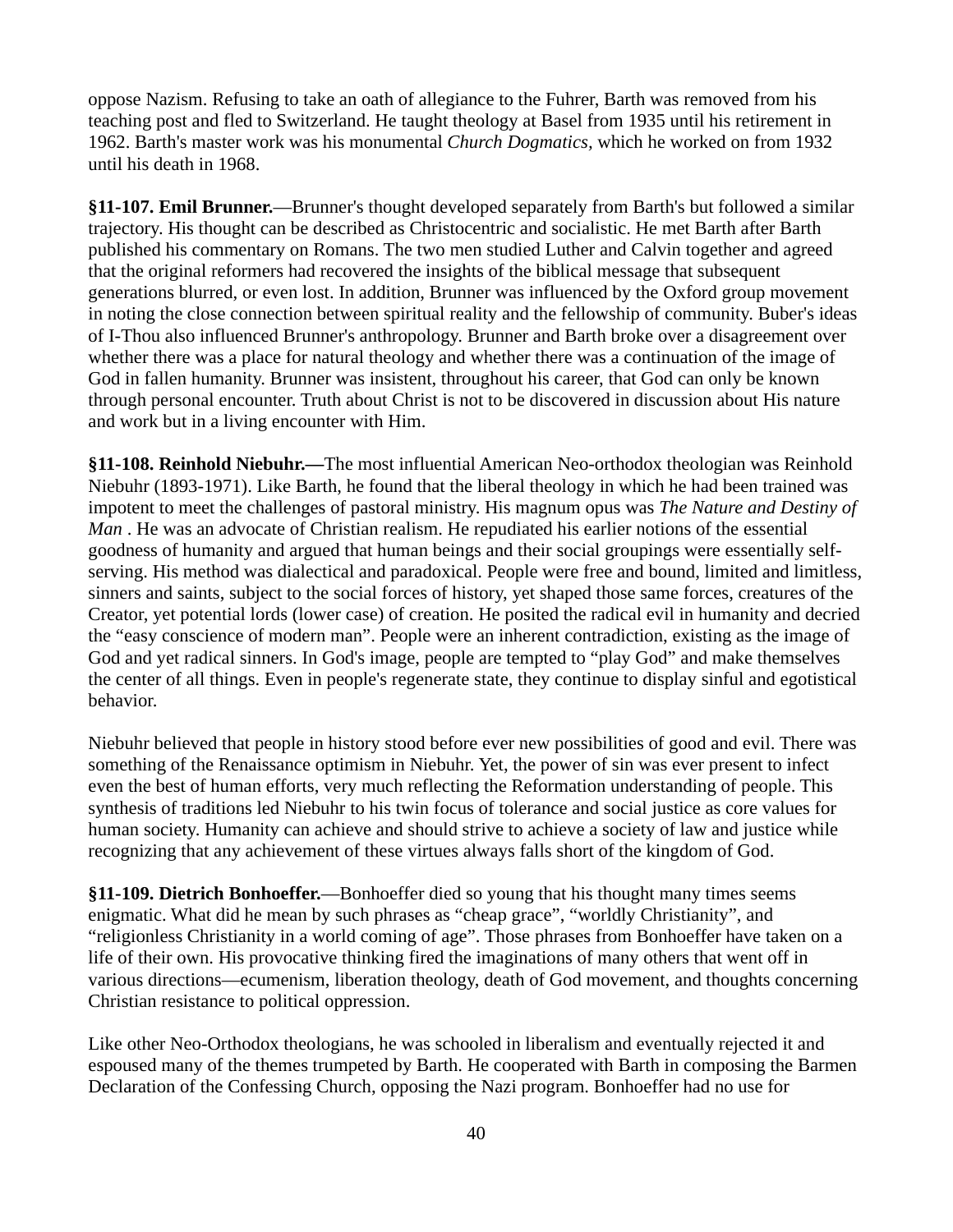"religion" as such. He centered on the reality of the transcendent God in Jesus Christ and the church as the continuing presence of the revelation of God in the world by being the vehicle to proclaim the Lordship of Jesus Christ. A Neo-Orthodox thinker at his core, his ultimate focus was on a personal encounter with God in Christ.

## **B. Distinctive beliefs—**

#### **§11-201. In general; chart on Neo-Orthodox distinctives.**—

| <b>Distinctive beliefs</b> | <b>Description</b>                                                                                                                                                                                                                                                                                                                                                                                                                                                                                                                                                                                                                                                                                                                  |
|----------------------------|-------------------------------------------------------------------------------------------------------------------------------------------------------------------------------------------------------------------------------------------------------------------------------------------------------------------------------------------------------------------------------------------------------------------------------------------------------------------------------------------------------------------------------------------------------------------------------------------------------------------------------------------------------------------------------------------------------------------------------------|
| God                        | God is wholly transcendent except when He chooses to reveal Himself to<br>people. He is sovereign over His creation and free from it. Neo-Orthodox<br>thinkers centered their system on God who is holy, absolute, sovereign,<br>eternal, and wholly Other. This view of a transcendent, sovereign God is<br>opposed to the immanent, subjective view of God held by liberals since the<br>days of Schleiermacher and Ritschl. Because of the discontinuity between<br>God and people and history, people cannot know God by reason or sensation.<br>He cannot be known by rational proofs or by objective doctrine, but only in<br>encounter.                                                                                      |
| Christ                     | Christ as manifested in the Scripture is the Christ of faith, not the "historical"<br>Jesus. Christ is the revelation of God, which can be experienced by<br>individuals in encounters. The historical details relating to His person are<br>unimportant. He is the symbol of the new being which dissolves all that<br>estranges people from God.                                                                                                                                                                                                                                                                                                                                                                                  |
| Revelation                 | God's revelation to people is threefold: Jesus is the Word made flesh;<br>Scripture points to that Word; and preaching proclaims the Word made flesh.<br>The Word is revealed by the Spirit as the Bible and Christ are proclaimed.<br>The Bible contains the Word of God but is a human and fallible document<br>that is only reliable when God reveals Himself through encounter over the<br>Scripture. The historicity of the Scripture is unimportant; encountering God<br>through it is what matters.                                                                                                                                                                                                                          |
| Salvation                  | People are sinful and can be saved only by God's grace. The Word proclaimed<br>produces a crisis requiring individuals to make a decision between rebelling<br>in sin or accepting the grace of God. This saving grace can only be received<br>by faith in an encounter with the Word revealed. However, salvation doctrine<br>varies substantially from Reformation norms. There is no such thing as<br>inherited sin or a sin nature in people. People sin by choice, not by nature. Sin<br>is variously described - self-centeredness, social injustice, fear and dread. All<br>humanity are elect in Christ. Salvation is a commitment to God in encounter<br>with the Word revealed. A leap of faith in an occasion of crisis. |
| Judgment                   | Eternal punishment and hell are not realities.                                                                                                                                                                                                                                                                                                                                                                                                                                                                                                                                                                                                                                                                                      |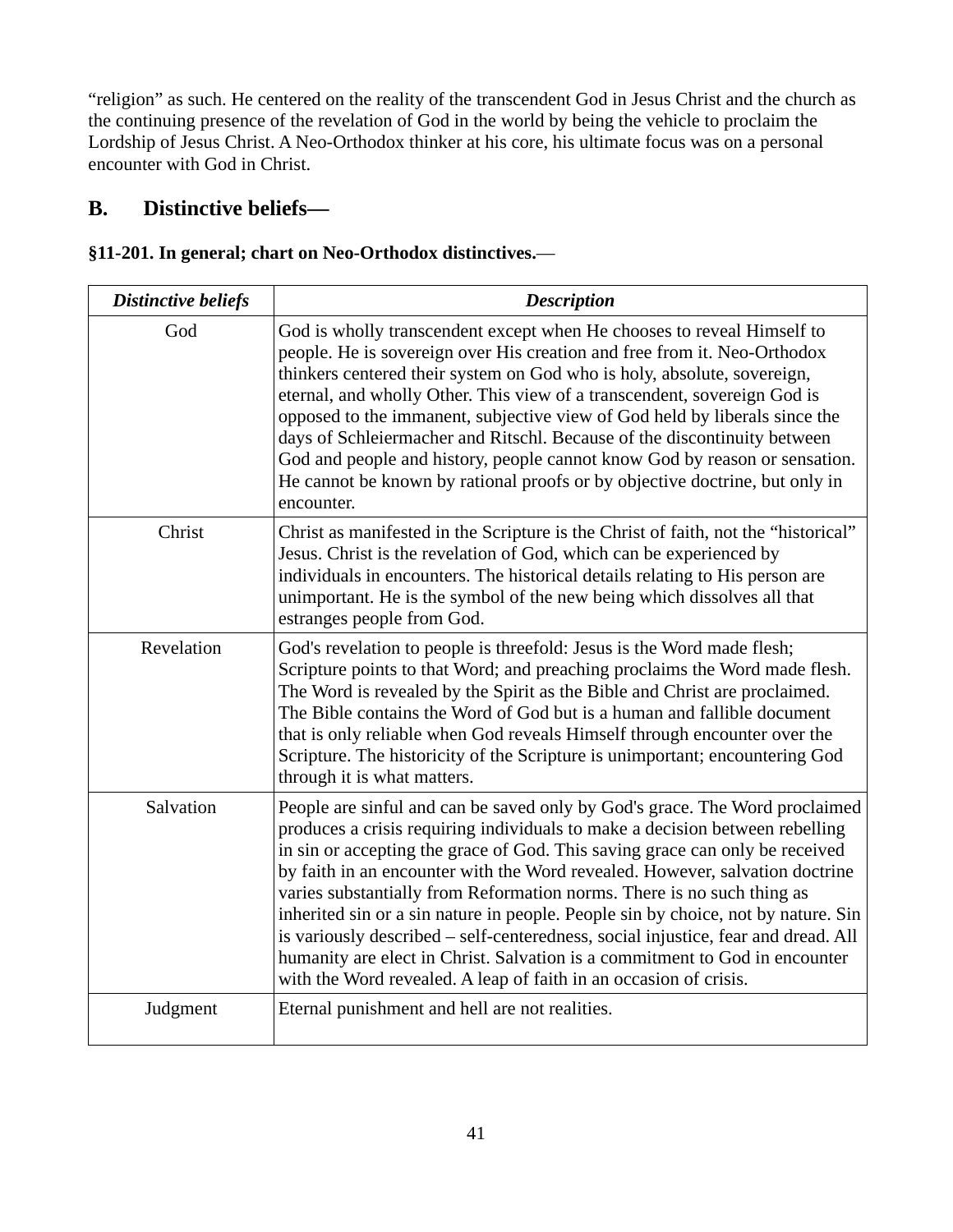**§11-202. Dialectic method.**—This method assumes the qualitative difference between God and humanity and this means that truth is posed in a series of apparently paradoxical statements. Out of these paradoxes, comes truth about God and ourselves. Truth about God is paradoxical; opposite aspects of truth must be held in dynamic tension. God is absolutely transcendent and yet immanent and self-disclosing; Christ is both divine and human and yet one person; faith is a gift and yet an act; humanity is sinful yet free and full of possibility; eternity enters time and is time's ground and destination.

**§11-203. God: the Wholly Other.**—Karl Barth once said "You cannot speak about God by speaking about man in a loud voice". God is the wholly other, absolutely transcendent. Barth will go so far as to deny any point of contact within the created order. Revelation comes only at divine discretion.

**§11-204. Revelation and encounter.**—Neo-Orthodoxy rejects the doctrine of the verbal plenary inspiration of the Scripture. Scripture is the locus of divine revelation, not revelation itself. The Bible serves as a witness to revelation. Neo-Orthodox dons do not think that revelation is propositional. God revealed Himself to the authors of Scripture, who then recorded their encounters with Him. Reading this recorded encounter can and often does serve as an occasion for the reader's own encounter with God. This is the way the Bible becomes the Word of God to people. The Neo-Orthodox idea of revelation is actually quite close to the traditional Protestant idea of the illumination of Scripture. While Neo-Orthodox embraced biblical critical studies, they did not think that critical study of the provenance of the text destroyed the possibility of encounter and thus of divine witness.

Neo-Orthodox thinkers deny that the Bible is inerrant. They assert that to believe in inerrancy leads one to fall prey to docetism, that is in denying the essential humanity of the Scripture. The Bible is a human product and as such prone to error. God condescends to speak through the text of a human fallible document. The Bible is God's Word only to the extent that God causes it to be His Word. He does that when He speaks through is in personal encounter. The Neo-Orthodox understanding of the Scripture was an attempt to steer a course between the liberal view of the text of a totally human account of humanity's evolving religious consciousness and the view of Scripture that sees it as God-breathed and without error in the original manuscripts.

**§11-205. Natural theology rejected.**—The transcendence of God as wholly other and absolutely free, along with the understanding of revelation as redemptive, made the idea of natural theology taboo to Neo-Orthodox thinkers. Later in life, Barth would allow that there were "lesser lights" within the created order that pointed to God, but he refused to describe these "lesser lights" as revelation.

**§11-206. Christology.**—Here, Neo-Orthodoxy falls within the bounds of historic orthodoxy. Jesus is the God-man, fully divine and fully human. Barth, at least, affirmed the virgin birth and maintained that the atoning death of Christ was objective, so objective that it contained the seeds of universalism. By His death, Christ secured the reconciliation of all humanity to God. Did Barth believe in a physical resurrection of Christ? Was it an actual historical event (*historie*) or did it just carry meaning and significance of the renewal of humanity (*geschichte)?* These are questions historians have and will continue to discuss.

**§11-207. Biblical realism.**—This is the Neo-Orthodox rejection of the liberal denial of the sinfulness of humanity. The early Neo-orthodox theologians thoroughly learned the lessons of World War I. There was a reassertion of the radical sinfulness of humanity in individual lives and in societal structures.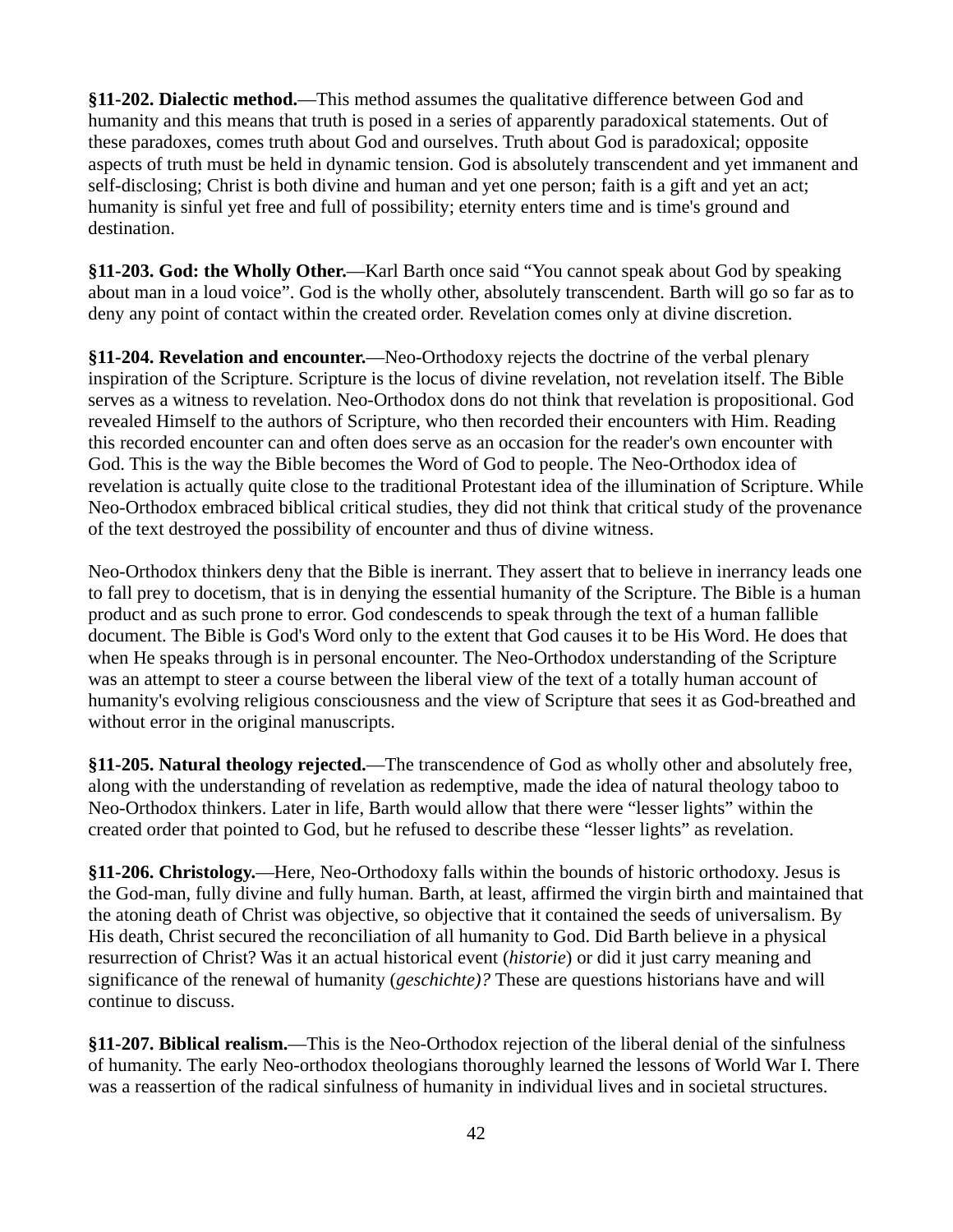**§11-208. Revelation in history.**—Neo-orthodoxy saw revelation as history in the sense of encounter with God. Revelation was not propositional (as recorded in the Bible) but was an existential encounter (often occasioned by the Bible but not because of propositional content). They saw the historicalgrammatical exegetical approach as inadequate to study the Bible for it set up "an iron curtain between the past and the present".

## **C. Contemporary setting—**

**§11-301. In general.**—The breadth of the term *neo-orthodox* has led to its abandonment as a useful classification, especially after new emphases in mainline Protestant theology appeared during the 1960s. These included the Death of God movement, which attacked the linguistic and cultural foundations of all previous theology, and a renewal of interest among Biblical scholars in the historical Jesus, something Neo-orthodox theologians largely dismissed as irrelevant to serious Christian faith. Still, some of the movement's positions and worldviews did inform such later movements as liberation theology during the 1970s and 1980s and post-liberal thought during the 1990s and 2000s—in spite of theological and ethical differences from both.

**§11-302. Relation to fundamentalism.**—Neo-orthodoxy has been scathingly critical of liberal theology, which would seem to make it a natural ally of fundamentalism and conservative evangelism. However, from its inception, Neo-orthodoxy has largely been unacceptable to Protestant fundamentalism since it generally accepts biblical criticism and has remained mostly silent on the perceived conflicts caused by evolutionary science.

## **D. Observations and concluding thoughts—**

#### **§11-401. Contributions.**—

- Reassertion of the transcendence of God;
- Reassertion of the reality and depth of sin;
- Reassertion of the centrality of Christ—Liberalism viewed Christ as the perfectly Godconscious man, without any hint of ontological deity. Neo-Orthodoxy reasserted the historic Christian understanding of Jesus Christ as fully God and fully human.

#### **§11-402. Critique.**—

- Radical transcendence—In his denial of natural revelation, Barth went beyond the biblical witness. It has been quipped that, for Barth, God got lost in outer space!
- Truncated understanding of revelation—Neo-Orthodoxy rejected the traditional Protestant understanding of revelation as propositional and opted for an existential understanding of revelation as encounter. Personal or propositional is a false dichotomy. It's ironic that Barth, arguing vociferously for a fallible Bible, would fill volumes of his *Church Dogmatics* with exegetical study treating the Scripture as if it were propositionally true.
- An implicit universalism based on the radically objective idea of the atonement runs through Neo-Orthodox thinking, at least that of Barth.
- Neo-Orthodox is heavily contextualized in existentialism. It arose in the portion of the  $20<sup>th</sup>$ century that was existentialism' heyday and it, as a theological school, reflects that reality.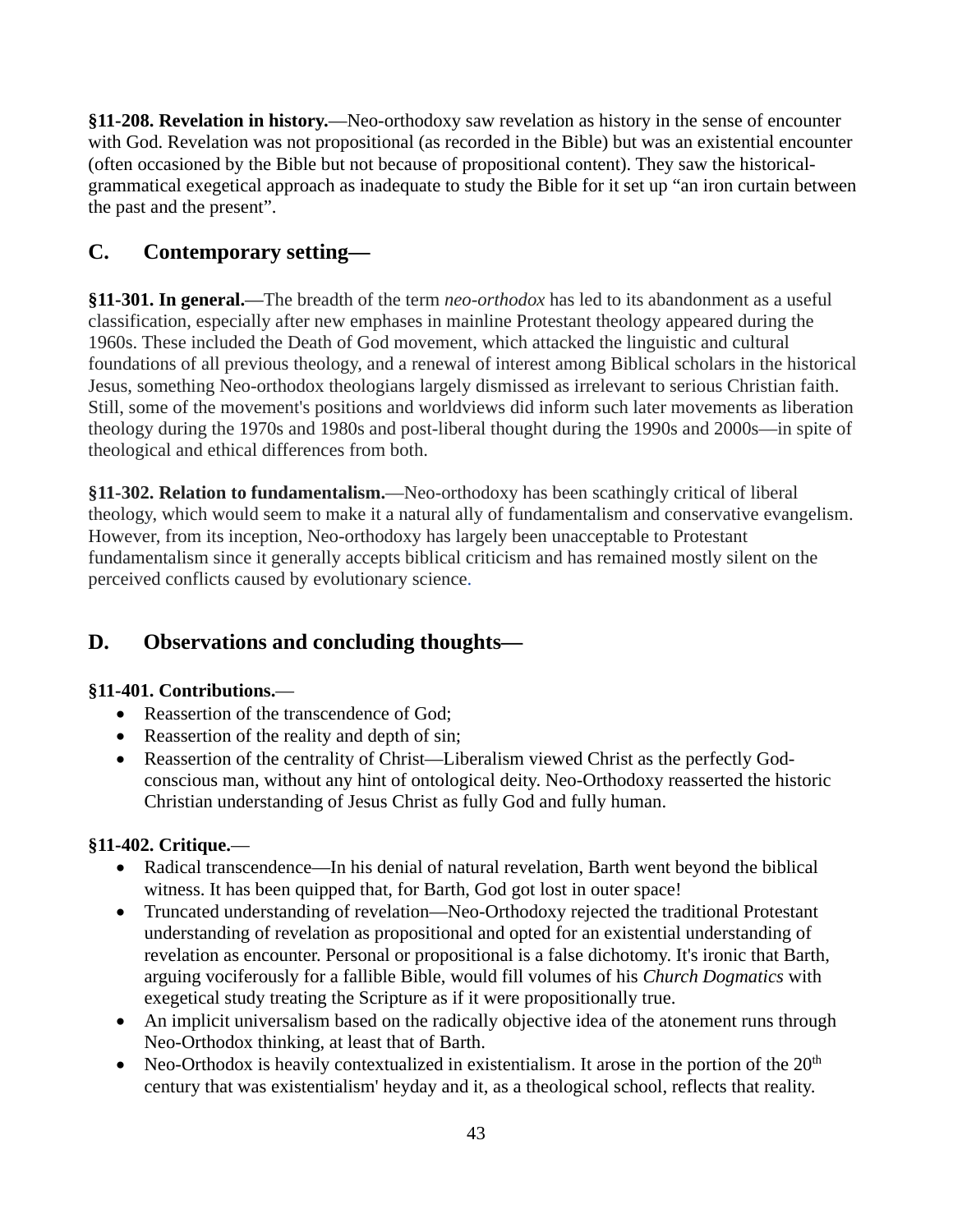## **XII. Liberation Theology**

## **A. Historical background**—

**§12-101. Orthodoxy versus Orthopraxis.—The second half of the 20<sup>th</sup> century saw the rise of an** approach to theology that was more sociological than theological, more centered on right practice (orthopraxis) than on right belief (orthodoxy). The *praxis* (i.e. how the gospel is to be lived in the world) of the church was all the rage in the theological journals of the day. It was an approach that focused on divine immanence (if it focused on divinity at all) in reaction to Barth and was, at the same time, a response to numerous forms of human oppression. The emphasis was on rectifying the realities of oppression rather than on human sin and redemption. Theology's task was to overthrow oppressive structures, by violent revolution if necessary. They wanted to create a theology that was vitally involved in the historical process, especially in the concrete experience of the downtrodden and oppressed. Two presuppositions are vital to point out:

- All theology is historically and socially conditioned. This presupposition played out can lead to a cognitive relativism that locks a person inexorably into his or her framework as is common fare in postmodern thought.
- Sin is more than personal, it is structural and institutional (in liberation thought, seemingly primarily so).

**§12-102. Moltmann's theology of hope***.*—Moltmann's theology of hope was the inspiration for a host of politically-oriented theology/sociology or contextual theologies (liberation, black, and feminist theologies). The theme of hope came out of Moltmann's experience as a German prisoner of war in British prisoner camps in World War II. He came to see hope as essential for life itself. This hope is grounded not so much in the past as in the future, in the establishment of God's kingdom in glory. Moltmann combined this orientation to a human drivenness to overcome an inherent sense of alienation in human situations and to achieve a future made possible by the resurrection of Christ. Out of this matrix of understanding came the groundwork for liberation theology, with political praxis as the starting point for theological reflection.

**§12-103. Dehumanizing structures in society.—**Basic to liberation thought is that unjust structures and societal oppression have a dehumanizing effect contrary to God's design. In many places in this fallen world, God has been seen for centuries as aligned with the church in supporting these dehumanizing structures. In reality, God is for the poor, the oppressed, and the marginalized. The route to a recovery from this dehumanization is the overthrow of these sinful structures and agencies, by violent political revolution if necessary.

**§12-104.** —**Latin American context.**—Liberation theology took root in the Latin American context of Roman Catholicism. The Spanish and Portuguese conquests in Latin American and the subjugation of the indigenous peoples took place with the tacit approval and full cooperation of the Roman Catholic Church. In this, the Church became an agent of oppression. Since the colonial days, the political system in Latin America has been one of a large, economically and politically oppressed minority held in subjugation by a small and incredibly wealthy minority.

Over the centuries, the oppression and injustice in Latin America grew systemic and pervasive. The very structures of society were designed to keep the poor in poverty and in their place. Anecdotes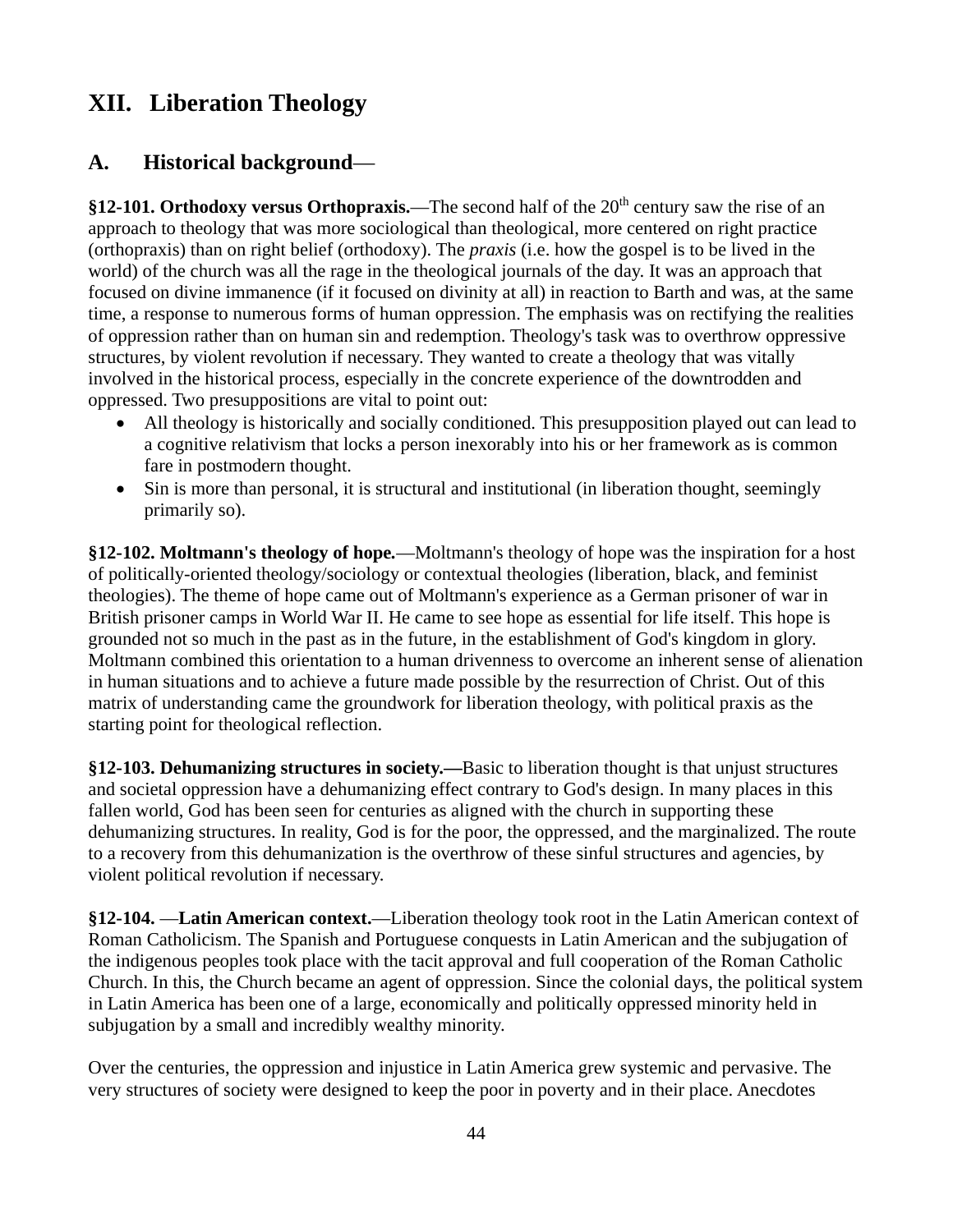abound in liberation accounts of people in desperate economic situations. People dying of hunger with opulent luxury right near by. The stories reflected the deadly realities in Latin America that called for holy anger and revolutionary resolve.

Who are the poor in this thought framework? Liberationists identify two groups:

- Socioeconomically poor, consisting of those lacking the necessities of life, those unjustly poor because of the exploitation of labor, and those discriminated against on the basis of race, gender, and culture.
- Evangelically poor, consisting of those who have seen and identify with the suffering of the socioeconomically poor.

**§12-105.** —**20th century activist response.***—*The birth of Liberation theology is generally seen as emerging from the 1968 gathering of Roman Catholic bishops at Medellin. Colombia. The conference condemned the church's traditional alliance with the Latin American political powers, describing the socioeconomic scene as "institutionalized violence". The primary text for Liberation theology, Gustavo Gutierrez's *A Theology of Liberation* followed in 1971. It seeks to bring the harsh realities of life into critical dialogue with the biblical text, often questioning the received interpretative tradition (the socalled *hermeneutic of suspicion*). This allows the community to discover Biblical texts and stories that provide answers arising out of the historical praxis of the community. The apologetic for this "new way of doing theology" is multi-pronged:

- Scripture portrays God as the giver and sustainer of life. By opting for the poor, the church imitates the Heavenly Father;
- Christ's example, who made the poor and the outcast the chief recipients of His message, is invoked;
- A twofold apostolic motivation is invoked—both the early practice of holding all things in common and the concern throughout the gospel to remember the poor.

**§12-106. Black Theology; origins.**—The black spiritual experience born out of slavery and the economic oppression that followed gave rise to a tradition that expressed its faith in themes that included the equality of all individuals, the reality of divine justice, and the ultimate triumph of the cause of the black community in spite of the experience of injustice and oppression. Jesus is the one who stands beside and with His people. He Himself suffered and therefore can enter into their suffering and lead them to freedom. Interestingly, a Neo-Orthodox thinker played a role in the emergence of black theology. A resurgence in the thought of Dietrich Bonhoeffer and his resistance to injustice in socalled Christian Germany provided both guidance and motivation. He demonstrated how the Christian concept of God could be relevant to the black community, which also was oppressed at the hands of those calling themselves Christians.

Black theology can be traced to the non-violent civil rights movement of the 1960s and the black power movement that arose beside it but advocated violent means to achieve its goals. It is a theology contextualized for the black community experience.

**§12-107.**—**Radicalization***.*—Black theology radicalized with James Cone. Cone held that black theology put black identity in a theological context, allegedly showing that black power is not only consistent with the gospel of Jesus Christ, but is the the gospel of Jesus Christ. With Cone, ethnicity was elevated to a theological category and made the defining characteristic of black theology, indeed of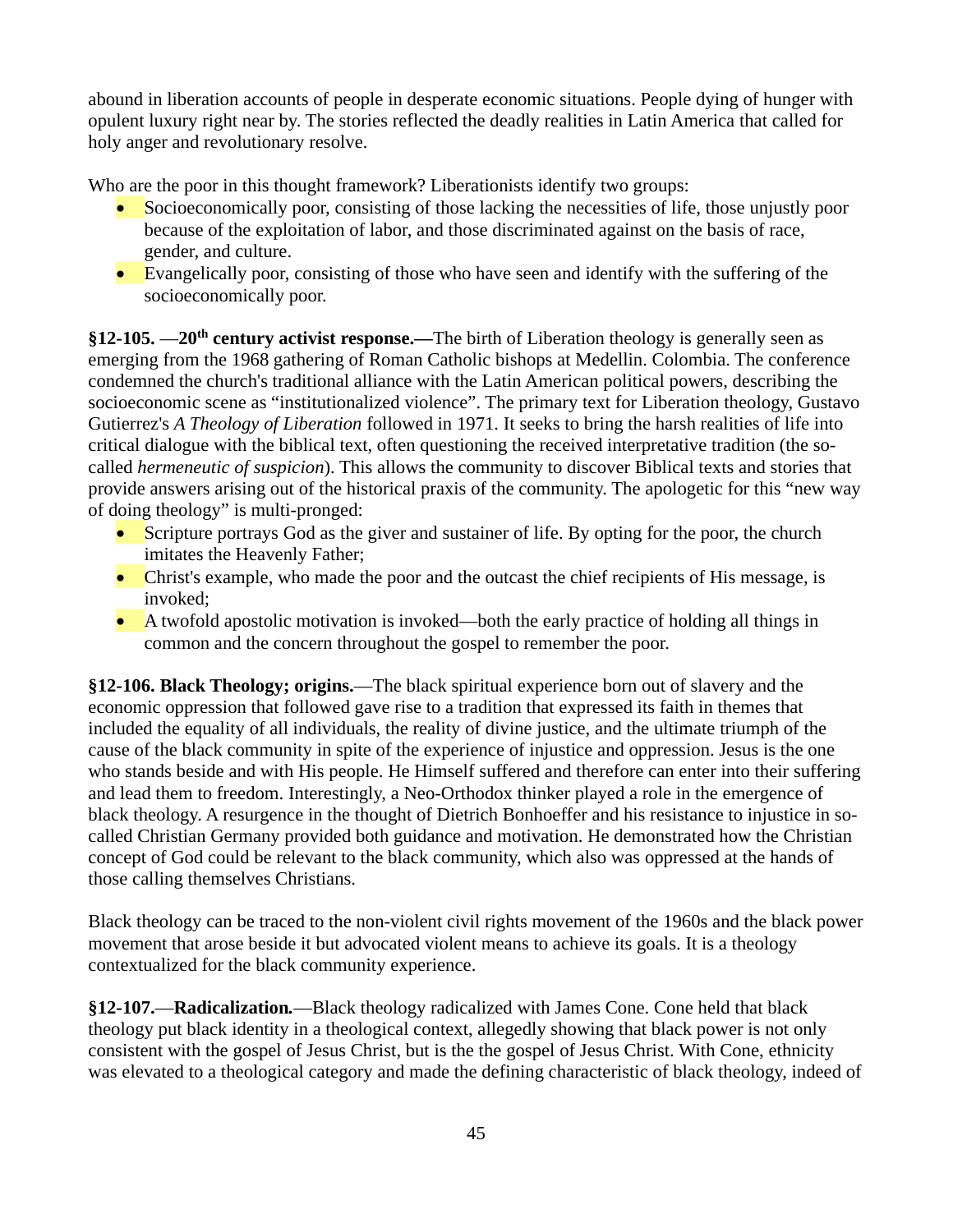the gospel itself. Many, even within the black community, question whether this can be viewed as Christian at all. While it is startling to hear of Jesus as "black" (we all thought he was born and raised a Jew), what is meant is that black people find in the gospel of Jesus Christ a message of liberation. Black theology is an alternative framework of interpretation of Jesus' message which rejects the "white gospel" that blacks have experienced as dehumanizing. Cone argues that the core of theology is the assertion of the blackness of God, that is that God is involved in the struggle for justice wherever there is oppression. He goes so far as to say that the very nature of God is to be found in liberation. Likewise, the image of God as found in humanity is found in the liberation struggle against structures of oppression. Cone heavily emphasized the socio-political aspects of the gospel and was scathing in his analysis of white racism.

Black theology has its strident voice and its advocates of violence in securing change. But it also has had more moderate voices as well. Following the direction pointed out by Martin Luther King, a number of black theologians place Christian love front and center in the implementation of God's liberating actions for His people. "Blackness" is not identified with God Himself but with humanness and with blacks taking their rightful place as human beings. It is identified with human wholeness.

**§12-108. Feminist Theology.—**Feminist theology is a contextual theology born in the 1960s with the feminist movement, seeking to bring to women the rights and freedoms enjoyed by men in every area of life. Its intent was to actualize Paul's pronouncement in Galatians 3:26-28, that in Christ there are no class, ethnic, or gender distinctions at all. All are one in Christ. It looked at the perceptions of women in the Bible and in Christian traditions and heritage and discerned a threefold ideology:

- Women were seen as property in the Bible and in the earliest Christian sources;
- Later theologians saw women as polluting, sexually dangerous, and carnal;
- A romantic and idealized view of women later developed that viewed them as morally superior to men but in need of protection and therefore relegated to the private realm. As such they were excluded from full participation in the image of God and in participation in church leadership.

**§12-109. Critiquing the staus quo**—**Hermeneutics.**—The starting point is the critique of the status quo--the androcentrism and misogyny of patriarchal theology. Several methods are suggested to overcome this:

- Liberationist—Following the mode of liberation theology, some argue for a "prophetic" liberating tradition of biblical faith" found in certain biblical texts. These function as a norm for elevating other texts. In other words, they are setting up a canon within the canon.
- Re-examination of forgotten or overlooked texts is a method suggested. These have been neglected or twisted by patriarchal hermeneutics.
- Rejecting the canon—The Bible itself is a result of patriarchy and is filled with illegitimate ideas of female inferiority and subordination. The demand is for a new beginning, in which women are no longer at the margins, but at the center.

**§12-110.** —**Christology and anthropology.**—The historic maleness of Jesus is at issue here. Jesus' gender has been used historically to assert the maleness of God. Feminists want to refocus away from Jesus' gender to the radical inclusiveness of the marginalized elements of society in all aspects of His life and ministry. An area of diverse understanding among feminists is the nature of humanity itself. Some hold that, apart from biological differences, women and men are the same and the differences attributed to the sexes are culturally constructed and lead to the subjugation of women. Others assert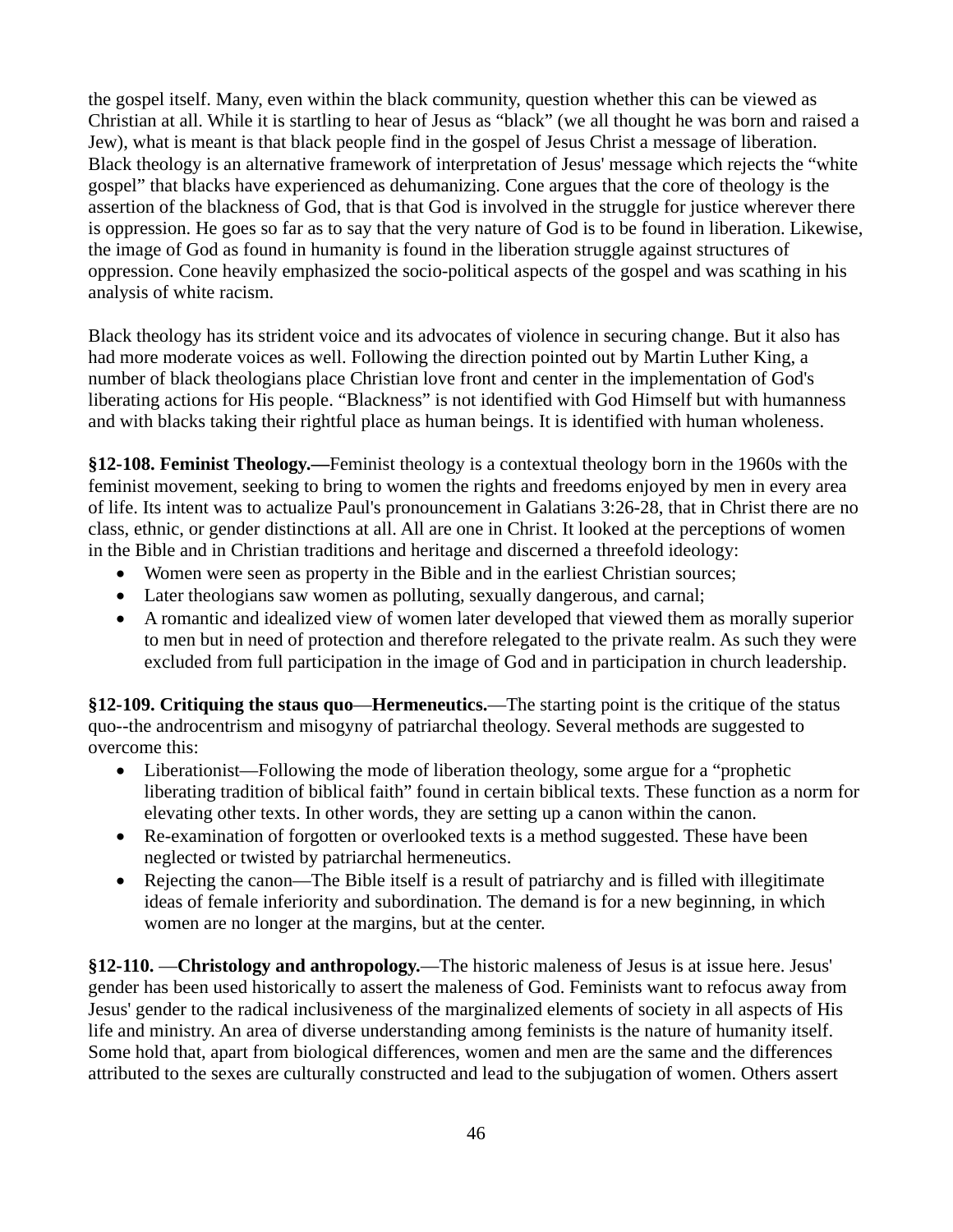that women and men are indeed different and stress the importance of understanding physical existence and embodiment. Women's physical embodiment provides insight into humanity that has been overlooked and needs to be taken seriously in theological and ethical thought.

## **B. Distinctive beliefs**—

**§12-201. In general.**—Liberation theology inverts the traditional order of theological endeavor and sees action as preceding reflection. Theology is the critical reflection on praxis (how the gospel is to be lived in the world) in the light of the Word of God. It articulates the action of faith (our action) rather than the abstract understanding of God and His actions. God is not understood doctrinally or propositionally, but by entering obediently to God's own project in history, the poor. Commitment must precede understanding. There is no knowledge except in action itself, in the process of transforming the world through activist participation.

The Bible is the normative record of God's liberating activity for His people, albeit revelation is broader than that. The "deposit of faith" (in the Roman Catholic backdrop, normally a reference to the the Bible and the authoritative Tradition) lives in the church community and rouses commitments in accordance with God's will (and His agenda for the poor) as well as providing criteria for judging that commitment.

In addition, liberation theologians have adopted a Marxist interpretation of history as a tool for social analysis. Capitalism is seen as inherently evil and socialism as the ideal form for economics. The goal is the overthrow (violent if necessary) of the unjust existing economic order and the establishment of a just society. Liberationists reject gradual reform. The goal is a social revolution, not merely better living conditions. As to their favored economic system, one wonders if this would indeed be the same if the liberationists' praxis environment had arisen in Eastern Europe rather than in Latin America.

Key themes include—

- Living and true faith must include the activist practice of liberation;
- God sides with the poor and the oppressed;
- God's kingdom project is in history and eternity;
- Jesus Christ took on oppression in order to set us free;
- The Holy Spirit, "the Father of the poor", is present in the struggles of the oppressed;
- Mary is the prophetic and liberating woman of the people;
- The church is is the sign and the instrument of liberation;
- The rights of the poor are God's rights.

Liberation's agenda is all-encompassing activism, professional, pastoral, and popular. You must get your message out there in every way possible and stay on message.

**§12-202. Central themes.***—*Liberation theology has been described as the "liberation of theology". It is not a system of doctrines about God, but a way to initiate social change for oppressed people. This is largely an endeavor by liberal theologians to wrestle with the social, political, and economic inequalities in a Christianity no longer based on a biblical worldview. This is not a classical theology concerned with such matters as the nature of God and human people, of how one can know God, how people can be saved, the nature of the church, matters pertaining to End Times, and the like. Liberation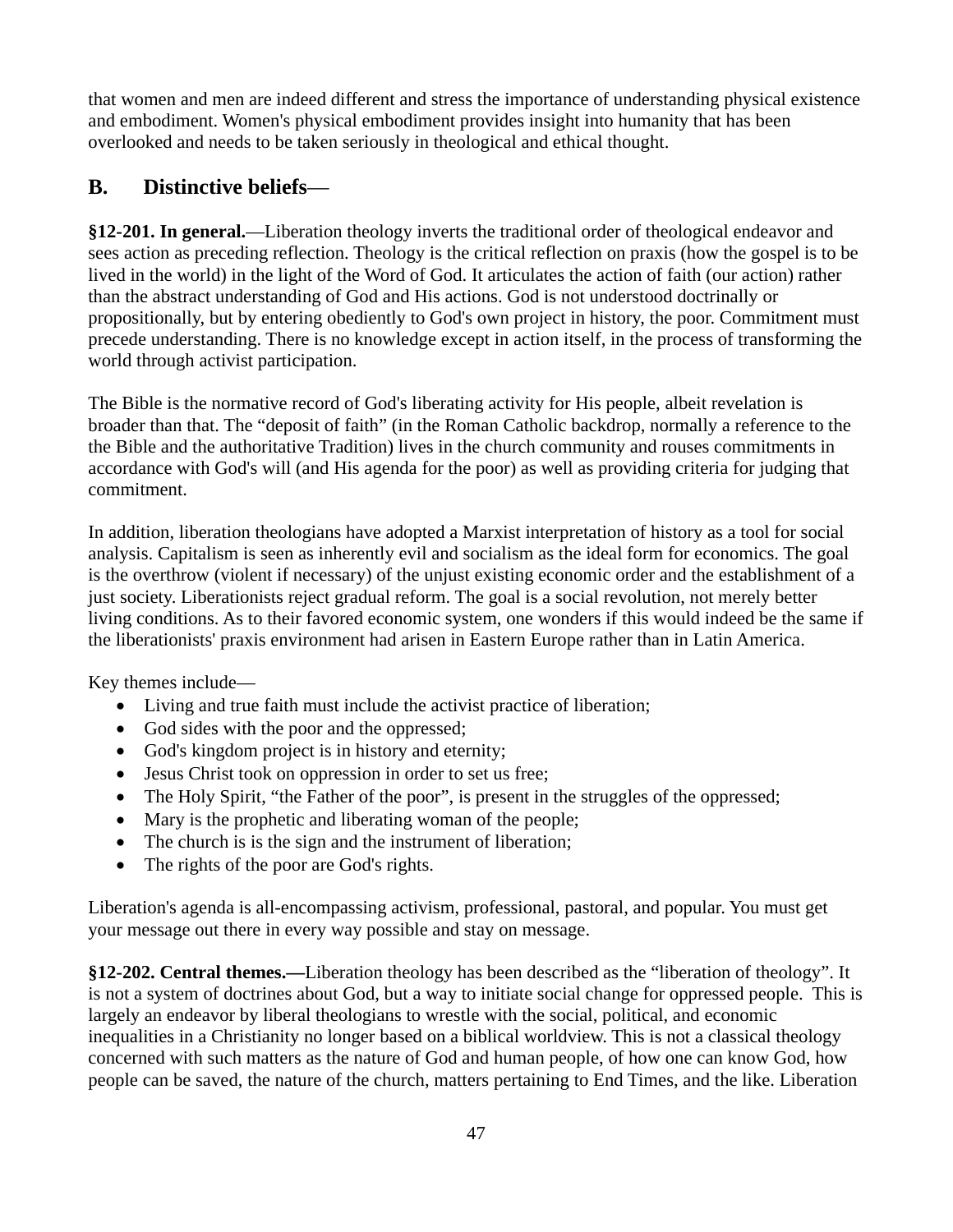theology is concerned with this world and how to change it for the poor and oppressed by social and political action. It is not a unified viewpoint, but closely related alternatives springing from common concerns. In its economic outlook, it tends to make the unlikely combination of Christianity and Marxism, particularly in its Latin American manifestation.

Black theology is a form of liberation theology, whose central theme is the oppression of the black race by the white race. James Cone describes the endeavor as the "need for black people to define the scope and meaning of black existence in a white racist society." It claims to speak to the issues that black people must contend with on a daily basis.

**§12-203. God.***—*God is socially active, always taking the side of the poor and oppressed and against their oppressors. God is immanent and totally concerned with the concerns of oppressed people. Liberation theologians are usually utterly silent about God's transcendence, His nature (other than being on the side of the poor and oppressed), His attributes (other than His passion for social justice), His eternal program, and the like. Theology is about the concerns of the poor and oppressed and how God relates to changing those conditions.

Black theology emphatically insists that Christian concepts of the "white man's God" should be disregarded or ignored. God's person, the Trinity, His supreme power and authority, etc., do not relate, or are even antagonistic, to the black experience. The Trinity is a non-subject. All these so-called truths are subtle indications of God's white maleness. For black theology, the dominant perspective on God is God in action, delivering the oppressed because of His righteousness. His immanence is stressed and, as a result, God is seen to be in flux, always changing.

**§12-204. Christ.***—*Jesus is something of a political Messiah. He is God entering the struggle for social justice. He is not the Savior in the traditional sense. He did not die as a substitutionary atonement for human sin. Divine wrath does not exist against sin in general, but only against the oppression of the poor. The atonement, when even mentioned, is one of moral influence on human beings.

For black theology, Jesus is God, but in the sense of being God's visible expression of concern and of social deliverance. Christ is the One who works for social deliverance. He is the liberator, whose work for the emancipation of the poor and oppressed and His rejection by society, is parallel to the black quest for liberation. Christ's essential message is one of empowerment; in this context, of black power. Christ's essential nature and spiritual activity receives little or no attention. In some circles, His atoning sacrifice for the world's sins and His provision of eternal life is denied. Black theology is about tangible deliverance from social oppression now, not from spiritual oppression bye and bye.

**§12-205. Holy Spirit.***—*The Holy Spirit is virtually absent in Liberation thought. The Spirit doesn't seem to have a role in human-centered political action.

**§12-206. Revelation.***—*The Bible is not a book of eternal truths or a revelation from God. It is the story of a people in a series of often inaccurate accounts. However, a number of these texts, particularly from the Exodus account of the deliverance of Israel from their oppression by the Egyptians, are used to support this theology of the liberation of oppressed peoples. The Bible is used as an ethical exhortation to achieve the social and political ends of the liberation movement.

For black theology, the literal sense of the Bible is not binding. Revelation is seen and used in a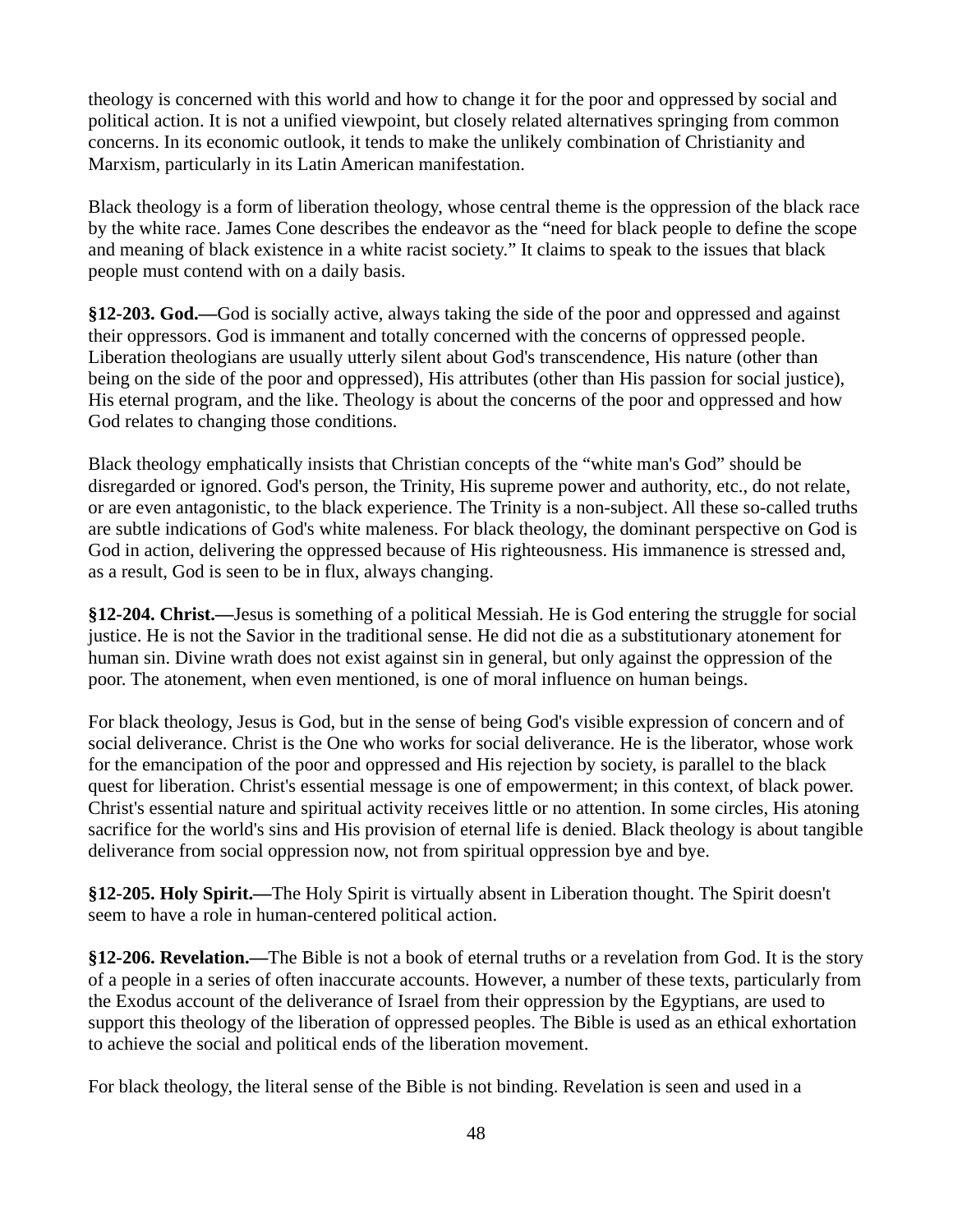pragmatic sense. The experience of black oppression and deliverance from that oppression is the authoritative standard for thinking and action.

**§12-207. Salvation.***—*Salvation is viewed as societal social change where justice for the poor and oppressed is established. In some liberation circles, any method of achieving this, even violence and revolution, is acceptable. Evangelism, if the word is even used, is the effort to create awareness to prepare people for social and political action.

In black theological thinking, salvation is freedom from oppression and pertains to the black experience in this life. The political and social aspects of salvation or deliverance is what matters. Salvation is physical liberation from white oppression rather than freedom from humanity's sinful nature and one's own sinful culpability. Black theology is not interested in heaven. That other worldly concern is seen as an attempt to dissuade black people from real liberation now.

**§12-208. Church.***—*The Church is an agency to provide the means for changing society. The pastoral activity of the Church does not flow from theological premises, but is an endeavor to be part of the social and political change through which the world is transformed.

The black church is the focus of social expression in the black community where black people can express freedom and equality. Church and politics are a cohesive whole, expressing the desire for, and drive toward, social freedom.

#### **C. Contemporary setting**—

**§12-301. In general.**—The practical outworking of liberationist thought is in social activism. It is characterized by socialist and Marxist orientation. If there is a church association, it is not the kind of connection one normally associates with ecclesial organization. Below is a list of movements associated with liberation thinking:

- Catholic Workers Movement:
- Christians for Socialism;
- Farabundo Marti National Liberation Front in El Salvador:
- FSLN in Nicaragua—FSLN is Spanish for Frente Sandinista de Liberación Nacional (e.g. Sandinista National Liberation Front);
- Landless Workers Movement (Brazil);
- Lavalas (Haiti);
- Liberationist Methodist Connexion;
- Movement of Priests for the Third World (Argentina).

#### **§12-302. Critique.**—

- Many have found the Marxist association of liberation thought as compromising the Christian identity of the tradition and as having a socio-political (and potentially violent revolutionary) life of its own.
- Liberation theologies, in all forms, presents a profound hermeneutical question. Scripture becomes a tool to advance a cause rather than the Word of God with a coherent and encompassing message addressed to humanity.
- Liberation thought is so weighted to structural social issues that one wonders what place there is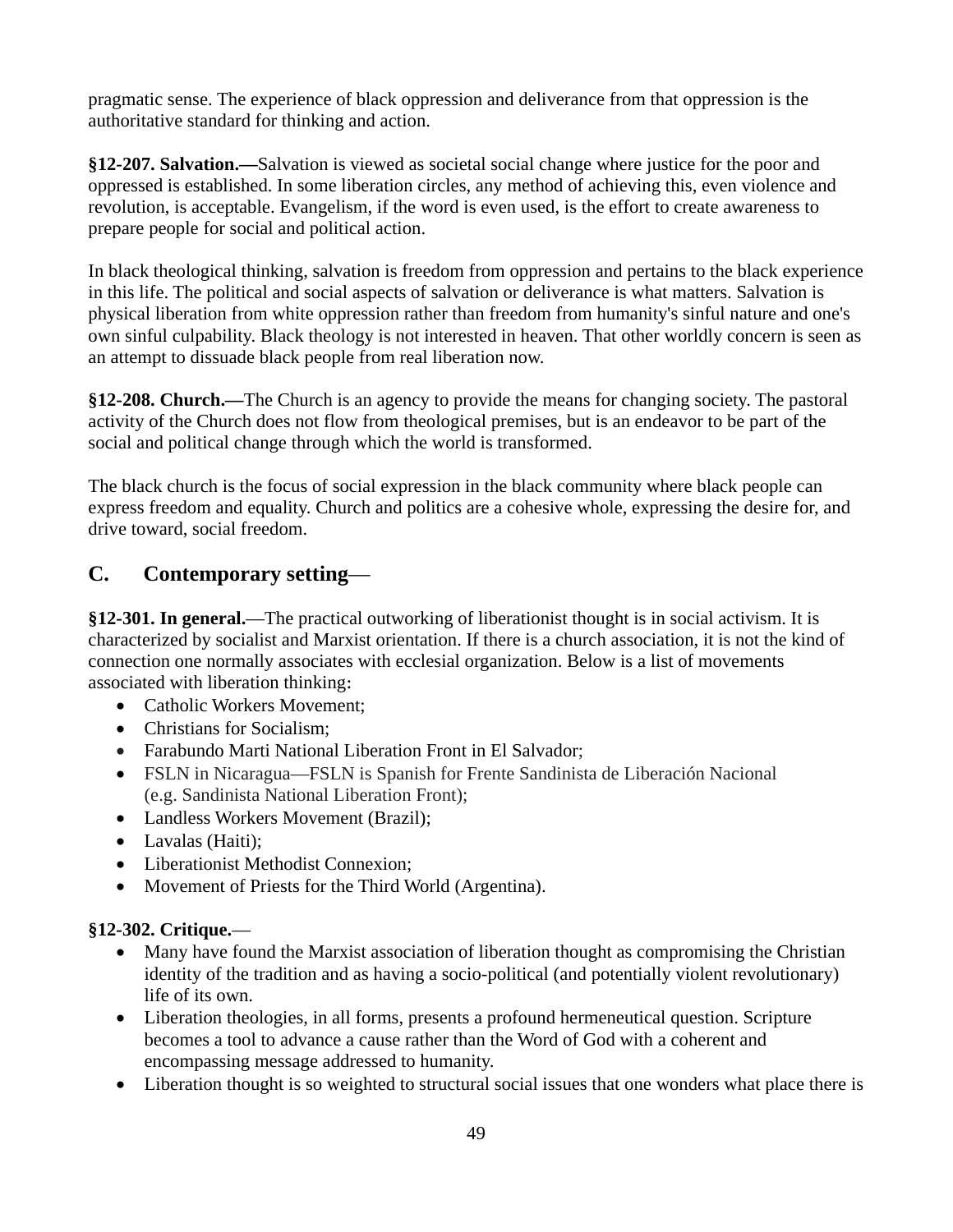for personal repentance and faith.

• How can Orthopraxis precede orthodoxy? The truth is that there is an a priori to this call for action and its an ideologically driven one, rather than a biblically driven one.

## **D. Observations and concluding thoughts**—

**§12-401. In general.**—Liberationists, by emphasizing context in which theology is done, operate from a perspective quite different than that of traditional theologians. Some have argued that it devolves into non-theology. It's really not about God at all, but about people's immediate social and economic concerns, be that in fulfillment or survival mode. Others assert that liberationists' concern to take biblical themes of justice and righteousness seriously has made them important forces in Christian practice.

**§12-402. Hermeneutics***.*—Liberation theologies, in all forms, present a profound hermeneutical question. Bringing one's burning issues to the table and engaging in a dialogue with Scripture is indeed legitimate but there is danger here. First, the burning issue can become a procrustean bed, and all biblical texts not addressing the issue are cut off and left on the floor. Scripture becomes a tool to advance a cause rather than the Word of God with a coherent and encompassing message addressed to humanity. Liberation theologies of all stripes look for Scriptural texts and stories that mesh with their agenda. In so doing, they establish a canon within the canon, which becomes the controlling factor in their theology. The theologians hear what they want to hear rather than being confronted with the "whole counsel of God".

**§12-403. The place Marxism plays in liberation thought.**—Liberation theologians have concluded that capitalism is inherently evil and Marxist socialism good. A key tenet of Marxist analysis is that of economic alienation, which is tied to Marx's view of the person as a self-creation through his or her work, rather than the creation of God. The tools used in the theological reflection often have a way of directing the conclusion. Many have found the Marxist association of liberation thought as compromising the Christian identity of the tradition and as having a socio-political (and potentially violent revolutionary) life of its own.

**§12-404. Practice precedes reflection in liberation thought.**—How can one have the right practice or action if one does not have a prior view of what is in fact right? Human ideology rather than Scripture becomes the ultimate norm. Right praxis ultimately depends on right thinking. Orthodoxy must precede orthoproxy.

**§12-405. Structural social issues predominant.**—One wonders if God does indeed exist outside of the historical now, if sin is anything more than oppressive structures, and if salvation has dimensions beyond participation in liberation. Is salvation anything other than social action on behalf of the socioeconomic benefit of the poor?

**§12-406. Black Theology; elevation of the black experience to being the final norm.**—We noted the problem of ethnocentricity above. In addition, there is the elevation of the black experience to being the final norm. Classical liberation had a similar problem of making human experience the ultimate norm. But with black theology, universal human experience is replaced with a much narrower one, the black experience of oppression.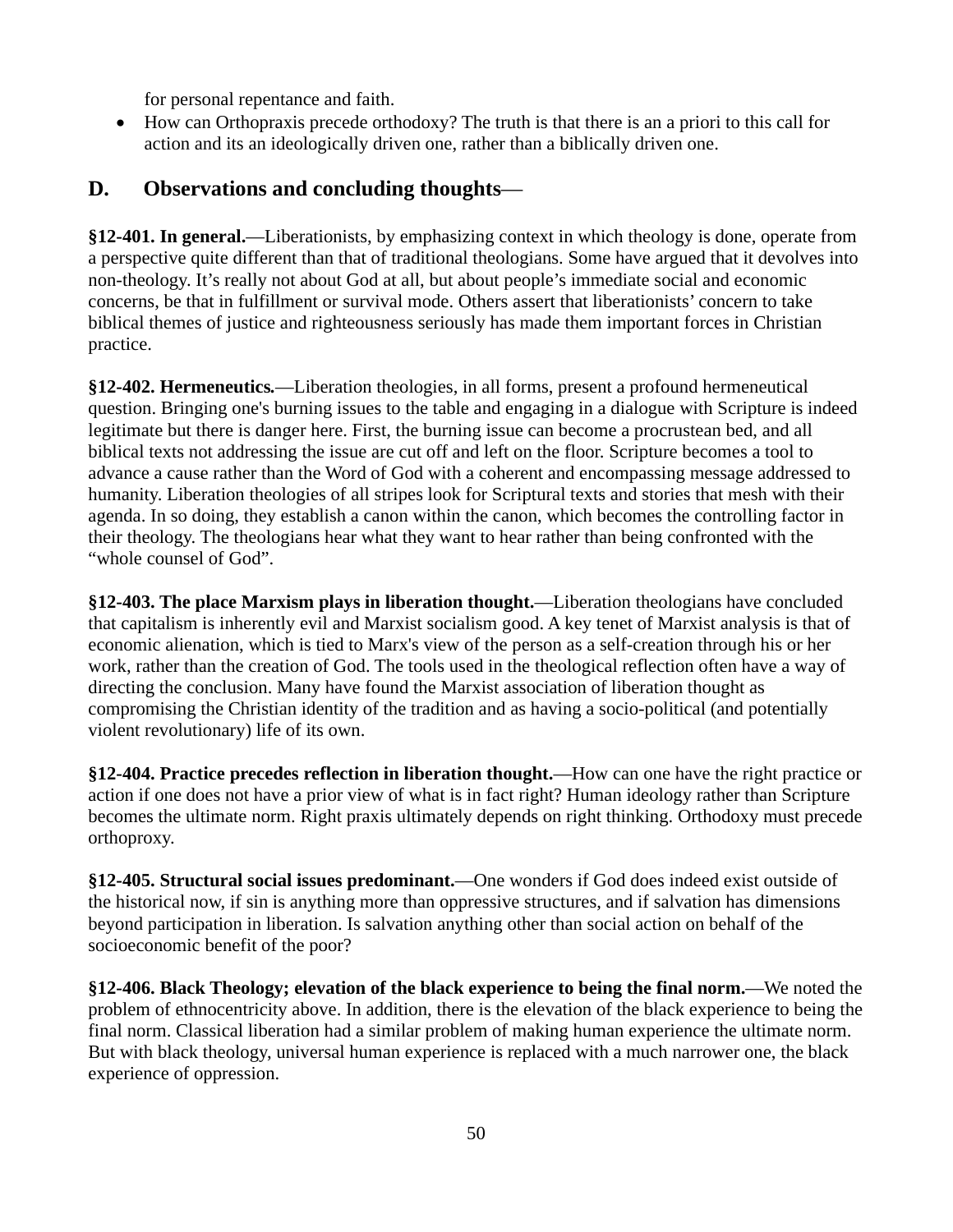**§12-407. Feminist Theology roots authority in feminist consciousness***.*—Here, authority is rooted in feminist consciousness. Feminism is critical of the culture, but has no vehicle for self-criticism. One commentator observes: "When a theology becomes consciously ideological, as in some forms of feminist and liberation theologies, it is bound to lose sight of the transcendent divine criterion, the living Word of God, by which a theology can determine the validity of its social valuations." Feminist theologians use the term "Christian" to mean whatever liberates women. That use leads straight to a relativism determined by one's own notions of what promotes the self-determined agenda. In addition, feminism has a proclivity to assume that hierarchy is patriarchy and inherently evil. Thus, referring to God as Father or as "he" becomes something of a critical issue sometimes leading feminists to identifying God or the goddess in some instances with the created order. Worshipers of the mother goddess are ultimately worshiping creation and themselves, rather than God.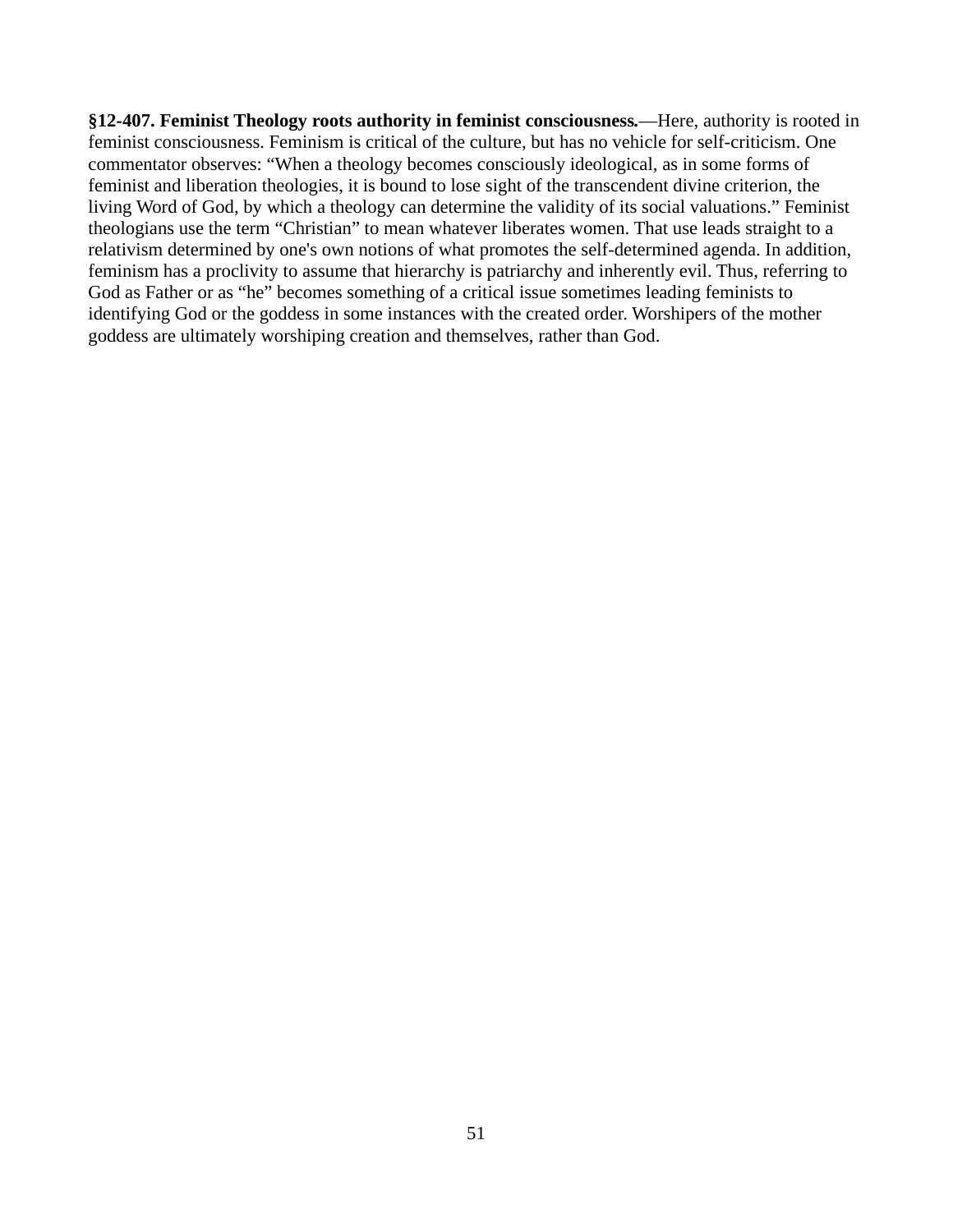## **XIII. Concluding Observations and Thoughts**

## **A. Fragmentation and the quest for theological coherence**

**§13-101. In general** —At the dawn of the 20<sup>th</sup> century, liberal Protestant theology was triumphantly proclaiming itself a new kind of Christian theology for the new century announcing itself in works like von Harnack's *What is Christianity.* The two basic tenets of liberal theology were:

- the necessity of reconstructing Christian thought in light of modern culture, philosophy, and science; and
- the necessity of discovering Christianity's true essence apart from layers of traditional dogma that were either no longer relevant or believable in light of modern thought.

Reactions to this came from fundamentalism and neo-orthodoxy. The fundamentalists were committed to an intense form of orthodox traditionalism that strongly opposed modernism. They placed a strong emphasis on the inerrancy and literal truth of the biblical record and the falseness of modern skepticism, evolutionary science, and modern philosophy.

Neo-orthodoxy also opposed classical liberalism. They were willing to adjust some aspects of Christianity to modern thought, but they believed that liberalism had accommodated modernity too radically. H. Richard Niebuhr famously characterized this too radical accommodation: "A God without wrath brought [people] without sin into a kingdom without judgment through the ministrations of Christ without a cross". In the final decades of the  $20<sup>th</sup>$  century, new "special interest theologies" sprang up. Various contextual, liberation theologies populate the landscape of the late 20<sup>th</sup> century: black theology, feminist theology, Latin theology among others.

**§13-102. Watersheds among Protestants***.*—One way of reading Protestant traditions after the Reformation is to delineate two great watersheds:

- Monergism and synergism (Calvinism vs. Arminianism). Most scholastic types remained monergists in the Augustinian-Calvinist mold. Protestant synergists protest this monergist exclusiveness. The divide was well-illustrated by the split between John Wesley and George Whitefield over predestination;
- The second divide is over the proper authority for Christian belief. For centuries, Protestants affirmed the principle of *sola scriptura* while using tradition and experience as tools of biblical interpretation. With the Enlightenment came the religious rationalists, claiming to be Protestant Christians of a "higher order". Modernity or the spirit of the age (*zeitgeist*) became the touchstone of truth, alongside, if not superior to, Scripture and tradition. Some developed as alternatives outside Protestantism. Unitarianism and Transcendentalism are examples. Many remained within the Protestant mainstream while becoming thoroughly modern and acknowledging the claims of modernity in attempting to transform Protestantism by reconstructing theology from the assumptions of modernity. This was the project of classical Liberalism.

**§13-103. Contemporary theology struggles with diversity.—**The tremendous diversity in contemporary Christian thinking draws different reactions. Some demand theology to be unified in order to be authentically Christian. They tend to forget that the a millennium and more, Christian theology was more or less unified by coercion. Others relish the diversity and seem to think that it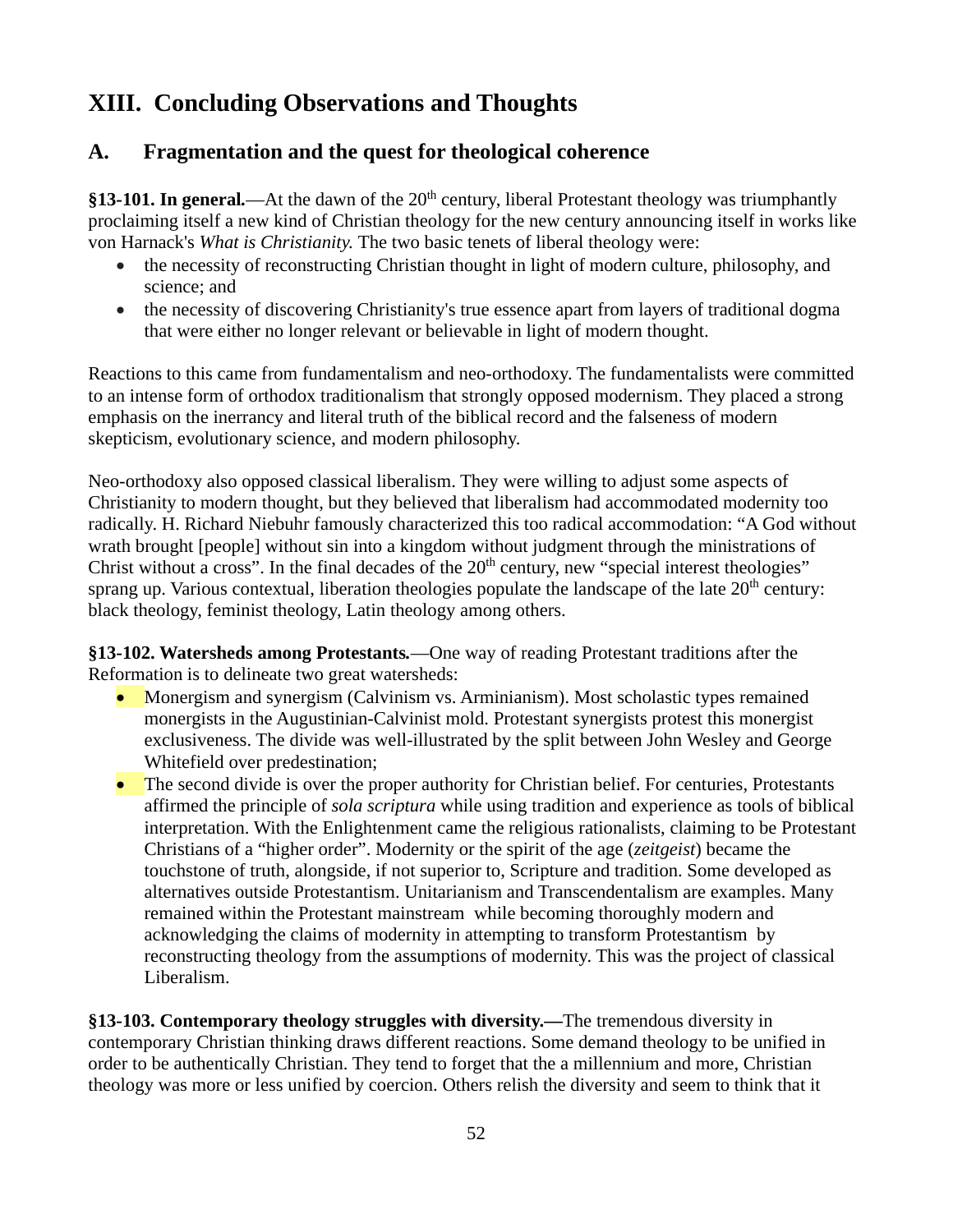represents, in and of itself, a positive, almost utopian, development. They resist attempts to discover or even encourage unity as a new totalitarianism. For them, all meta-narratives (their term for overarching, integrating story) are necessarily totalizing. These meta-narratives silence the stories of the weak and marginalized and impose those of the strong and powerful. Perhaps these folks need to be reminded that anything that is consistent with everything is rather meaningless.

## **B. Candidates for coherence**

**§13-111. In general.—**In this cacophony of voices, a number of Protestant Christian theologies or movements have emerged in our time claiming kinship with the gospel of Jesus Christ, the apostolic witness to Him in the New Testament, and great Christian tradition through the ages. We will conclude by discussing four candidates for theological coherence jousting for popular hearing.

**§13-112. Evangelical theology.—***Evangelical* has been used in various ways since the Reformation. It simply means "of the good news" or "gospel based". The early Reformers used it as a synonym for "Protestant" as opposed to Roman Catholic. In our time, it is used in church or denominational names as a signal that the group means to base their teachings on an historically orthodox approach to the gospel. In various denominational settings, that takes on a particular hue. For example, in the Church of England, *evangelical* came to mean those who wanted to emphasize the Protestant aspects of the via media of Anglicanism. In addition, they tended to oppose certain teachings, like baptismal regeneration and support other activities like revivalism. Another use of the term arose across denominational lines is opposition to liberalism. Early fundamentalists were occasionally called evangelicals.

As fundamentalists grew ever more narrow and combative, many conservative Protestants wanted to distance themselves from from that movement yet remain orthodox Protestants. These new evangelicals agreed with fundamentalists on the supernatural inspiration of the Bible, on the doctrinal particulars articulated in creeds like the Apostles' Creed and the Nicene Creed, on the need for conversion, an earnest piety, and the rejection of baptismal regeneration and universalism. However, they parted company with fundamentalists for their divisiveness over relatively minor doctrinal and church practice issues, over opposition to evolution in any and all forms, over litmus tests like verbal plenary inspiration, biblical inerrancy, premillennial eschatology, and various practices of separation. These new or post-fundamental evangelicals tended to blend pietism and orthodoxy with a dash of revivalism for good measure.

In our day, the evangelical coalition, if I can call it that, has at least two wings. One emphasizes Protestant orthodoxy, and tends to be suspicious and even critical of evangelism, revivalism, and pietistic spirituality. The other is their more experiential kin, who tend to be critical of their orthodox partners for an allegedly one-sided emphasis on the doctrinal content of the faith to the neglect of the rich spiritual experience and practical Christian living. The focus of the first group is the correct statement of the faith as the enduring essence of evangelical Christianity. The focus of the second group is authentic experience, including regeneration and sanctified living as the touchstone of evangelicalism. Their emphases may be somewhat different, but these groupings have much in common:

- Belief in God's transcendence and supernatural activity;
- Jesus Christ as the crucified Savior and Lord of all;
- Divinely inspired Bible as the norm for faith and practice;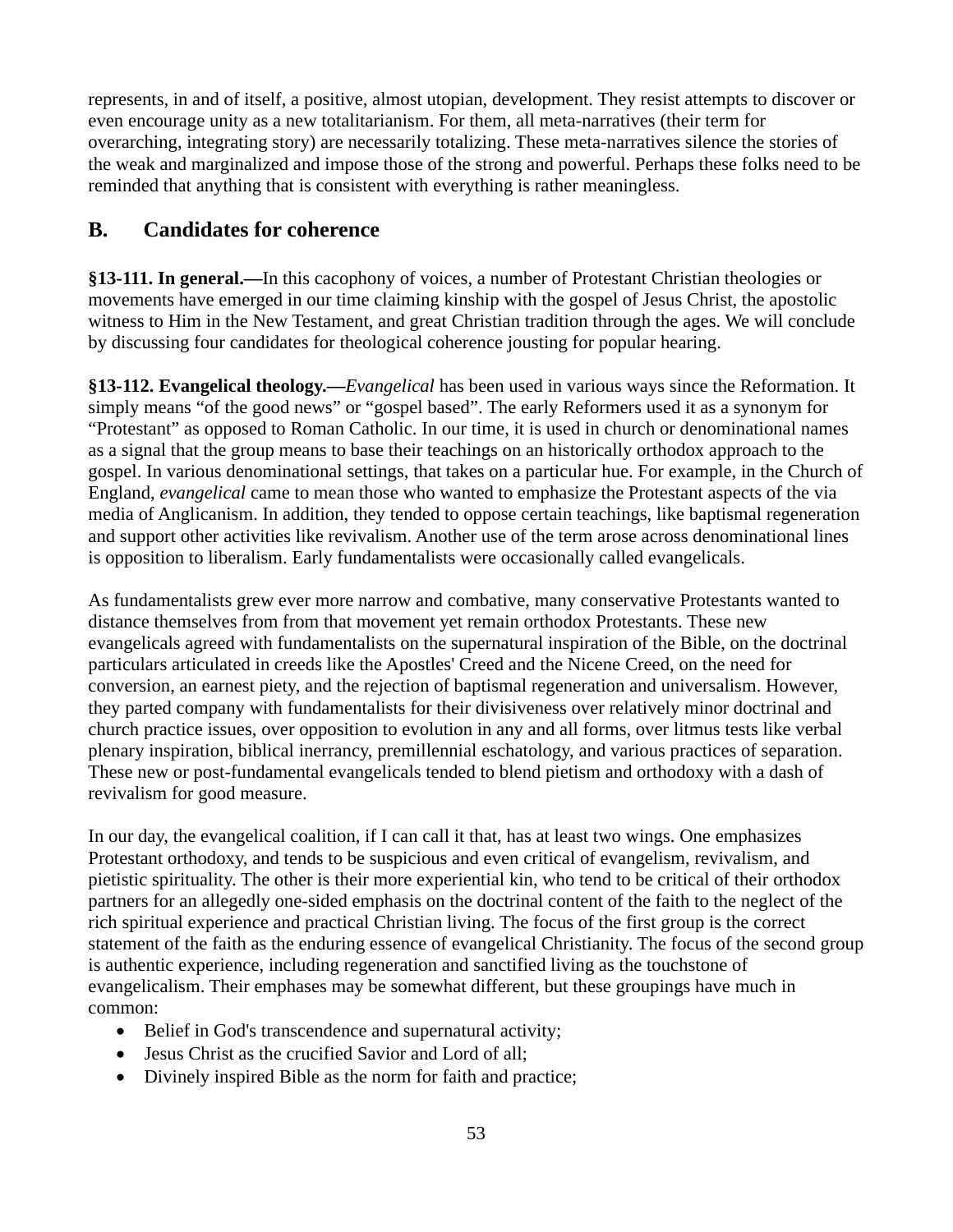- Conversion as the only authentic initiation into salvation;
- the necessity of taking the gospel to all people.

A major concern is whether Pentecostalism will be fully integrated into evangelicalism. Pentecostalism is exploding in the Global South. Will this movement settle contentedly in the experiential side of evangelicalism or veer off in some other direction (e.g. liberation thought, or in an ever growing cacophony of "prophetic" voices).

**§13-113. Process thought.—**Classical liberalism used philosophy as a valued and equal (some would claim superior) partner to revelation in the theological endeavor. Process theology follows along in that vein. It is an attempt to reconstruct the doctrine of God and all theology to be more in tune to modern beliefs about the nature of the world. They found this in the philosophy of Alfred North Whitehead (1861-1947). Modern thought about being is not static, but focused on everything being related to something else. Process thought replaces ancient philosophy's concern for being and chains of being with becoming and understanding reality as occasions of experience. Reality is a series of happenings rather than a great chain of being. Process theologians think that Christian thought needs to shed its outdated metaphysic of timeless and changeless perfection (of God) and reconstruct its understanding in a way that is viable in the modern world that places becoming above being.

God is understood as a great cosmic organizing principle. He is neither omnipotent or timeless. He both contains the world and is contained in it. He evolves with the world and is under its influence. God is bipolar. In His primordial pole, God's character consists of continuing ideals yet to be achieved. In this pole, He is abstract and potential rather than concrete and actual. In God's consequent pole, His actual lived experience is constantly changing. Here, the condition of the world affects Him and even constitutes His concrete existence. Likewise, God affects the world, feeding into it the ideals of His primordial nature, luring the world's actual occasions of experience to achieve the ideals of God's primordial nature in order to enhance harmony, beauty, and enjoyment.

Process thought attempts to move Christian theology from classical Christian theism.

- Instead of God's transcendence, they emphasize His immanence in the world. Instead of His absoluteness, they stress His personal nature.
- They reject monergism and any depiction of God's work in the world as coercive. God never forces anything; He persuades and influences. While traditional theology asserts that people proposes, but God disposes, process thinkers argue that God proposes and people dispose.
- They are naturalistic. Process thinking rejects the idea that there are supernatural interventions by divine power in the natural order.

Process theology is a uniquely  $20<sup>th</sup>$  century version of liberal Protestant theology. It is highlighted by people like Charles Hartshone and John Cobb. The United Methodist related Claremont School of Theology in California has become a center of process thought. Some of its appeal is its answer to the problem of evil. God is seen as "the fellow sufferer who understands". He is the one who never coerces. He cannot coerce actual entities (meaning people) or societies of them to do good rather than evil.

The God of process thought would seem incapable of most of things proclaimed by classical Christian theology, including His creative and redemptive activity. The Process God did not create the world in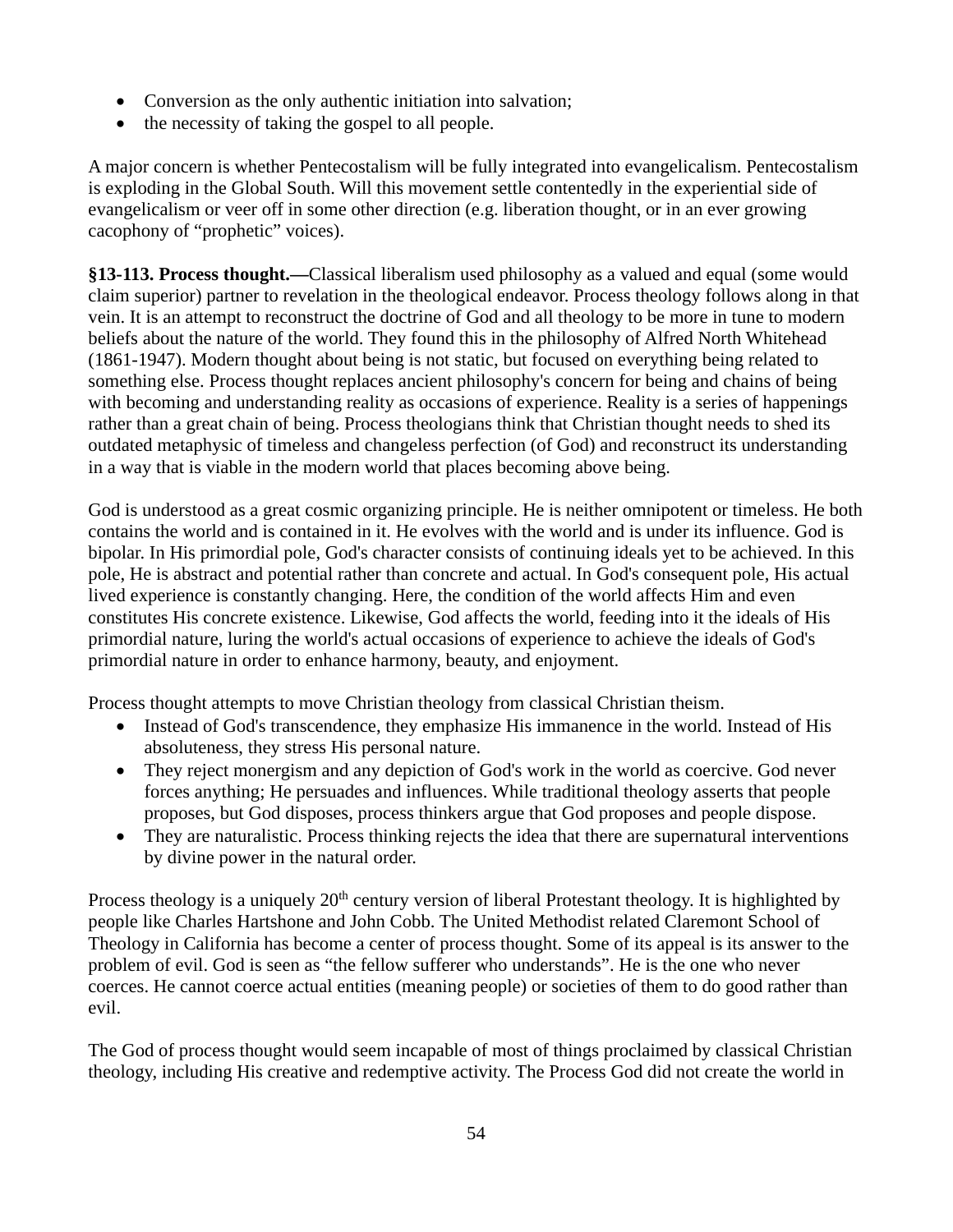some beginning occasion. The world is God's body and He is its soul or mind. The two are always inseparable and interdependent. As for Christian eschatology, in process thought, God will never overcome the resistance to His vision of good. His activity is persuasive only.

**§13-114. Liberation thought.—**In the 1970s, groups of people in North and South America, seeing themselves as socially, economically, or politically oppressed, began to develop theologies of liberation. In North America, black theologians focused on the problem of racism and interpreted salvation as including (some would say as in being equivalent to) the liberation of African Americans from racial prejudice and exclusion. In addition, in the 1970s and 1980s, North American feminist theologians focused on the problem of sexism and patriarchy in both church and society. In Latin America, both Catholic and Protestant theologians began reflecting on extreme poverty and economic injustice. They increasingly interpreted salvation as abolishing structural poverty and unjust political orders.

All these liberation thinkers asserted that God is on the side of the oppressed and the downtrodden and that people seeking salvation cannot remain neutral in the situation of racial, sexual, or economic oppression.

- They also agree that theology is not universally applicable salvation nor socially and political neutral. Theology must be contextualized in each and every socio-cultural situation (me/mine or we/our concerns) and made concrete (here and now reforms) that show forth justice in specific situations. Theology is not so much concerned with orthodoxy (right doctrine) but orthopraxy (right action). They tend to think of theology in historical and social ways and not individually. In this, they have a strong kinship with yesteryear's social gospel movement.
- Secondly, they agree that God is on the side of the oppressed and that the oppressed have special insight into God's will (the epistemological privilege of the poor).
- Third, they agree that Christian mission includes (some would assert consists of) participation by churches in political activism in liberation causes, whether from racism, sexism, or economic, social, and political oppression.

Primary liberation thinkers include James Cone (1939-2018), often considered the father of black theology, Gustavo Gutierrez (1928-), considered the seminal thinker of Latin liberation thought, and Rosemary Reuther (1936-), a leading voice in feminist theology. Liberation theology has sparked considerable controversy. Many critics reject their political activism and accuse them of dividing the church between men and women, rich and poor, and whites and blacks and of short-sheeting the theological endeavor to their own particular situation. They are accused of summoning God (and limiting Him) to their particular situation and their political, social, and economic beck and call.

These theologies vary widely, but have a number of common characteristics:

- They reject classical liberalism, seeing it as an expression of a particular time, culture, and social situation (isn't that exactly what they're doing?);
- There is a strong eschatological element in these theologies;
- The thought is radically incarnational. They see in Jesus Christ the heart of the Christian faith, but also draw on the doctrine of the incarnation to grapple with the nature of God's action in the world;
- There is a strong ecumenical emphasis;
- They attempt to reconstruct the entirety of theology from the perspective of their particular